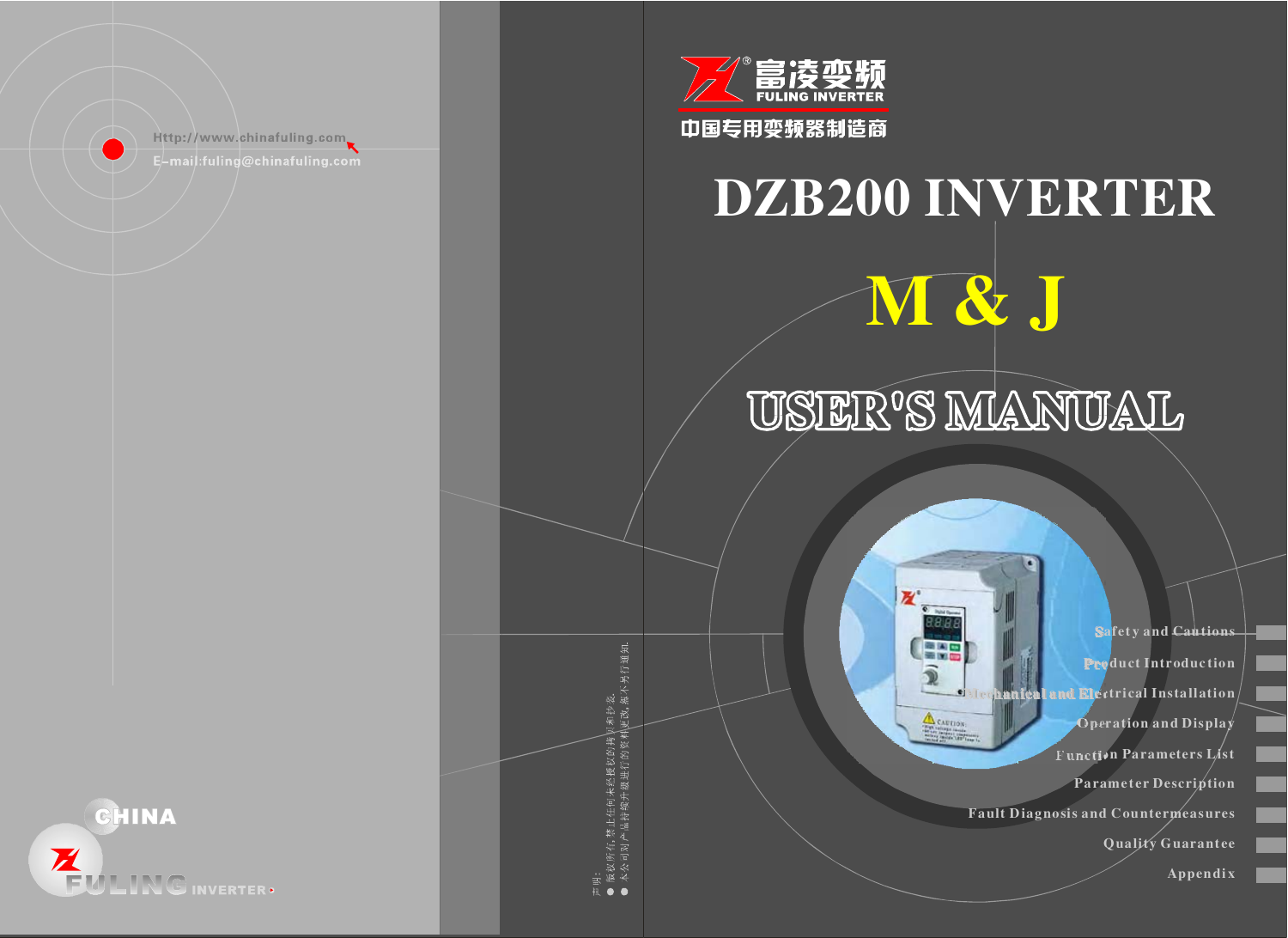Thank you for choosing DZB 200M&J Series AC Motor Drives.

This manual will be helpful in the installation, parameter setting, troubleshooting, and daily maintenance of the AC motor drives. To guarantee safe operation of the equipment,read the following safety guidelines before connecting powe r to the AC drives. Keep this operating manual han dy and distribute to all users for reference.

#### **Attention:**

- $\blacklozenge$  Always read this manual thoroughly before using  $DZB$  series AC Motor Drives.
- ◆ Do not connect or disconnect wires and connectors while power is applied to the circuit.
- ◆ AC input power must be disconnected before any maintenance.

◆The re are hi ghly sensitive components on the printed ci rcuit boards. These components are especially sensitive to ESD (electrostatic discharge). To avoid damage to the drive, do not touch components or the ci rcuit boards until static control precautions have been ta ken.

◆ To avoid personal injury, do not remove the cover of the AC motor drive until all of the digital keypad "DISPLAY LED" lamps are off. The DC-link capacitor remains charged with a hazardous voltage even after input power is removed.

◆ Never connect the main circuit output terminals U, V, and W directly to the AC main circuit power supply as this will damage the drive.

◆ Grounding the Inverter by **c onnecting the Earth Ground to the drive ground terminal.**

## **Apply scope of the manual :**

This manual is for DZB200M &DZB200J Series AC Motor Drive. Version:2007.9-V1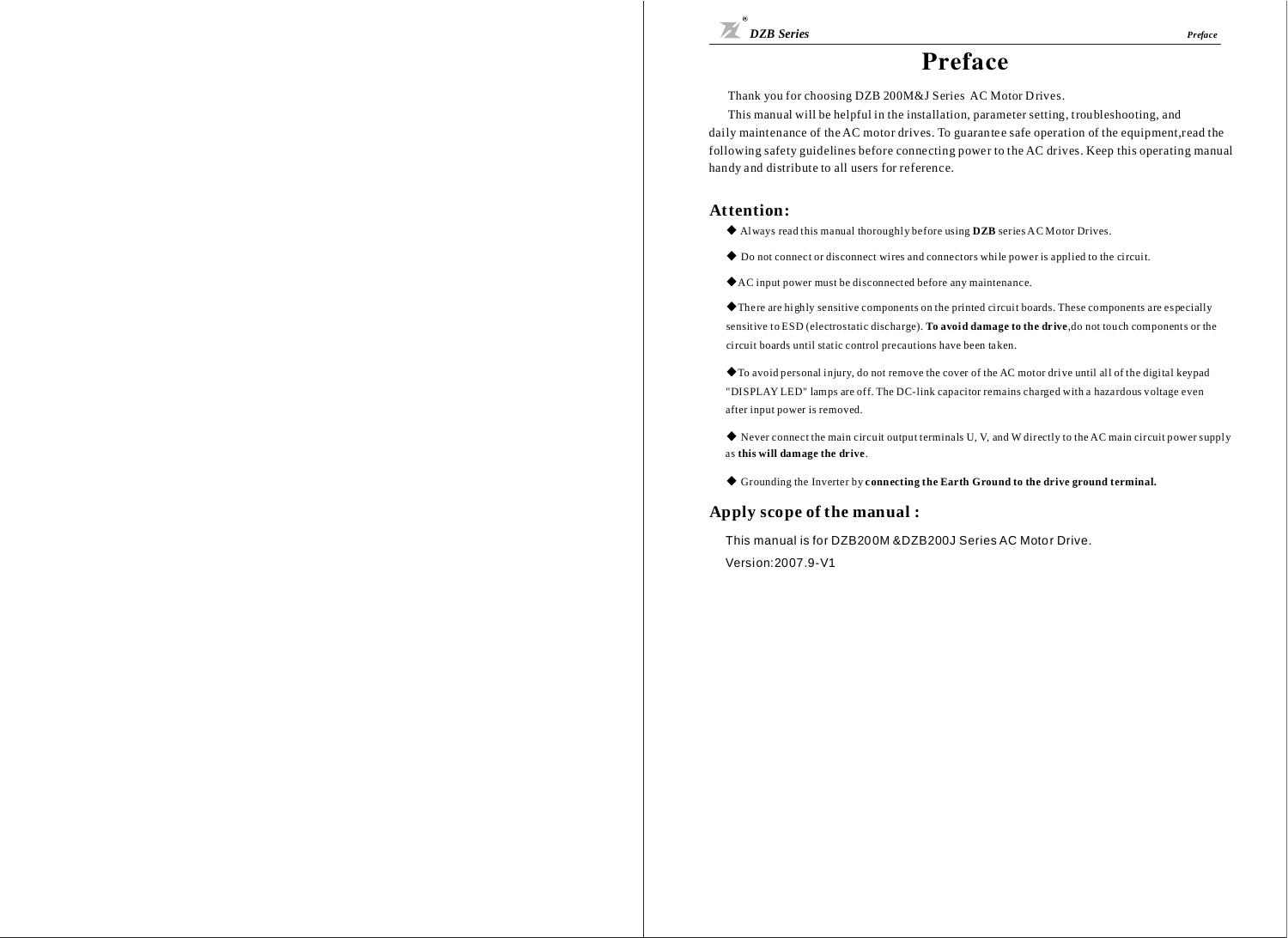| Chapter 1 Safety and Cautions -------------------------              |
|----------------------------------------------------------------------|
| Chapter 2 Product Introduction ---------------- 6                    |
| Chapter 3 Mechanical and Electrical Installation ------- 8           |
|                                                                      |
| Chapter 5 Function Parameters List ------------- 21                  |
| Chapter 6 Parameter Description - - - - - - - - - - - - - - - - - 34 |
| F0 Basic Function Parameters ------------------34                    |
|                                                                      |
| F2 Input and Output Terminal Function Parameters - - - - - - 44      |
| F3 Human Machine Interface Parameters - - - - - - - - - - - - 52     |
| F4 Application Function Parameters - - - - - - - - - - - - - - 55    |
|                                                                      |
|                                                                      |
| Chapter 7 Fault Diagnosis and Countermeasures ----- 71               |
|                                                                      |
| Appendix A Standard Specifications - --------------- 80              |
| Appendix B Dimensions - ------------------------82                   |
|                                                                      |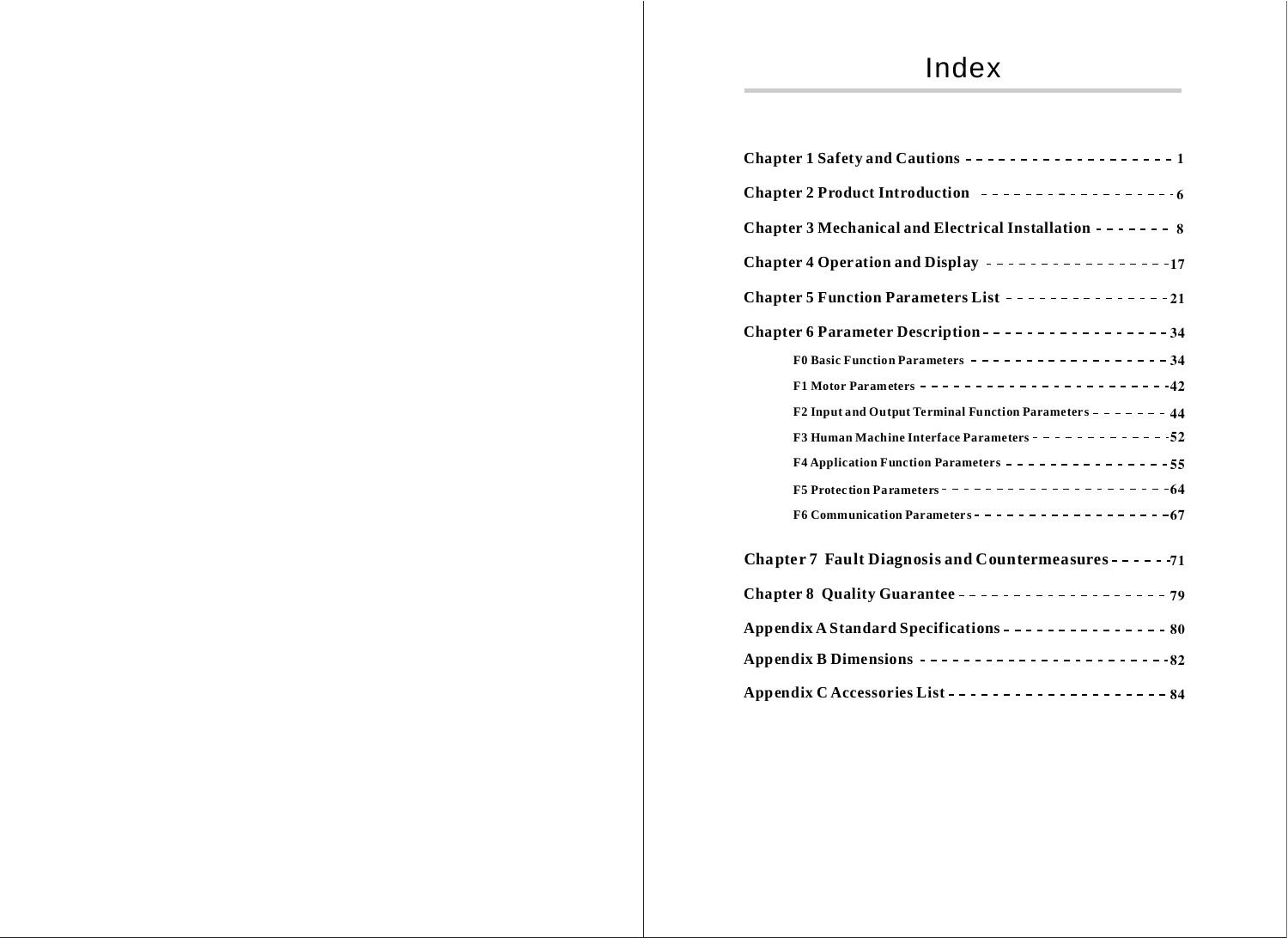## **Chapter 1 Safety and Cautions**

#### **Safety Definition**

There are two kinds of safety cautions in the manual



Operations which are not performed acco rding to the requireme nts may cause severe hurt  $\overline{\bigotimes_{\text{Danger}}}$  Operations where  $\overline{\bigotimes_{\text{or even death}}}$ 



Operations which are not performed according to requirements may cause moderate hurt  $\Delta$  Note or light hurt or equipment damage.

## 1.1 Safety Cautions

#### 1.Before Installation

## $\langle \cdot \rangle$ Danger

Do not use the inverter that is damaged or has defect, or there will be danger of injury.

2.During Installation

## $\bigotimes$ Danger

Mount the inverter on incombustible surface like metal, and keep away from flammable substances! Otherwise it may cause fire.

## $\bigwedge$  Note

★ When m ore than two inverters are to be installed in one cabinet, please pay attention to the installation locations to ensure the cooling effect (refer to Chapter 3 Mechanical and Electrical Installation).

★ Do not drop the lead wire stub or screw in the inverter, or the inverter may be damaged.

#### 3.Wiring

## $\bigotimes$ Danger

★ Only the qualified electrical engineer can per form the wiring, other wise there will be danger of electric shock.

★ A circuit breaker must be installed between the mains and the inverter, otherwise there will be danger of fire.

★ Wiring ca n only be done after the mains input is cut off, otherwise there will be danger of electric s hock.

★ Please connect the inverter to the ground according to the standard, otherwise there will be danger o f electric shock.



## $\triangle$  Note

 $\star$  Do not connect the input terminals with the output terminals (U, V, W), otherwise the inverter may be damaged!

★ Ensure the wiring meet the EMC requirements and the local safety standard. The wire size shall

be determined according to the manual, otherwise accident may occur!

★ Brake resistor must not be c onnected between the DC bus terminals (+) and (- ), otherwise fi re may occur!

4. Before Power-on

## $\bigotimes$ Danger

 $\star$  Please confirm the mains voltage level is consistent with that of the inverter and the input and output wirings are correct, and check if there is any short circuit in peripheral circuit and if the wiring is fixed and fast, otherwise the inverter may be damaged!

★ Mount the cover plate properly be fore power-on the inverter, otherwise there will be danger of electric shock.

## $\Lambda$ Note

★ Dielectric strength test had been done at factory. Therefore, user needs not do this test again, otherwise ac cident may occur !

 $\star$  All the peripheral parts shall be connected correctly according to the manual, or accident may occur!

#### 5.A fter Power-on

## $\langle \rangle$ Danger

★ Do not open the cover of the inverter after power-on, otherwise there will be danger of electric shock!

 $\star$  Do not touch the inverter and its circuit with wet hand, otherwise there will be danger of electric shock.

★Do not touch the inverter terminals, otherwise there will be danger of electric shock.

★ At power-on, the inverter will perform the security check of the external heavy-current circuit automatically, so at this time please do not touch the terminals U, V and W, or the terminals of motor, otherwise there will be danger of ele ctric shock.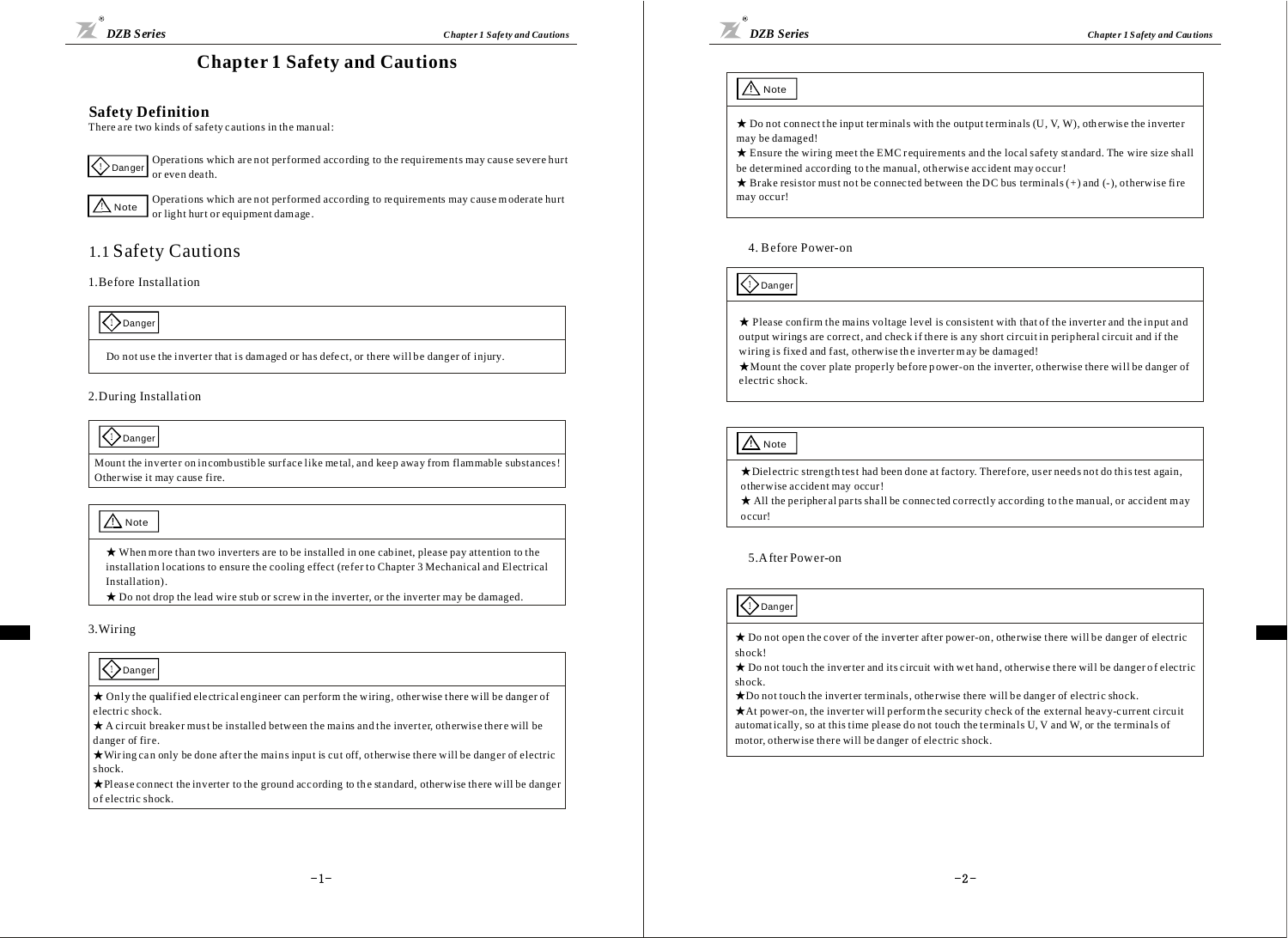## $\bigwedge$  Note

★ If parameter identification is required, please pay attention that the rotating motor ma y injure people, otherwise accident may occur!

★ Do not change the factory settings, otherwise the inverter may be damaged!

#### 6. Running

## $\langle \cdot \rangle$ Danger

★ Do not approach the equipment when restart function is enabled, otherwise there will be danger of injury.

★ Do not touch the fan and the discharging resistor to check the temperature, otherwise burning may occur!

★Non-professional person shall not measure the signal of a running inverter, otherwise there will be danger of injury or damaging the inverter!

#### $\triangle$  Note

★ Do not let objects fall in a running inverter, otherwise the inverter may be damaged! ★ Do not start and stop the i nverter by on/off of t he contactor, otherwise the inverter may be damaged!

#### 7. Maintenance

## **Danger**

★ Please do not repair or maintain the inverter with power on, otherwise there will be danger of elect ric shock!

★ Please repair or maintain the inverter after confirming the charge LED turns off, otherwise t here may be human injury caused by the residual voltage of the capacitor!

**★ Only qualified electrical engineer can repair or maintain the inverter, otherwise there will be** danger of human injury or damaging the equipment.



## **1.2 Cautions**

#### 1. Check the Insulation of the Motor

When the motor is used for the first time, or reused after storing for a long time, or in regular checkup, the user must check the insulation of the motor to prevent the poor insulation of the windings of motor from damaging the inverter. The motor connection must be divided from the inverter during the insulation check. It is recommended to use a 500V Mega-Ohm-Meter to check and the insulation resistance shall not be less than  $5M$   $\Omega$ .

2. Thermal Protection of Motor

If the rated capacity of the motor selected is not matching that of the inverter, especially when the rated power of the inverter is bigger than that of the motor, make sure to adjust the parameters for motor protection inside the inverter or to install a thermal relay to the motor to guarantee the protection to the motor. 3. Running at Frequency Above Rated Frequency

The output frequency of this inverter is  $0~600$ Hz. Please consider the capability of the mechanical devices when the customer needs the inverter to run at the frequency higher than 50Hz. 4. Motor Heat a nd Noise

Since the output voltage of the inverter is in PWM wave with some harmonics, the temperature may rise. the noise and vibration may increase compared with the inverter running at main frequency.

5. Pressure-sensitive Device or Capacitor at the Output Side of the Inverter

Because the inverter outputs PWM wave, the capacitor used for improving power factor and pressuresensitive resistor used for lightening-proof shouldn't be installed at the output side of the inverter, otherwise the inverter may ha ve tra nsient over-current and may be damaged.

6. Switches Used at the Input and Output terminal of the Inverter

If the contactor is required to be installed between the inverter and the power supply, it is prohibited to start or stop the inverter with the contactor. If the user has to use the contactor to start and stop the inverter. the interval between the start and stop shall be less than one hour. Frequent charging and discharging may reduce the life of the capacitor. If the switches like contactors are connected between the output terminal and the motor, make sure to start and stop the inverter when the inverter has no output, otherwise the modules in the inverter may be damaged.

7. Usage Outside the Range of Rated Voltage

The DZB series inverter shall not be used out of the specified range of operation voltage, otherwise the internal components of the inverter may be damaged. If needed, please use corresponding voltage regulation device to change the voltage.

8. 3-phase Input Modified Into 2-pha se Input

The modification of DZB series inverter from 3-phase input to 2-phase input is not allowed, or fault may occur.

9. Lightning Strike Protection

There are lightning protection devices inside the inverter. But the user should install other lightning protection device at the front end of the inverter if light ning stri ke occurs freque ntl y.

10. Altitude and Deration

When the altitude is higher than 1000m, the cooling effect of inverter is deteriorated because of the rarefaction of air, the deration must be used and please consult our company for detailed technical support.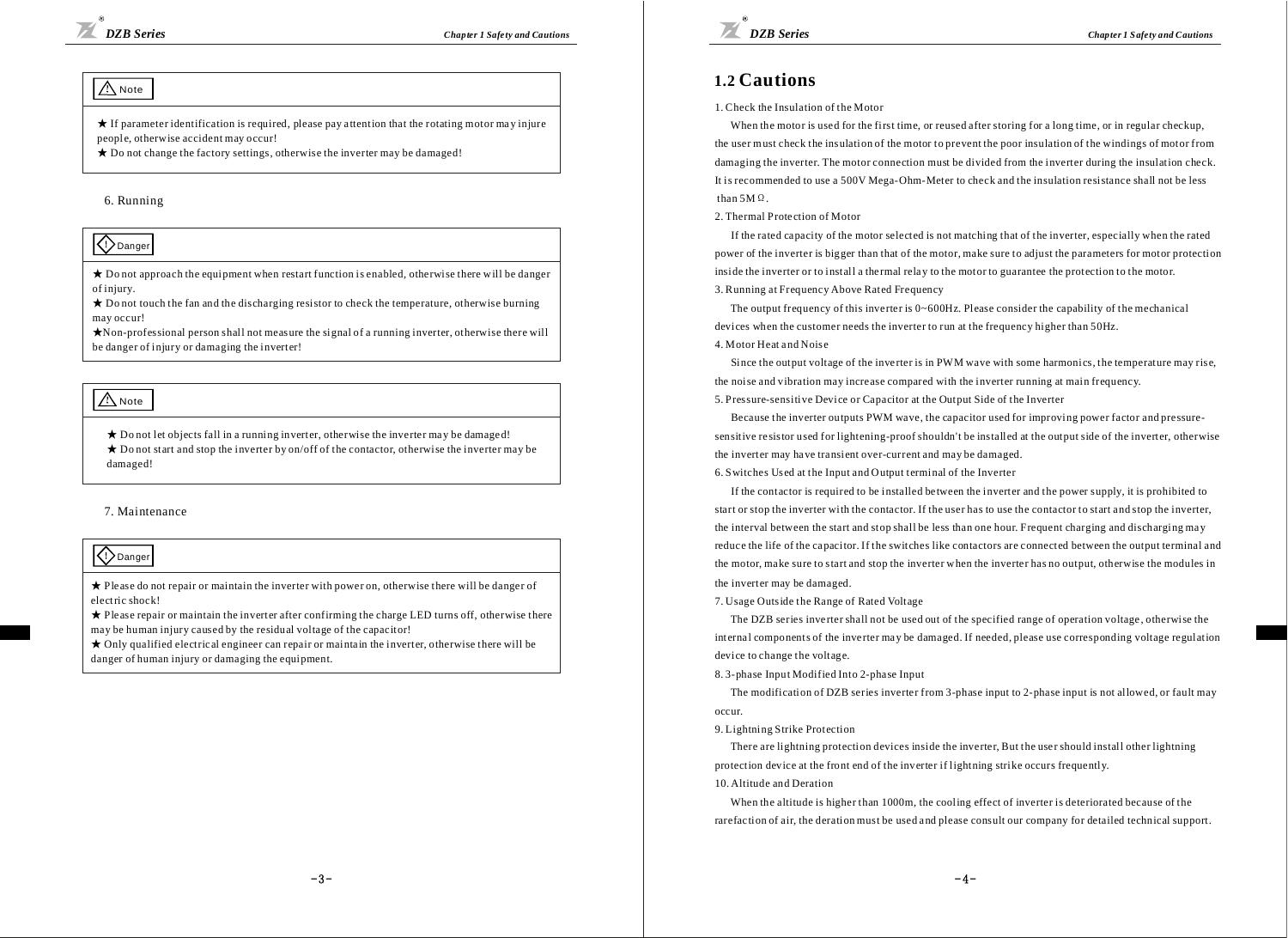#### 11. Special Usages

T he user can consult our compa ny if he wants to use another method instead of the recommended connecting method provide d in the manual, such as shared DC bus.

12. Cautions for Scrap of Inverter

The electrolytic capacitors in the main circuits and PCB may explode when they are burned and poisonous gas may be generated when the plastic parts are bur ned. Please dispose the inverter as industrial rubbish. 13. About Applicable Motor

1) The sta ndard motor used is the 4-pole squirrel cage asynchronous induction motor. If other kind of motor is used, please be sure to select the applicable inverter according to the rated current of the motor, and please consult us if the user wants the inverter to drive the permanent magnetic synchronized motor. 2) The cooling fan of non-variable frequency motor is connected to the rotor in the same bearing, so the cooling effect is weakened if the speed is low, t here fore use the variable-frequency motor or install a cooling fan in the ove rheat condition the motor.

3) The inverter has already been con figured with the standard parameters fo r applicable motor, please be sure to modify the default values or perform the moto r parameter identification according to the actual conditions, otherwise the operation effect or protection performance may be reduced. 4) Short-circ uit in the cable or moto r may ca use the inverter alarm or even damage t he inverter. Therefore, please conduct the insulation short-circuit test to the cable and the motor installed for the first time. The short-circuit test shall also be car ried out in routine maintenance . Pay attention that the inverter shall be separated from the unit during such test.

## **Chapter 2 Product Introduction**

The purpose of this chapter is to provide specific, yet simple information to **unpack**, install the AC drive. This chapter contains information on the following:

**.1 Receiving, Transportation, and Storage 2**

**2.2 Nameplate In formation**

#### **2.1 Receiving, Storage and Transportation**

The AC motor drive has gone through rigorous quality control tests at the factory before shipment. After receiving the AC drive, check for the following.

**Receiving** 

1. Check to make sure that the package includes an AC drive, the User Manual, dust covers and rubber bushings.

2. Inspect the unit to insure it was not damaged during shipment.

3. Make sure that the part number indicated on the name plate corresponds with the part number of your order.

 $\bullet$  Storage

The AC Drive should be kept in the shipping carton before installation. In order to retain the warranty cove rage, the AC drive should be stored properly when it is not to be used for an extended period of time. Some storage suggestions are:

1. Store in a clean, dry location.

2. Store within an ambient temperature range of  $-20^\circ$  C to  $+65^\circ$  C.

3. If possible, store in an air-conditioned environment where the relative humidity is less than 95%, non-condensing.

4. Do not store the AC drive in places where it could be exposed to corrosive gases.

5.Please store the AC drive on a shel f or on an stable surfa ce.

**•** Transportation

Temperature:  $-25^\circ$  C to  $+70^\circ$  C; R.H.: 5% to 95%; Air Pre ssure: 70kPa to 106kPa.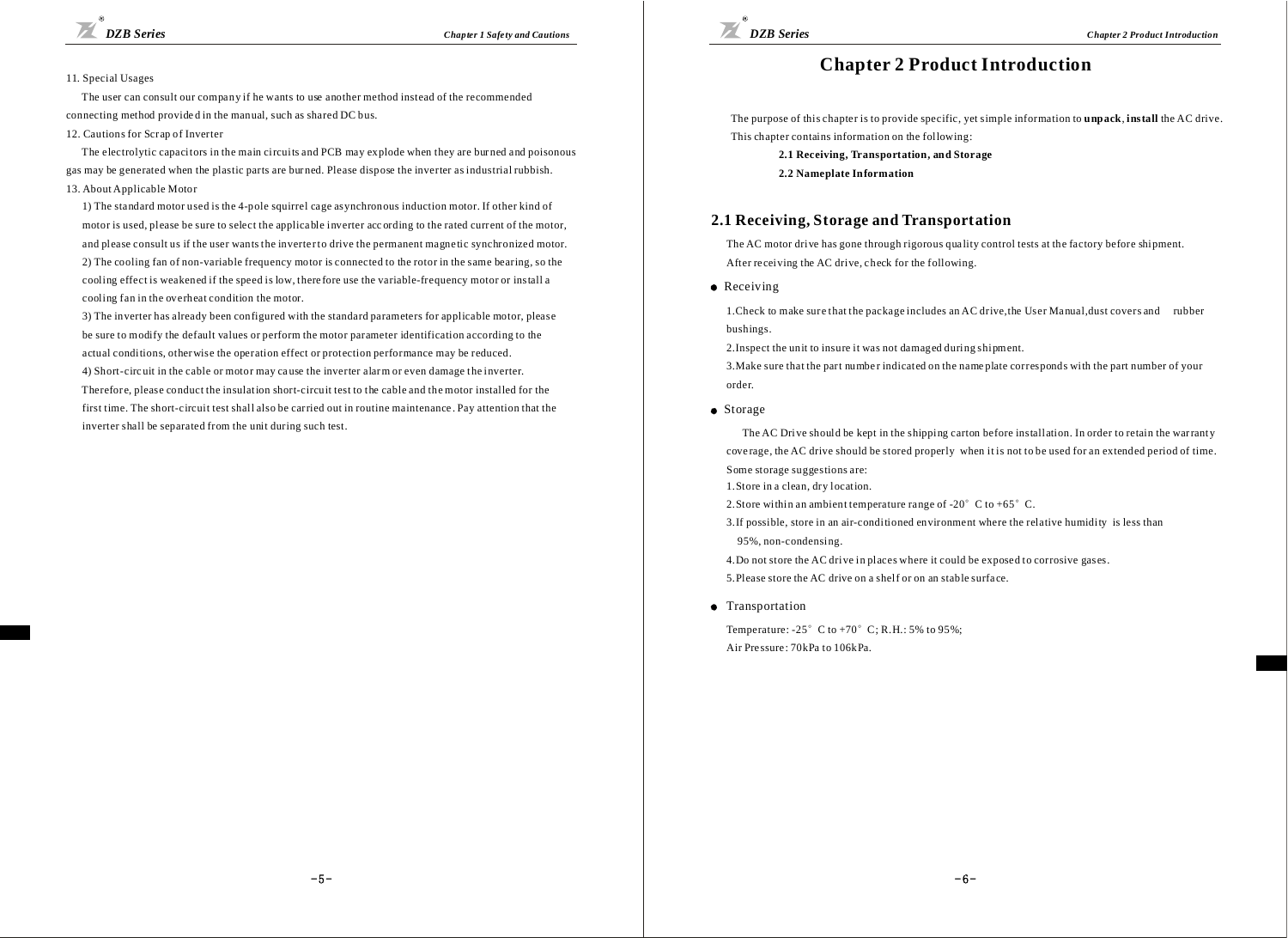## **2.2 Nameplate Information**

 $\bullet$ Nameplate



Description ofACMotor Drive Model:



Description of Serial Number:



## **Chapter 3 Mechanical and Electrical Installation**

## **3.1 Mechanical Installation**

#### **1. Installation Envi ronment**

- 1) Ambient temperature: Ambient temperature in fluences the inverter life greatly, so it should be within the range of  $-10^{\circ}$ C $\sim$ 50 $^{\circ}$ C.
- 2) Mount the inverter in a flame retard ant surface and the clearance around the inverter shall be enough because the inverter will generate lots of heat during running, besides mount the inverter on the base vertically with screws.
- 3) Mount in th e location where vibration is less than 0. 6G; the inve rter shall be far away from im pacting lathe.
- 4) Please do not install the inverter in the place with direct sunlight, high humidity a nd water.
- 5) Mount the inverter in the location free of corrosive gas, explosive gas or combustible gas.
- 6) Mount the inverter in the location free of oil dirt, dust, and metal powder.

#### **2.Installati on Location**





Note: No need to consider the dimension A for inve rter of 22kW or belo w. A shall be bigger tha n 50 mm for the inverter of 22kW or abov e

Note: Install an airflow- guidance plate for t he up and down installation of inverters.

Installation of single inverter Up and down installation of inverters

Fig.3-1 DZB Series Inverter Installation Location

The user shall focus on the heat dissipation issues when installing the inverter, and pay attention to the following points:

1) Install the inverter vertically so that the heat may be expelled from the top, but do not install the inverter upside down. When two Variable Speed Drives are mounted up and down, an air flow diverting plate should be fixed in between as shown in Fig. 3-1.

2) Installation space is show n in Fig.3-1 so as to en sure the heat dissipation space, but consider the

heat dissipation of other components when placing the inverter.

3) The installation bracket must be flame retardant.

4) Install the heat sink outside of the cabinet if the inverter is installed in t he area with metal pow der. And in this case, the space inside the sealing cabinet shall be big enough.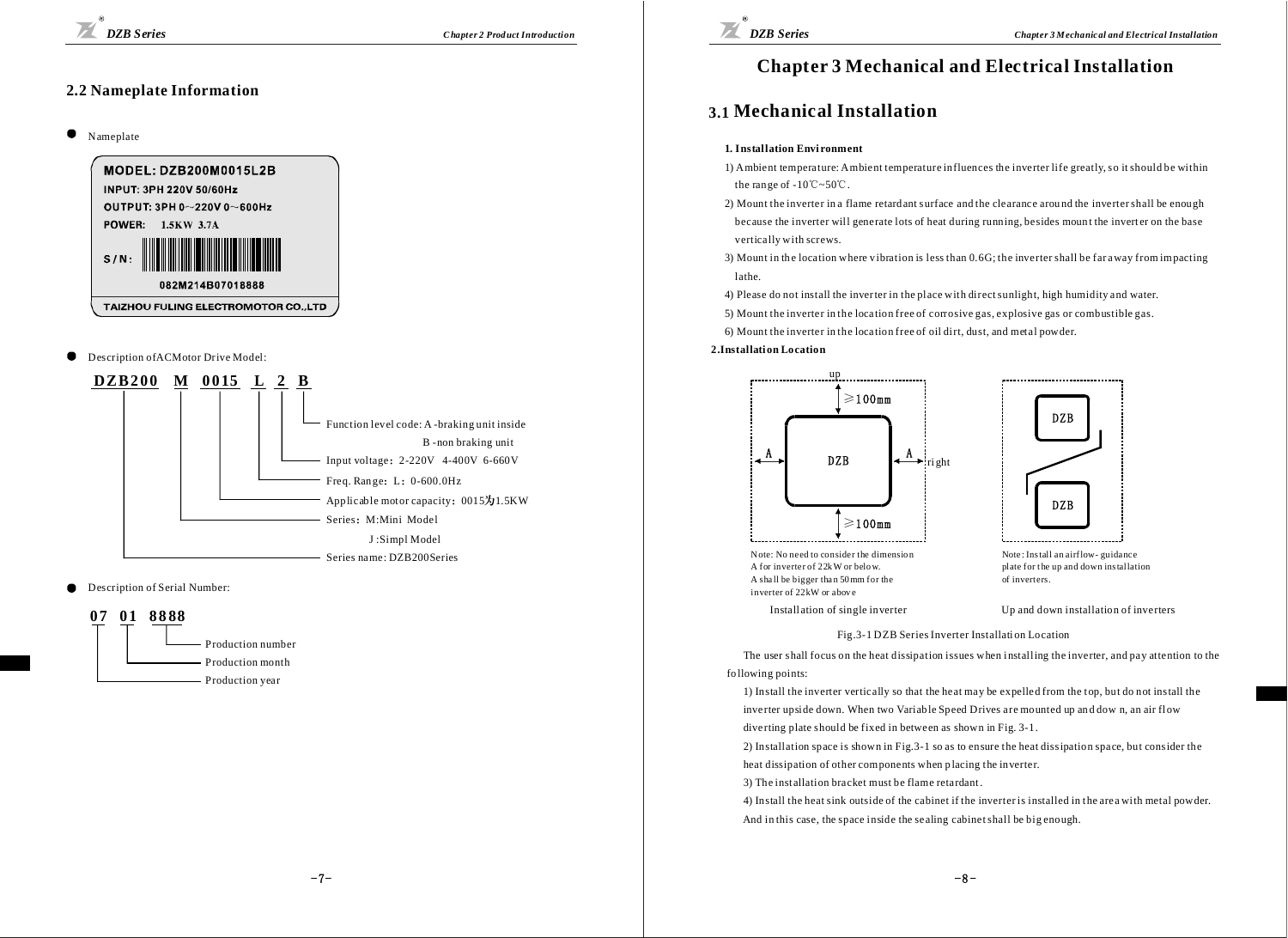## 3.2 Electrical Installation

#### $\bullet$  Basic Wiring Diagram

Inverter wiring secton includes main circuit and control circuit.User can open the cover, looking at the maincircuit and control circuit terminals.User should be wiring follow the diagram below.

1) DZB200M series inverter standard wiring diagram.If onle using the panel operate the inverter, just wiring the main circuit.





 $60$ 

2) DZB 200J series in verter standard wiring diagram. If onle using the panel operate the inverter, just wiring the m ain circuit.

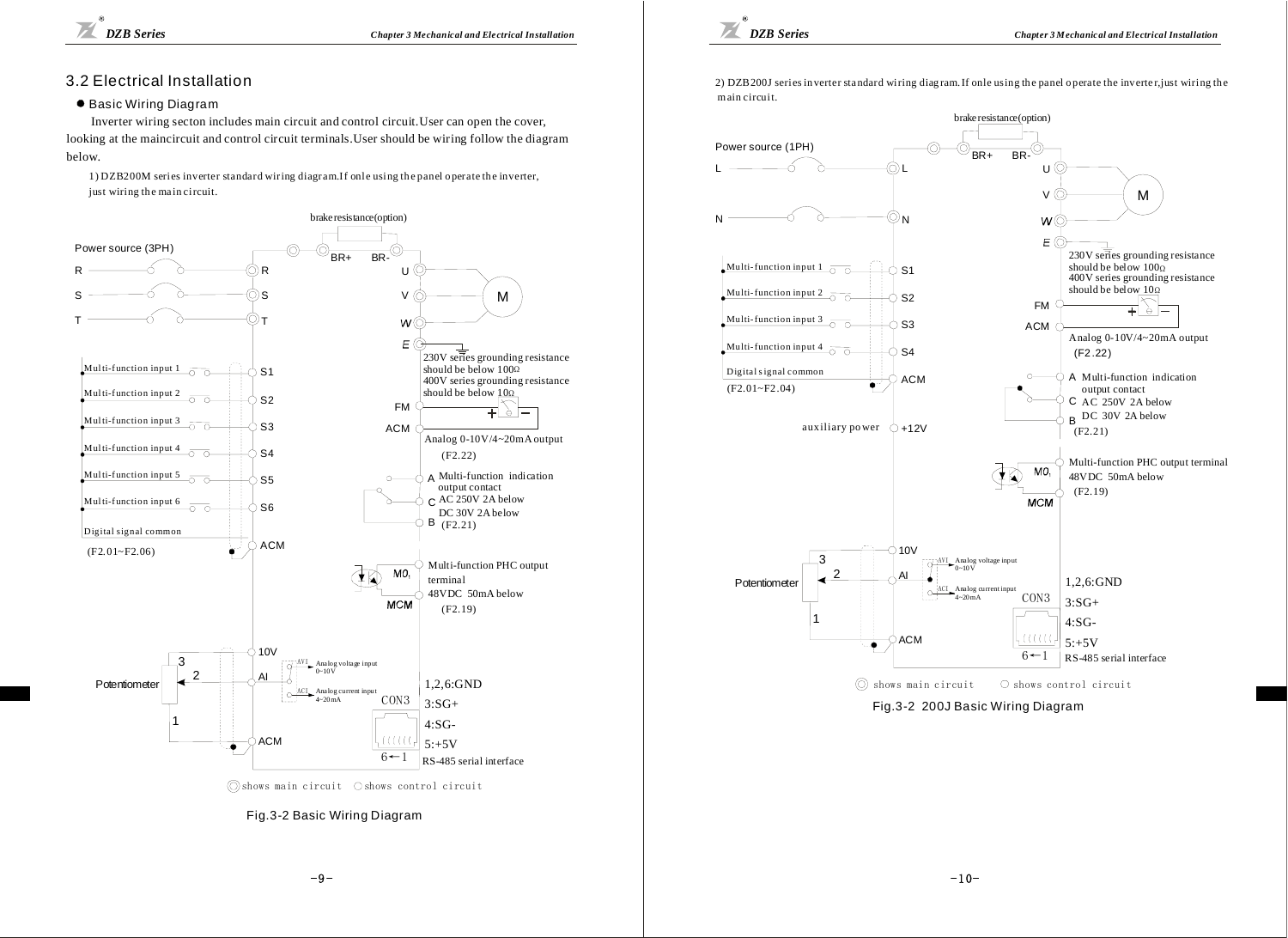#### **Main Circuit Wiring**



## Danger

★ Wiring c an only be done after the mains input is cut off, otherwise there will be danger of electric shock!

**★ Only qualified and trained engineer can perform the wiring, otherwise there will be danger of** electric shock !

**★ Grounding cable must be grounded, otherwise there will be danger of electric shock or fire!** 



## $\langle \cdot \rangle$ Danger

**★ Please confirm the mains voltage level is same with that of the inverter, otherwise the inverter** may be damaged!

**★ Make sure the ratings of the driven motor are in compliance with the inverter, otherwise the** motor ma y be damaged or the inverter may be in protection status !

 $\star$  Do not confuse the input terminals with the output terminals (U, V, W), otherwise there will be danger of damaging the inverter!

★ Brake resistor cannot be c onnected between the DC bus terminals (+) and (-), otherwise fi re may occ ur!

#### 1) Main Circuit Terminals of Inverter

| <b>Terminals</b> | Description                                  |
|------------------|----------------------------------------------|
| R, S, T(L, N)    | AC input line terminals                      |
| U, V, W          | Motor connection                             |
| $BR +$ , $BR -$  | Connection for the braking resistor (option) |
| $\div$           | Ground                                       |

#### 2) Notes on Wiring

A. Input power supply L and N or R, S and T:

There is no phase- ration requi rement for the input of inverter.

C.Brake resistor terminals of  $(BR+)$ ,  $(BR-)$ :

The brake resistor terminal is effective only for the inverter of 15kW or below and has a built-in brake unit. Select the recommended resistor with the cable length of less than 5m, otherwise the inverter may burn or be damaged.

D. Inverter output U, V and W:

Inverter output terminals cannot connect to capacitors or surge snub devices, otherwise the inverter may be in protective status or damaged.

If the cables between the motor and the inverter are too long, electrical resonance may occur due to the distributed capacitance, which may result in damaging the motor insulation or big leakage current, so if the cable length is longer than 100m, AC reactor must be installed.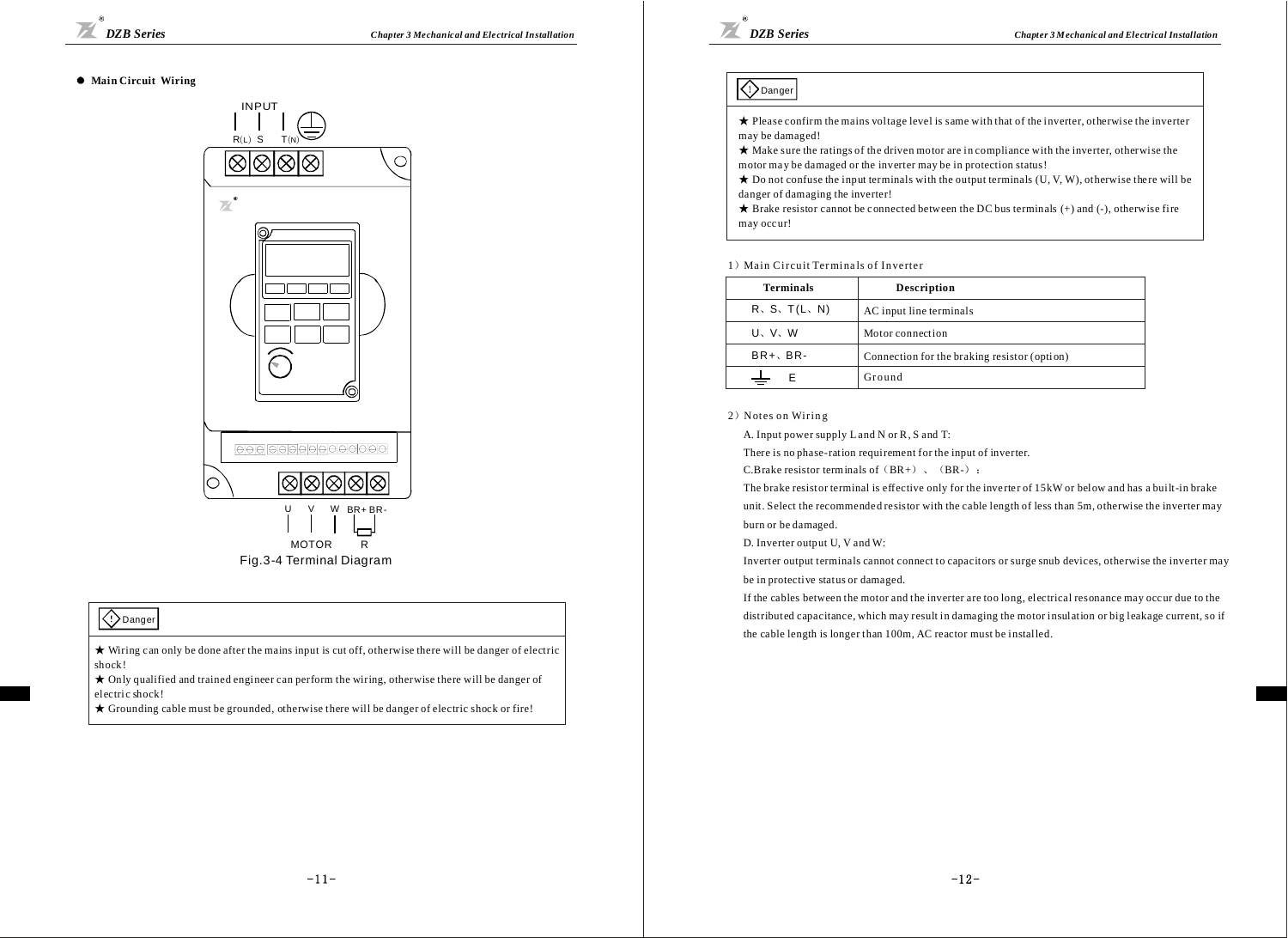#### 3) Notes on Control Terminals:

#### A) Analog input terminal:

Since the weak analog voltage signal is easily distu rbed by external disturbance source, shielded cable shall be used and the cable shall be as short as possible and the length shall not exceed 20m, as shown in the figure 3-6:



Fig. 3 -6 Analog Input Terminal of DZB Series Inverter

If the analog signal is severely disturbed, filter capacitor or ferrite core shall be installedat the analog signal source as shown in the Fig. 3-7:





B) Digital input terminal:

The inverter judges the ON/OFF status of these terminals by receiving the digital signal. Hence, all the external contactors are those with high reliability of weak signal conduction.

If the open collector is employed to provide ON/OFF signal for the inverter digital input terminal, then it shall be considered that there is error operation caused by power supply interference.

It is recommended to use contact control mode.

C) Digital Output terminal:

When digital output terminal drives a relay, the coil of the relay shall be installed a snubbing diode, otherwise the DC 24V power supply may be damaged.

#### E. Grounding Terminal $\bigodot$ :

Grounding Terminal must be connected to earth reliably and the grounding resistance shall be less than  $5\Omega$ , otherwise the equipment may work abnormally or be damaged. Do not share the PE and neutral line of the mains supply.

#### **5. Con trol Terminals and Wiring**

1) Layout of Control Terminals(Fig.3-4,Fig3-5):



#### 2) Function of Control Terminals:

| Terminal    | Function                                 |                                                        |  |
|-------------|------------------------------------------|--------------------------------------------------------|--|
| $MO1-MCM$   | Multi-function PHC output 1              |                                                        |  |
| $A - B$     | Multi-function indication output contact | Refer to F2.19~F2.21                                   |  |
| $B-C$       | Multi-function indication output contact |                                                        |  |
| S1-DCM      | Multi-function input 1                   |                                                        |  |
| $S2-DCM$    | Multi-function input 2                   |                                                        |  |
| S3-DCM      | Multi-function input 3                   |                                                        |  |
| $S4-DCM$    | Multi-function input 4                   | Refer to $F2.01 \sim F2.06$                            |  |
| S5-DCM      | Multi-function input 5                   |                                                        |  |
| S6-DCM      | Multi-function input 6                   |                                                        |  |
| $+12V$      | Auxiliary control power source           |                                                        |  |
| AVI-ACM     | Analog signal input                      | 0~10 V (Max. output freq.) Input                       |  |
| ACI-ACM     |                                          | $4 \sim 20$ mA $/0 \sim 10V$ Input                     |  |
| FM-ACM      | Analog signal output                     | $4 \sim 20$ mA $/0 \sim 10$ V Output<br>Refer to F2.22 |  |
| $10V - ACM$ | Power supply for speed setting           | $+10$ V (20 mA max. output current)                    |  |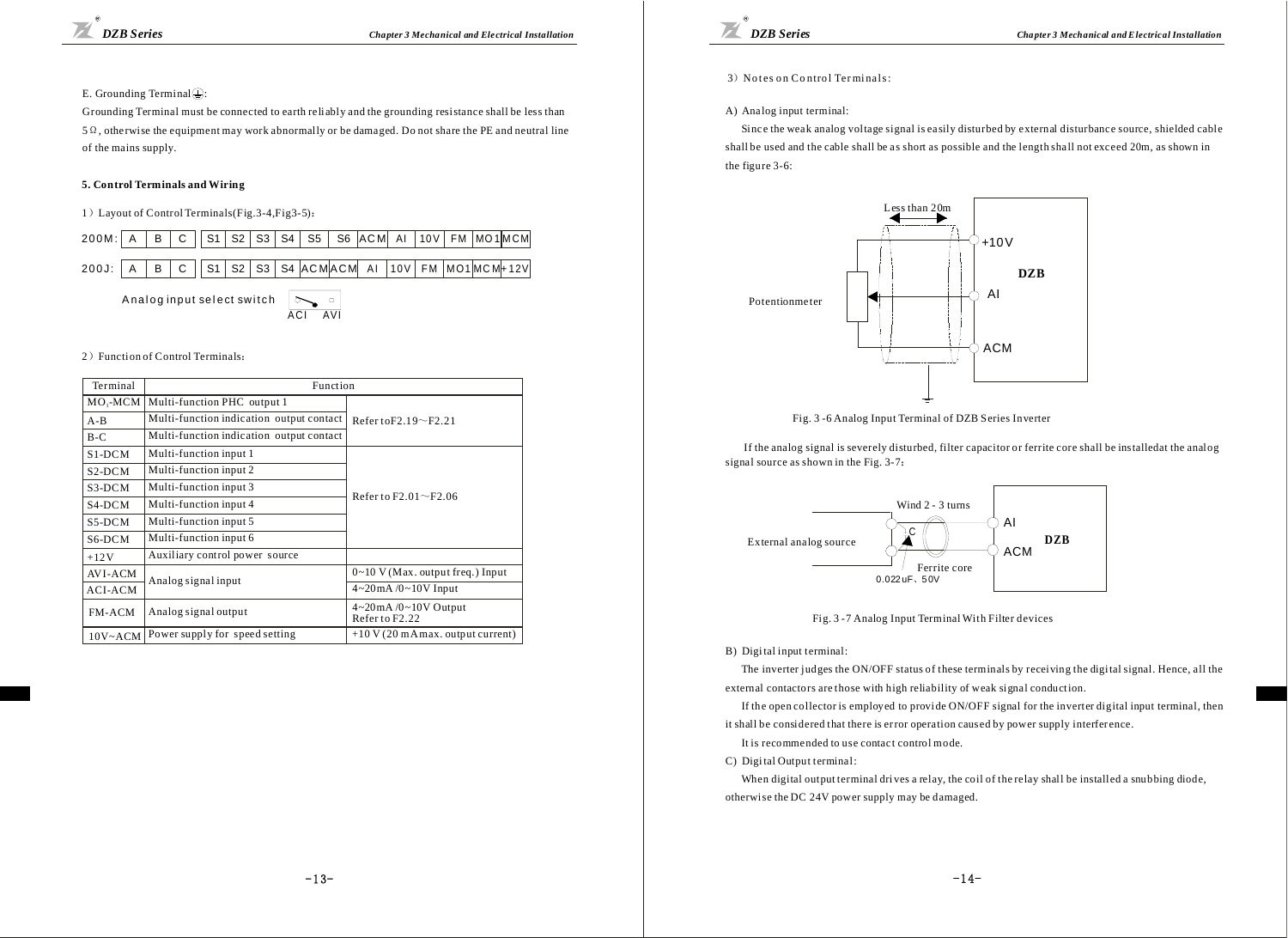2) Reducing the disturbance to the inverter from other equipment

The relay, contactor or electronic -magnetic braking device will disturb the inverter.

Take the following actions to solve this issue:

A) Install surge suppressing devices to the disturbing device

B) Install filter to the input of the inverter

C) Inverter's control cables shall be shielded and the shielding layer shall be grounded

3) Method to reduce the disturbance from the inverter to the equipment

Two kinds of noises, one is the radiation from the inverter itself, and another is the radiation from the cable between the inverter and the motor. These two kinds of radiations induce the cables of the equipment and make the equipment work abnormally. Follo wing method can be used: A) If the mea suring meters, radio equipment and sens ors and their signal cables are installed in a cabinet together with the drive, these equipment cables will be easily disturbed. Take the actions below to solve the problem: The equipment and the signal cables should be as far away from the inverter as possible; Signal cables and power cables shall not be routed in parallel or bound together; The signal and power cables should be shielde d; Install radio noise filter and linear noise filter at the input and output sides of the inverter

B) If the external equipment shares a same AC supply with the inverter, and the above cannot eliminate the disturbance, then the user should install a linear filter or a radio noise filter.

C) Ground the external equipment and eliminate the disturbance of the leakage current from the inverter's grounding cable.

#### **6.3 Leaka ge current**

The inverter has two kinds of leakage current, one is the grounding leakage current and another is the lea kage current between the lines:

1) Grou nding leakage curr ent:

The distributed capacitance exists between the cables and the ground, and the bigger the capacitance and the bigger the leakage current, so the motor cables should be as short as possible. Besides, the bigger the carrier frequency is, the bigger the leakage current is, so the user can also reduce the carrier wave frequency, but the motor noise may increase. Installing reactor can also reduce the leakage current. The leakage current is increased with the increase of the circuit current, so the leakage current is big if the motor power is big.

2) Lea kage current between lines:

The distributed capacitance exists in the inverter扣 output cables, and resonance may occur if high fre quency ha rmonics e xist in the current, thus the lea kage current occu rs, which may result in the wrong action of relay.

The method to solve this issue is to reduce the carrier frequency or install the output reactor. It is recommended to use inverter<br>H protection function instead of a thermal relay to protect the motor before using the inverter.





Fig. 3 -8 Digital Input Terminal of DZB Series Inverter

#### **6. EMC Issue s**

#### **6 1 Influence of Harmonics .**

1) The high f requency ha rmoni cs of m ains supply will influe nce the rectifying circuit of t he inverter. The harmonics will heat the rectifying circuit and even damage the circuit. So, it is recommended to install the filtering device in the environment where the power quality is poor.

2) Since the inverter output has high frequency harmonics, the output cannot be installed with ca pacitor or surge suppressing devices because the capacitor and surge suppressing device may re sonate the circuit and damage the e quipment.

#### **6.2 EMI**

1) Two kinds of EM I, one is the EMI around the inverter and distu rbs the inve rter. T his kind of EMI is weak, besides the inverter has been designed with strong immunity. Another is the EMI from the inverter that may influence the equipment around the inverter. The inverter itself is a disturbance source because it outputs PWM wave through high carrier frequency, so solving the EMI issue is mainly to reduce the EMI of inverter.

M ethods:

A) Inverter and other equipment shall be well grounded and the grounding resistance shall be less than 5ohm.

B) Inverter's power cables shall be vertical instead of parallel with the control cables.

C) For the application with strong disturbance, the power cables from the motor to the inverter shall be shielded and the shi elding layer shall be grounded.

D ) The cables of distu rbe d equi pment shall be twisted shielded ca bles and the shiel ding la yer s hall be gr ounde d.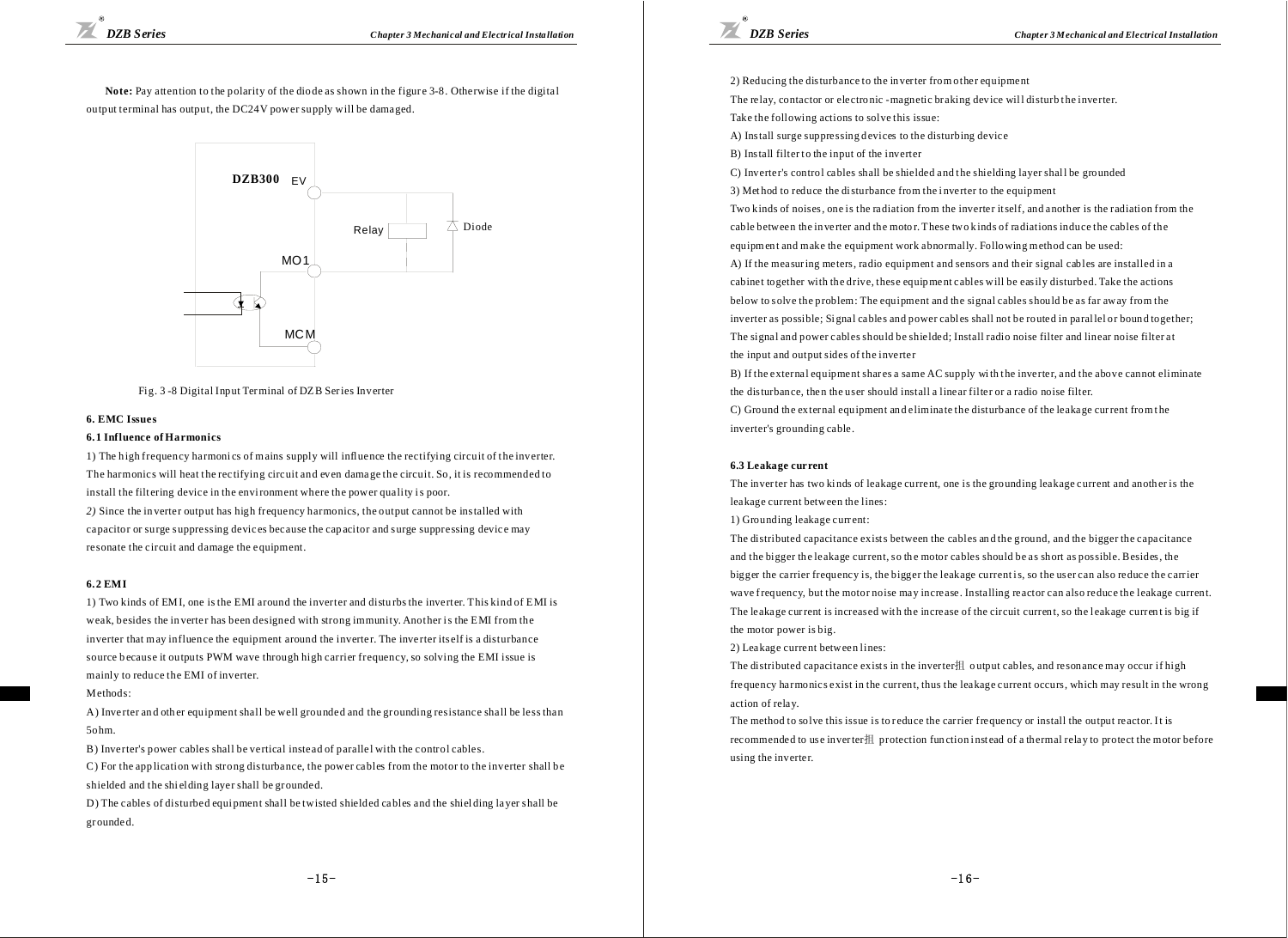## **Chapter 4 Digital Keypad Operation**

#### **4.1 Description of the Digital Keypad**

#### ● **Digital Keypad Parts and Functions**

This digital keypad module includes two parts: display panel and a keypad. The display panel allows the user to program the AC drive, as well as view the different operating parameters. The keypad is the user interface to the AC motor drive. Refer to the following figure for a description of the different parts.



#### F ig.4-1 Operation Panel Schematic Diagram

| Key                  | <b>Description</b>                                                                                                                                                                                                                                                                                                                                      |
|----------------------|---------------------------------------------------------------------------------------------------------------------------------------------------------------------------------------------------------------------------------------------------------------------------------------------------------------------------------------------------------|
| PRGM<br><b>RESET</b> | Program / Reset<br>First-stage menu entry or exit.                                                                                                                                                                                                                                                                                                      |
| FUNC                 | <b>Function / Data</b><br>Displays information on the AC drive status such as the reference frequency, output<br>frequency, or output current in the normal mode. While the drive is in the Program Mode,<br>press this key once to display the current parameters.<br>After changing the parameters, press this key again to store the new parameters. |
| <b>RUN</b>           | Run<br>Used to start the AC drive operation.<br>This key has no effect when the drive is set to terminal run.                                                                                                                                                                                                                                           |
| STOP                 | Stop<br>Used to stop the AC drive operation.<br>If the AC drive has stopped due to a fault, press this button to reset the drive.                                                                                                                                                                                                                       |
|                      | Up / Down<br>Press the "Up" or "Down" button to change parameter settings.<br>These keys may also be used to scroll through different operating values or parameters.                                                                                                                                                                                   |

#### **Expl anati on of Screen Display**

1. Explanation of Displayed Messages on Running status (refer to F3.05):

| <b>Displayed</b><br>Symbol | <b>Displayed Message</b>                  | Operation                                    |
|----------------------------|-------------------------------------------|----------------------------------------------|
| Н                          | Setting frequency                         | Press "                                      |
| Ρ                          | Running frequency                         | Press "[UNC]" key                            |
| Г                          | Output current                            | Press "[EME]" key                            |
| d                          | Output voltage                            | Press "[ME]" key                             |
| Π                          | Running speed                             | Press " $\left[\frac{muc}{mru}\right]$ " key |
|                            | Actual value of delay time                | Press "[ENC]" key                            |
| r                          | Setting of delay time                     | Press "[ME]" key                             |
| ! !                        | DC bus voltage                            | Press "[ENC]" key                            |
| я                          | PID setpoint                              |                                              |
| ь                          | PID feedback                              | Press "[UNC]" key                            |
| u                          | VI value                                  | Press "[UNC]" key                            |
| c                          | CI value                                  | Press "[UNC]" key                            |
|                            | Current segment of<br>multi-speed control | Press "<br>' key                             |

2. Explanation of Displayed Messages on Stop status (refer to F3.06):

| <b>Displayed</b><br><b>Symbol</b> | <b>Displayed Message</b>                  | Operation                       |
|-----------------------------------|-------------------------------------------|---------------------------------|
| н                                 | Setting frequency                         | Press "[UNC]" key               |
| ! !                               | DC bus voltage                            | Press "[                        |
|                                   | Input terminal status                     | Press "[                        |
| ο                                 | Output terminal status                    | Press "[FEEE]" key              |
| Я                                 | PID setpoint                              | Press "            key          |
| 'n                                | PID feedback                              | Press "[UNC]" key               |
| ,,                                | <b>VI</b> value                           | Press "                         |
|                                   | <b>CI</b> value                           | Press "          key            |
|                                   | Current segment of<br>multi-speed control | Press '<br>' kev<br><b>FUNC</b> |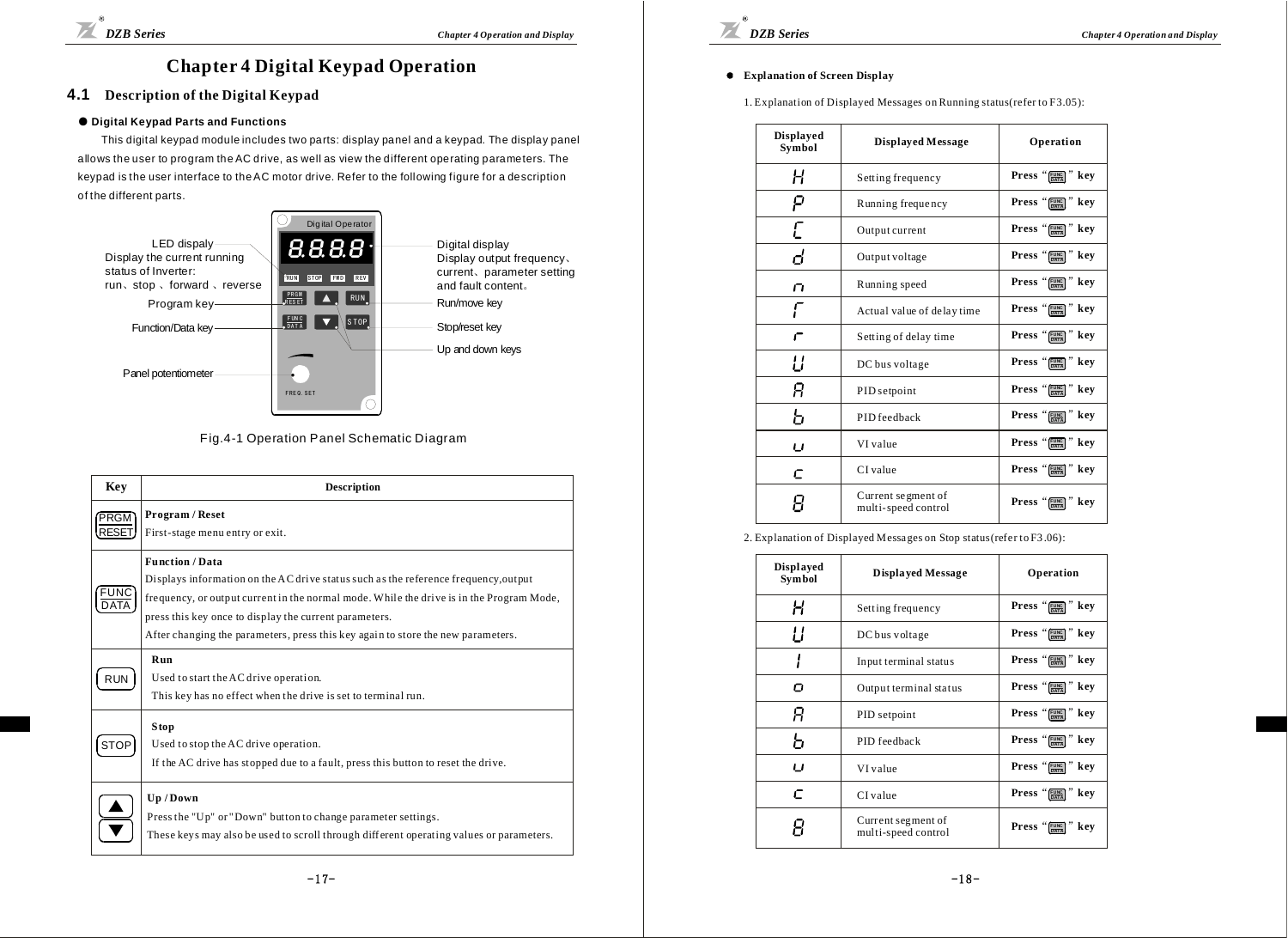#### **4.2 Modify and Check t he Function Codes**

**DZB 200** series inverter's operation panel use s 3-level m enu to conduct pa rameter settings.

3-level menu: function parameter group (first level) → function code (second level) → setting of function code (third level). Operation procedure is shown in Fig. 4-2.



**Note:** W hen operating 3-level menu, pressing PRG or DATA can return to second level menu. The difference is: pressing DATA will save the parameters and return to second level menu and then shift to the next function code, while pressing PRG will return to second level menu with out saving the pa rameters.

Example: Change the setting of F1.02 from 10.00Hz to 15.00Hz. (Bold means flash bit.)



In third level menu, if the parameter has no flash bit, it means the function code cannot be changed and the possible reas ons are:

1) This parameter of this function code cannot be changed, such as the actually detected parameter and running re cord parameter.

2) This function code cannot be changed in operating status and can only be changed when the inverter is stopped.

#### 4.3 **How to View Statu s Parameters**

When DZB Series inverter is in the stop or running status, several status parameter of the inverter can be displayed on the LED nixie tube. Pressing the keyDATA can displa y the stop or runnin g status parameters. The re are nine stop status parameters to be displayed in the stop status, Setting frequency,DC bus v oltage, . of multi-speed control Input terminal status, Output terminal status, PID setpoint, PID feedback, VI value, CI value, Current segment

DZBS eries inverter has fifteen running status parameters to be displayed in the running status, Setting VI value, CI value, Current segment of multi-speed control. frequency, Running frequency, Output current, Output voltage, Running speed, Actual v alue of delay time, Setting of delay time, DC bus voltage, PID setpoint, PID feedback, Input terminal status, Output terminal status,

If the inverter is powered on again after power-off, the parameters displayed are defaulted as those selected before the power-off.

#### 4.4 **Password Setting**

DZB200 inverter provides password protection for users. When F3.00 is not zero, that is the user password, and the password protection function is valid once exiting the function code editing status. If the user presses PRG again, the inverter shall display "------", and the user can only enter the menu after inputting the user password. Otherwise, the user ca nnot enter.

If the user wants to cancel the password protection function, F3.00 should be set 0.

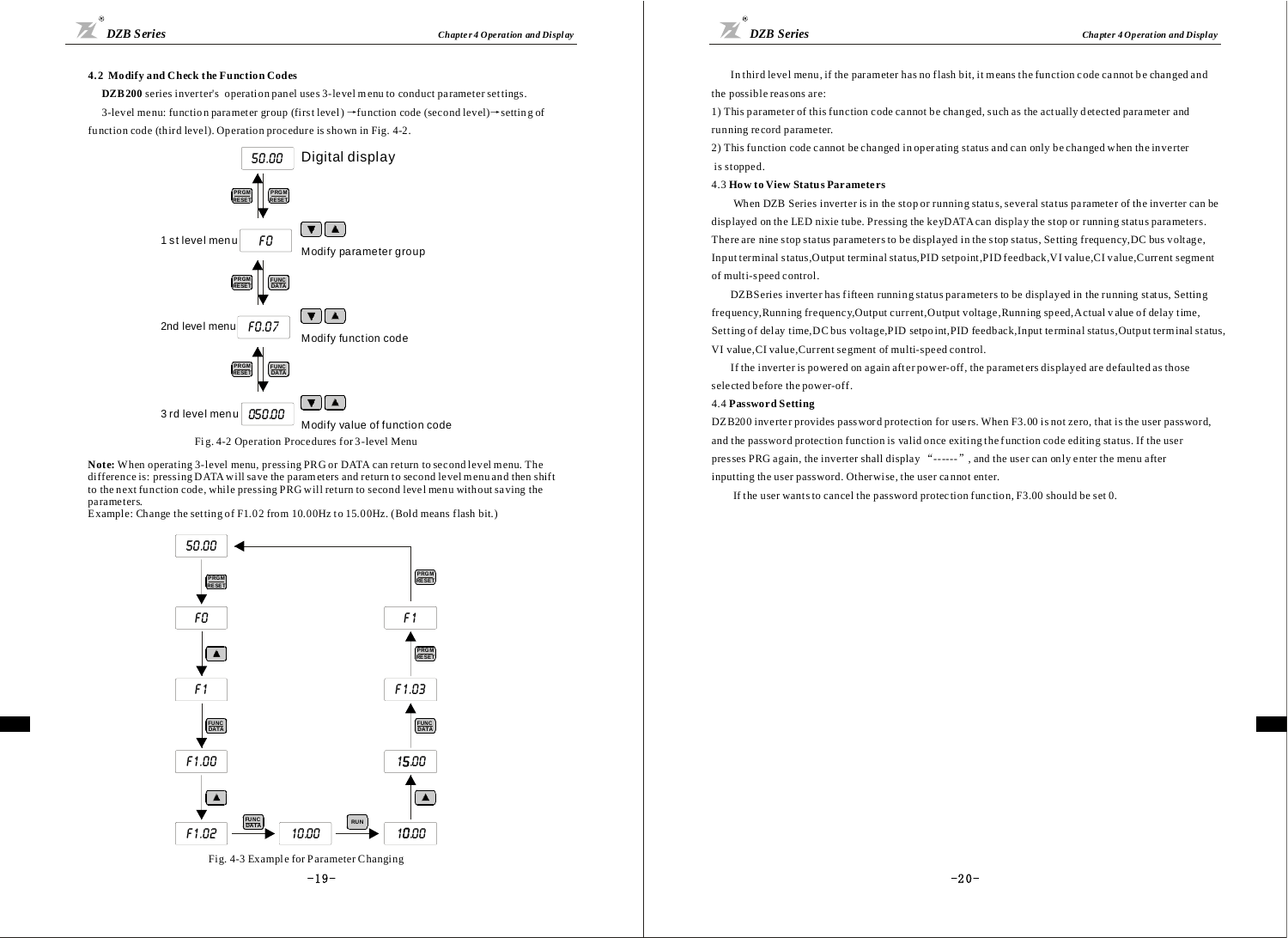DZB200series inverter function parameters, which are grouped by functions, have F0-F0 total 7 groups. Each function group includes a number of function codes, which adopts three-stage menu, for instance, "F4.08" means the 8th function code of F4th function.

For the convenience of setting function code by using operation panel, the function group number is corresponding to Stage 1 menu, the function code is corresponding to Stage 2 menu and the function code parameter is corresponding to Stage 3 menu.

1. The column of function table is described as follows:

The 1st column "Function Code" is the function parameter group and parameter code.

The 2nd column "Name" is the complete name of the function parameter.

The 3rd column "Setting Range" is the effective setting value range of the function parameter, shown on the operation panel LCD.

The 4th "Default" is the original factory setting value of this function parameter.

The 5th "Modification" is the modification performance of the function parameter (i.e. whether or not it is permitted to modify and the modification conditions ), explained as follows,

 $\cdot$   $\cdot$   $\cdot$   $\cdot$   $\cdot$   $\cdot$  indicates that the setting value of this parameter can be modified when the inverter is either in stop or operating status;

: means that the setting value of this parameter cannot be modified when the inverter is in "●" operating status;

 $"$ : means that this parameter is a test value which cannot be modified.

"##" : means that this parameter only can be modified by manufacturer.

(Inverter ha s done the automatic detection restriction to the modification performance of each parameter, hel ping user to prevent mis-modification.)

The 6th column "Serial No" is the number of function code at the storage inside.

2. "Default" indicates the value of the function code after it is refreshed while doing the manipulation of restoring the factory parameters; but the actually detected parameters or record values cannot be refreshed.

3. In order to effectively protect the parameters, the inverter provides the cryptoguard for the function code. After the user's password is set up (i.e. user's passw ord F3.00 parameter is not 0), when the user press PRG button to enter function code edit status, the system first enters the user's password verification status, displaying "-----", and the operator must input correctly the user's password, otherwise it is impossible to enter. At the state that the cryptoguard is not locked, the user's password can be modified at any time, and the one finally input will be the user's password. If F3.00 is set as 0, the user's password can be cancelled; when t he pow er is on, if F3.00 is not 0, parameters are protected by password.

4. When modify parameter using serial communication, usage of user password also abide above principle.

| Function<br>Code  | Name                                     | <b>Setting Range</b>                                        | Default<br>Value | Modifi Serial<br>cation | <b>No</b>        |
|-------------------|------------------------------------------|-------------------------------------------------------------|------------------|-------------------------|------------------|
|                   |                                          | <b>F0 Basic Function Parameters</b>                         |                  |                         |                  |
| F0.00             | Control mode                             | 1: V/F control                                              | $\mathbf{1}$     |                         | 0.               |
|                   |                                          | 0. Keyboard                                                 |                  |                         |                  |
| F <sub>0.01</sub> | Running Command source<br>selection      | 1: Terminal                                                 | 0                |                         | 1.               |
|                   |                                          | 2: 485 Communication                                        |                  |                         |                  |
|                   |                                          | 0. Valid, and inverter memorize<br>when power down          |                  |                         |                  |
| F <sub>0.02</sub> | Keyboard and terminal<br>UP/DOWN setting | 1: Valid, and inverter does not<br>memorize when power down | $\Omega$         | X.                      | $\mathbf{2}$ .   |
|                   |                                          | 2: Invalid                                                  |                  |                         |                  |
|                   |                                          | 0: Keyboard                                                 |                  |                         |                  |
|                   |                                          | 1: Panle potentiometer VI                                   |                  |                         |                  |
|                   |                                          | 2. External terminal Al                                     |                  |                         |                  |
| F0.03             | Frequency command<br>Selection           | 3: Reserved                                                 | $\Omega$         | ፠                       | 3.               |
|                   |                                          | 4: Multi-speed                                              |                  |                         |                  |
|                   |                                          | 5. PID control                                              |                  |                         |                  |
|                   | 6: 485 Communication                     |                                                             |                  |                         |                  |
| F0.04             | Maximum output frequency                 | 10.00~600.00Hz                                              | 50.00Hz          |                         | $\overline{4}$ . |
| F0.05             | Upper limit frequency                    | $F0.06 - F0.04$                                             | 50.00Hz          | ※                       | 5.               |
| F <sub>0.06</sub> | Lower limit frequency                    | $0.00$ Hz $\sim$ F0.05                                      | 0.00Hz           | ※                       | 6.               |
| F <sub>0.07</sub> | Keyboard frequency setting               | $0.00$ Hz $\sim$ F0.04                                      | 50.00Hz          | ※                       | 7.               |
| F0.08             | ACCEL time 1                             | $0.1 - 360.0s$                                              | 10.0s            | ※                       | 8.               |
| F <sub>0.09</sub> | DECEL time 1                             | $0.1 - 360.0s$                                              | 10.0s            | ※                       | 9.               |
|                   |                                          | 0: Operating at default direction                           |                  |                         |                  |
| F0.10             | Operation direction<br>selection         | 1: Operating at reverse direction                           | $\overline{2}$   |                         | 10.              |
|                   |                                          | 2. NO inverse operating                                     |                  |                         |                  |
| F0.11             | Carrier frequency setting                | $1.0 - 15.0$ kHz                                            | Set by<br>model  | ※                       | 11.              |
|                   |                                          | 0: NO operation                                             |                  |                         |                  |
| F <sub>0.12</sub> | Functional parameters<br>restoration     | 1. Restore default value                                    | 0                |                         | 12.              |
|                   |                                          | 2. Delete failure records                                   |                  |                         |                  |
|                   |                                          | 0: Invalid                                                  |                  |                         |                  |
| F0.13             | AVR selection                            | 1: Valid all the time                                       | 1                | ፠                       | 13.              |
|                   |                                          | 2. Invalid during deceleration                              |                  |                         |                  |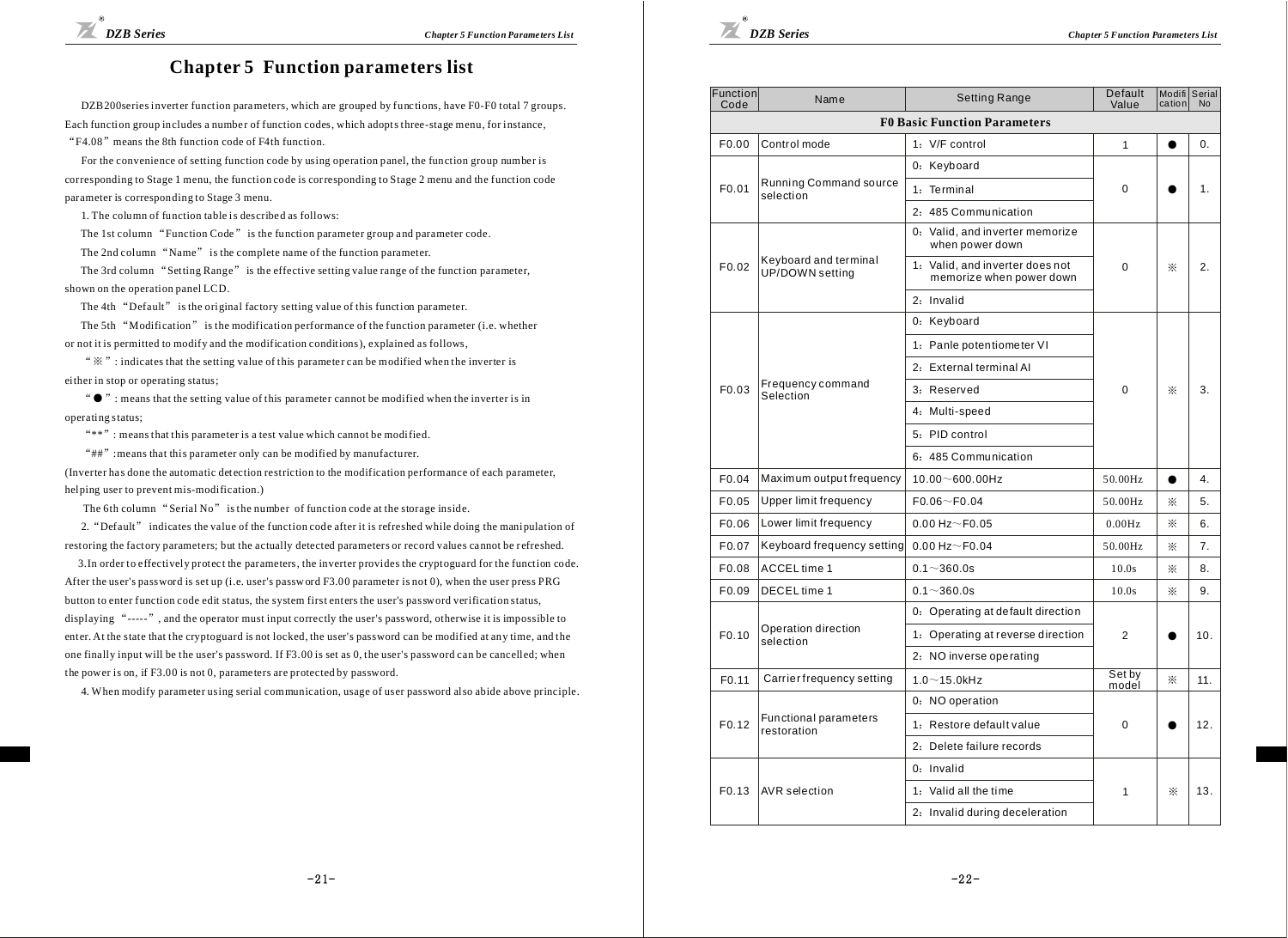| Eunction<br>Code  | Name                                     | Setting Range                                | Default<br>Value | cation    | Modifil Serial<br><b>No</b> |
|-------------------|------------------------------------------|----------------------------------------------|------------------|-----------|-----------------------------|
|                   |                                          | 0: Direct start                              |                  |           |                             |
| F <sub>0.14</sub> | Start Mode                               | 1: DC braking first and then start           | 0                |           | 14.                         |
|                   |                                          | 2: Running speed pick-up and<br>then start   |                  |           |                             |
| F <sub>0.15</sub> | Start frequency                          | $0.5 - 99.99$ Hz                             | $0.50$ Hz        | ×.        | 15.                         |
| F <sub>0.16</sub> | Hold time of start<br>frequency          | $0.0 - 50.0s$                                | 0.0s             | ⋇         | 16.                         |
| F0.17             | Braking current<br>before starting       | $0.0 - 150.0%$                               | 0.0%             | ⋇         | 17.                         |
| F0.18             | Braking time<br>before starting          | $0.0 - 50.0s$                                | 0.0s             | ⋇         | 18.                         |
| F <sub>0.19</sub> | Stop Mode                                | 0: DECEL Stop                                | $\Omega$         | ⋇         | 19.                         |
|                   |                                          | 1: Free run Stop                             |                  |           |                             |
| F0.20             | Beginning Frequency of<br>braking        | $0.00 - 99.99$ Hz                            | $0.0$ Hz         | ⋇         | 20.                         |
| F0.21             | Waiting time of braking                  | $0.0 - 50.0s$                                | 0.0s             | ※         | 21.                         |
| F0.22             | DC braking current                       | $0.0 - 150.0%$                               | 0.0%             | ⋇         | 22.                         |
| F <sub>0.23</sub> | DC braking time                          | $0.0 - 50.0s$                                | 0.0s             | ⋇         | 23.                         |
| F <sub>0.24</sub> | Dead time between<br>forward and reverse | $0.0 - 360.0s$                               | 0.0s             | ×.        | 24.                         |
| F <sub>0.25</sub> | Terminal command<br>protection when      | 0: Terminal command invalid<br>when power on | $\Omega$         | ⋇         | 25.                         |
|                   | power on                                 | 1: Terminal command valid when<br>power on   |                  |           |                             |
|                   |                                          | <b>F1 Motor Parameters</b>                   |                  |           |                             |
| F1.00             | Reserved                                 |                                              |                  |           | 26.                         |
| F1.01             | Motor rated power                        | $0.4 - 55.0$ kW                              | Set by<br>model  | $\bullet$ | 27.                         |
| F1.02             | Motor rated frequency                    | $0.01$ Hz $\sim$ F0.04                       | 50.00Hz          | $\bullet$ | 28.                         |
| F1.03             | Motor rated speed                        | $0$ ~9999rpm                                 | Set by<br>model  | $\bullet$ | 29.                         |
| F1.04             | Motor rated voltage                      | $0 - 460V$                                   | Set by<br>model  | $\bullet$ | 30.                         |
| F1.05             | Motor rated current                      | $0.1 - 100.0A$                               | Set by<br>model  |           | 31.                         |
| F1.06             | Motor stator resistance                  | $0.001 - 9.999$                              | Set by<br>model  | ※         | 32.                         |
| F1.07             | Motor rotor resistance                   | $0.001 - 99.99 \Omega$                       | Set by<br>model  | ×.        | 33.                         |
| F1.08             | Motor stator/rotor<br>inductance         | $0.1 - 999.9$ mH                             | Set by<br>model  | ⋇         | 34.                         |

| Function<br>Code  | Name                                       | Setting Range                                              | Default<br>Value | Modifil<br>cation | Serial<br>N <sub>0</sub> |
|-------------------|--------------------------------------------|------------------------------------------------------------|------------------|-------------------|--------------------------|
| F1.09             | Mutual inductance of<br>motor stator/rotor | $0.1 - 999.9mH$                                            | Set by<br>model  | ×.                | 35.                      |
| F1.10             | No-load current                            | $0.01 - 99.99A$                                            | Set by<br>model  | ×.                | 36.                      |
| F1.11             | Reserved                                   |                                                            |                  |                   | 37.                      |
| F1.12             | Speed loop proportional<br>gain1           | $0 - 100$                                                  | 30               | ×.                | 38.                      |
| F1.13             | Speed loop integral time 1                 | $0.01 - 10.00s$                                            | 0.50s            | ×.                | 39.                      |
| F1.14             | Switching low<br>point frequency           | $0.00Hz \sim$ F1.17                                        | $5.0$ Hz         | ×.                | 40.                      |
| F <sub>1.15</sub> | Speed loop proportional<br>aain 2          | $0 - 100$                                                  | 25               | ×.                | 41.                      |
| F1.16             | Speed loop integral<br>time 2              | $0.01 - 10.00s$                                            | 1.00s            | ×.                | 42.                      |
| F1.17             | Switching high<br>point frequency          | F1.14~99.99Hz                                              | 10.0Hz           | ×.                | 43.                      |
| F1.18             | VC slip compensating<br>factor             | 50%~200%                                                   | 100%             | ⋇                 | 44.                      |
| F1.19             | Upper torque limit setting                 | $0.0 - 200.0\%$<br>(inverter rated current)                | 160.0%           | ≫.                | 45.                      |
| F <sub>1.20</sub> |                                            | 0: Linear V/F curve                                        |                  |                   |                          |
|                   | V/F curve setting                          | 1: square torque V/F curve                                 | $\Omega$         |                   | 46.                      |
| F1.21             | Torque boost                               | 0.0%: (auto) $0.1\% \sim 30.0\%$                           | $\Omega$         | ×.                | 47.                      |
| F1.22             | Torque boost cut-off                       | $0.0\% \sim 50.0\%$ (relative to motor<br>rated frequency) | 20.0%            |                   | 48.                      |
| F <sub>1.23</sub> | V/F slip compensation limit                | $0.0 - 200.0\%$                                            | 100%             | ×.                | 49.                      |
| F1.24             | <b>Energy Conservation</b>                 | 0:No Operation                                             | 0                | ⋇                 | 50.                      |
|                   | Selection                                  | 1: Energy Conservation                                     |                  |                   |                          |
|                   |                                            | <b>F2 Input and Output Terminal Function Parameters</b>    |                  |                   |                          |
| F2.00             | On-off signal filter times                 | $1 - 10$                                                   | 5                | Х.                | 51.                      |
| F <sub>2.01</sub> | S1 Terminal Function<br>Selection          | 0:No Function                                              | 1                |                   | 52.                      |
| F <sub>2.02</sub> | S2 Terminal Function                       | 1:Forward                                                  | $\overline{2}$   |                   | 53.                      |
|                   | Selection<br>S3 Terminal Function          | 2:Reverse                                                  |                  |                   |                          |
| F <sub>2.03</sub> | Selection                                  | 3:three-wire control<br>4: Forward Jogging                 | 4                |                   | 54.                      |
| F <sub>2.04</sub> | S4 Terminal Function<br>Selection          | 5:Reverse Jogging                                          | $\overline{7}$   |                   | 55.                      |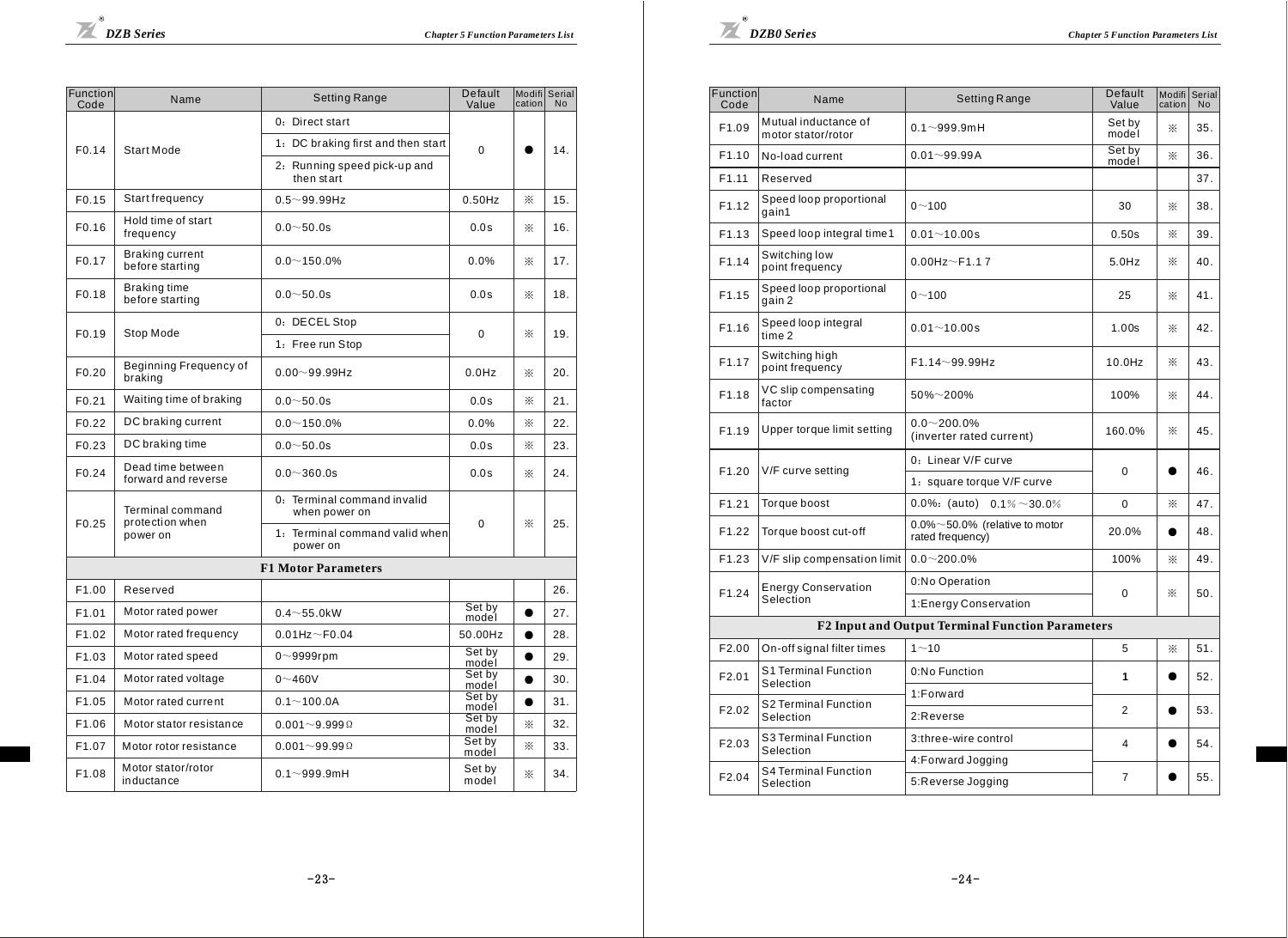| Function<br>Code  | Name                                         | Setting Range                              | Default<br>Value | cation | Modifil Serial<br><b>No</b> |
|-------------------|----------------------------------------------|--------------------------------------------|------------------|--------|-----------------------------|
| F <sub>2.05</sub> | S5 Terminal Function<br>Selection            | 6:Free run stop                            | 12               |        | 56.                         |
|                   | S6 Terminal Function                         | 7: Failure reset                           |                  |        |                             |
| F <sub>2.06</sub> | Selection                                    | 8: External fault input                    | 13               |        | 57.                         |
|                   |                                              | 9: Frequency setting (UP)                  |                  |        |                             |
|                   |                                              | 10:Frequency setting(DOWN)                 |                  |        |                             |
|                   |                                              | 11: Frequency up/down setting<br>clear     |                  |        |                             |
|                   |                                              | 12: Multi-Speed Terminal 1                 |                  |        |                             |
|                   |                                              | 13: Multi-Speed Terminal 2                 |                  |        |                             |
|                   |                                              | 14: Multi-Speed Terminal 3                 |                  |        |                             |
|                   |                                              | 15:ACCEL/DECEL Time selection              |                  |        |                             |
|                   |                                              | 16:PID control pause                       |                  |        |                             |
|                   |                                              | 17: Traverse pause at current<br>frequency |                  |        |                             |
|                   |                                              | 18: Traverse reset                         |                  |        |                             |
|                   |                                              | 19:ACCEL/DECEL forbid                      |                  |        |                             |
|                   |                                              | 20:Reserved                                |                  |        |                             |
|                   |                                              | 21: External accel terminal                |                  |        |                             |
|                   |                                              | 22: External decel terminal                |                  |        |                             |
|                   |                                              | 23: Delay time setting (up)                |                  |        |                             |
|                   |                                              | 24:Delay time setting (down)               |                  |        |                             |
|                   |                                              | 25: Programme running reset                |                  |        |                             |
|                   |                                              | 26: Programme running invalid              |                  |        |                             |
|                   |                                              | 0: two-wire control 1                      |                  |        |                             |
| F <sub>2.07</sub> | <b>Terminal control</b>                      | 1: two-wire control 2                      | 0                |        | 58.                         |
|                   | mode                                         | 2: three-wire control 1                    |                  |        |                             |
|                   |                                              | 3. three-wire control 2                    |                  |        |                             |
| F <sub>2.08</sub> | UP/DOWN frequency<br>increment variable rate | $0.01 - 99.99$ Hz/s                        | $0.50$ Hz/s      | ፠      | 59.                         |
| F <sub>2.09</sub> | VI lower limit                               | $0.0V - 10.0V$                             | 0.0V             | ×.     | 60.                         |
| F <sub>2.10</sub> | VI lower limit<br>corresponding setting      | $-100.0\%$ ~100.0%                         | 0.0%             | ⋇      | 61.                         |
| F <sub>2.11</sub> | VI upper limit                               | $0.0V - 10.0V$                             | 10.0V            | ⋇      | 62.                         |
| F <sub>2.12</sub> | VI upper limit<br>corresponding setting      | $-100.0\%$ ~ 100.0%                        | 100.0%           | X.     | 63.                         |
| F <sub>2.13</sub> | VI input filtering time                      | $0.0s - 10.0s$                             | 0.1s             | ⋇      | 64.                         |

| Function<br>Code  | Name                                    | Setting Range                              | Default<br>Value | cation | Modifil Serial<br>No |
|-------------------|-----------------------------------------|--------------------------------------------|------------------|--------|----------------------|
| F <sub>2.14</sub> | Al lower limit                          | $0.0V - 10.0V$                             | 0.0V             | ⋇      | 65.                  |
| F2.15             | Allower limit<br>corresponding setting  | $-100.0\%$ ~ 100.0%                        | 0.0%             | ×.     | 66.                  |
| F2.16             | Alupper limit                           | $0.0V - 10.0V$                             | 10.0V            | ×.     | 67.                  |
| F <sub>2.17</sub> | Al upper limit<br>corresponding setting | $-100.0\%$ ~ 100.0%                        | 100.0%           | Ж      | 68.                  |
| F2.18             | Al input filtering time                 | $0.0s - 10.0s$                             | 0.1s             | X.     | 69.                  |
| F2.19             | Mo1output selection                     | 0:NO output                                | 1                | ⋇      | 70.                  |
| F2.20             | Reserved                                | 1: Frequency reaches                       |                  |        | 71.                  |
| F <sub>2.21</sub> | Relay output selection                  | 2: FDT output                              | 3                | ⋇      | 72.                  |
|                   |                                         | 3: Fault output                            |                  |        |                      |
|                   |                                         | 4: Motor running forward                   |                  |        |                      |
|                   |                                         | 5: Motor running reverse                   |                  |        |                      |
|                   |                                         | 6: Null speed operating                    |                  |        |                      |
|                   |                                         | 7: Upper limit frequency reaches           |                  |        |                      |
|                   |                                         | 8: Lower limit frequency reaches           |                  |        |                      |
|                   |                                         | $9 - 10$ : Reserved                        |                  |        |                      |
|                   |                                         | 11: High pressure reaches<br>detection(NC) |                  |        |                      |
|                   |                                         | 12: Low pressure reaches<br>detection(NC)  |                  |        |                      |
|                   |                                         | 13: High pressure reaches<br>detection(NO) |                  |        |                      |
|                   |                                         | 14: Low pressure reaches<br>detection(NO)  |                  |        |                      |
|                   |                                         | 15: Sleeping alarms indication             |                  |        |                      |
|                   |                                         | 16. No water alarms indication             |                  |        |                      |
|                   |                                         | 17: No zero speed                          |                  |        |                      |
|                   |                                         | 18: Running                                |                  |        |                      |
|                   |                                         | 0: Setting frequency                       |                  |        |                      |
|                   |                                         | 1: Running frequency                       |                  |        |                      |
|                   |                                         | 2: Output current                          |                  |        |                      |
|                   |                                         | 3: Output voltage                          |                  |        |                      |
|                   | FM Analog output                        | 4: Running speed                           |                  |        |                      |
| F <sub>2.22</sub> | selection                               | 5: Output power                            | $\Omega$         | ⋇      | 73.                  |
|                   |                                         | 6: Output torque                           |                  |        |                      |
|                   |                                         | 7: VI input value                          |                  |        |                      |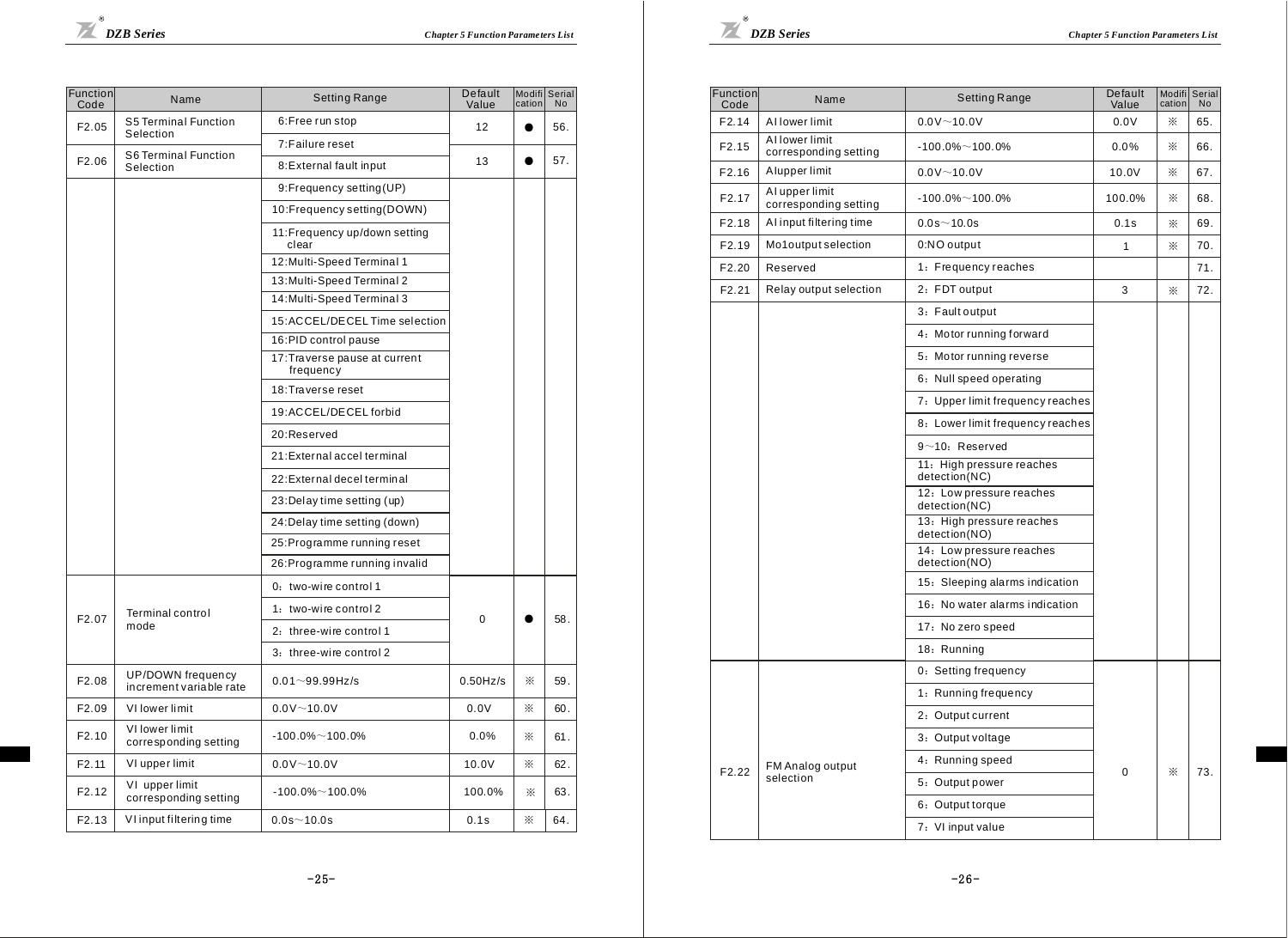| Function<br>Code  | Name                                   | Setting Range                                                                                                              |                | Default<br>Value | cation | Modifil Serial<br><b>No</b> |
|-------------------|----------------------------------------|----------------------------------------------------------------------------------------------------------------------------|----------------|------------------|--------|-----------------------------|
|                   |                                        | 8: Al input value                                                                                                          |                |                  |        |                             |
|                   |                                        | $9 - 10$ : Reserved                                                                                                        |                |                  |        |                             |
| F <sub>2.23</sub> | <b>AO Lower limit</b>                  | $0.0\%$ ~ 100.0%                                                                                                           |                | 0.0%             | Х.     | 74.                         |
| F2.24             | Lower limit corresponding<br>AO output | $0.0V - 10.0V$                                                                                                             |                |                  | Х.     | 75.                         |
| F <sub>2.25</sub> | AO Upper limit                         | $0.0\%$ ~ 100.0%                                                                                                           |                | 100.0%           | Х.     | 76.                         |
| F <sub>2.26</sub> | Upper limit corresponding<br>AO output | $0.0V - 10.0V$                                                                                                             |                | 10.0V            | ⋇      | 77.                         |
|                   |                                        | <b>F3 Human Machine Interface Parameters</b>                                                                               |                |                  |        |                             |
| F3.00             | User password                          | $0 - 9999$                                                                                                                 |                | 0                | Х.     | 78.                         |
| F3.01             | Reserved                               |                                                                                                                            |                |                  |        | 79.                         |
| F3.02             | Reserved                               |                                                                                                                            |                |                  |        | 80.                         |
|                   |                                        | 0: Keypad control valid                                                                                                    |                |                  |        |                             |
| F3.03             | STOP function option                   | 1: Keypad and terminal control<br>valid                                                                                    |                | 0                | ×.     | 81.                         |
|                   |                                        | 2: Keypad and communication<br>control valid                                                                               |                |                  |        |                             |
|                   |                                        | 3. All control modes valid                                                                                                 |                |                  |        |                             |
|                   |                                        | 0: external keyboard preferential<br><b>ENB</b>                                                                            |                |                  | ×.     | 82.                         |
|                   |                                        | 1: Local and external keyboard<br>simultaneous display, only<br>external key-press is valid.                               |                |                  |        |                             |
| F3.04             | Keypad display option                  | 2: Local panel and external<br>keyboard simultaneous display,<br>only Local key-press is valid.                            |                | 0                |        |                             |
|                   |                                        | 3: Local and external keyboard<br>simultaneous display, and all<br>key-presses are valid (both are<br>OR logical relation) |                |                  |        |                             |
|                   |                                        | Displayed Message                                                                                                          | Code           |                  |        |                             |
|                   |                                        | 0:Setting frequency                                                                                                        | 1              |                  |        |                             |
|                   |                                        | 1:Running frequency                                                                                                        | $\overline{2}$ |                  |        |                             |
|                   | operation status display               | 2:Output current                                                                                                           | 4              | 255              |        |                             |
| F3.05             | parameter option                       | 3:Output voltage                                                                                                           | 8              |                  | ⋇      | 83.                         |
|                   |                                        | 4: Running speed                                                                                                           | 16             |                  |        |                             |
|                   |                                        | 5:Actual delay time                                                                                                        | 32             |                  |        |                             |
|                   |                                        | 6:Setting delay time                                                                                                       | 64             |                  |        |                             |
|                   |                                        |                                                                                                                            |                |                  |        |                             |

| Function<br>Code | Name                                            | <b>Setting Range</b>                                                                                      |                | Default<br>Value | Modifi<br>cation | Serial<br><b>No</b> |
|------------------|-------------------------------------------------|-----------------------------------------------------------------------------------------------------------|----------------|------------------|------------------|---------------------|
|                  |                                                 | 7:DC bus voltage                                                                                          | 128            |                  |                  |                     |
|                  |                                                 | 8:PID setpoint                                                                                            | 256            |                  |                  |                     |
|                  |                                                 | 9:PID feedback                                                                                            | 512            |                  |                  |                     |
|                  |                                                 | 10:Reserved                                                                                               |                |                  |                  |                     |
|                  |                                                 | 11:Reserved                                                                                               |                |                  |                  |                     |
|                  |                                                 | 12: VI value                                                                                              | 4096           |                  |                  |                     |
|                  |                                                 | 13:Al value                                                                                               | 8192           |                  |                  |                     |
|                  |                                                 | 14: Current segment of<br>multi-speed control                                                             | 16384          |                  |                  |                     |
|                  |                                                 | Setting frequency                                                                                         | 1              |                  |                  |                     |
| F3.06            | Stop status display<br>parameter option         | DC bus voltage                                                                                            | $\overline{c}$ | 255              | ⋇                | 84.                 |
|                  |                                                 | Input terminal status                                                                                     | 4              |                  |                  |                     |
|                  |                                                 | Output terminal status                                                                                    | 8              |                  |                  |                     |
|                  |                                                 | PID setpoint                                                                                              | 16             |                  |                  |                     |
|                  |                                                 | PID feedback                                                                                              | 32             |                  |                  |                     |
|                  |                                                 | VI value                                                                                                  | 64             |                  |                  |                     |
|                  |                                                 | Al value                                                                                                  | 128            |                  |                  |                     |
|                  |                                                 | Current segment of<br>multi-speed control                                                                 | 256            |                  |                  |                     |
|                  |                                                 | Actual delay time                                                                                         | 512            |                  |                  |                     |
|                  |                                                 | Setting delay time                                                                                        | 1024           |                  |                  |                     |
| F3.07            | operation status display<br>preferential option | $0-14$ (0: invalid)                                                                                       |                | 0                | ※                | 85.                 |
| F3.08            | IGBT module temperature                         | $0 - 100.0$ °C                                                                                            |                |                  | $* *$            | 86.                 |
| F3.09            | Software version                                |                                                                                                           |                |                  | $* *$            | 87.                 |
| F3.10            | Accumulative operating<br>time                  | $0 - 9999h$                                                                                               |                | $\Omega$         | $* *$            | 88.                 |
| F3.11            | The fault before previous                       | 0: No fault<br>1:IGBT U phase protection(E009)                                                            |                |                  | $* *$            | 89.                 |
|                  | fault type                                      |                                                                                                           |                |                  |                  |                     |
| F3.12            | Previous fault type                             | 2:IGBT V phase protection (E019)                                                                          |                |                  | **               | 90.                 |
| F3.13            | Current fault type                              | 3:IGBT W phase protection(E029)<br>4:Acceleration over-current(E004)<br>5:Deceleration over-current(E005) |                |                  | $* *$            | 91.                 |
|                  |                                                 |                                                                                                           |                |                  |                  |                     |
|                  |                                                 |                                                                                                           |                |                  |                  |                     |
|                  |                                                 | 6:Constant speed over-current<br>(E006)                                                                   |                |                  |                  |                     |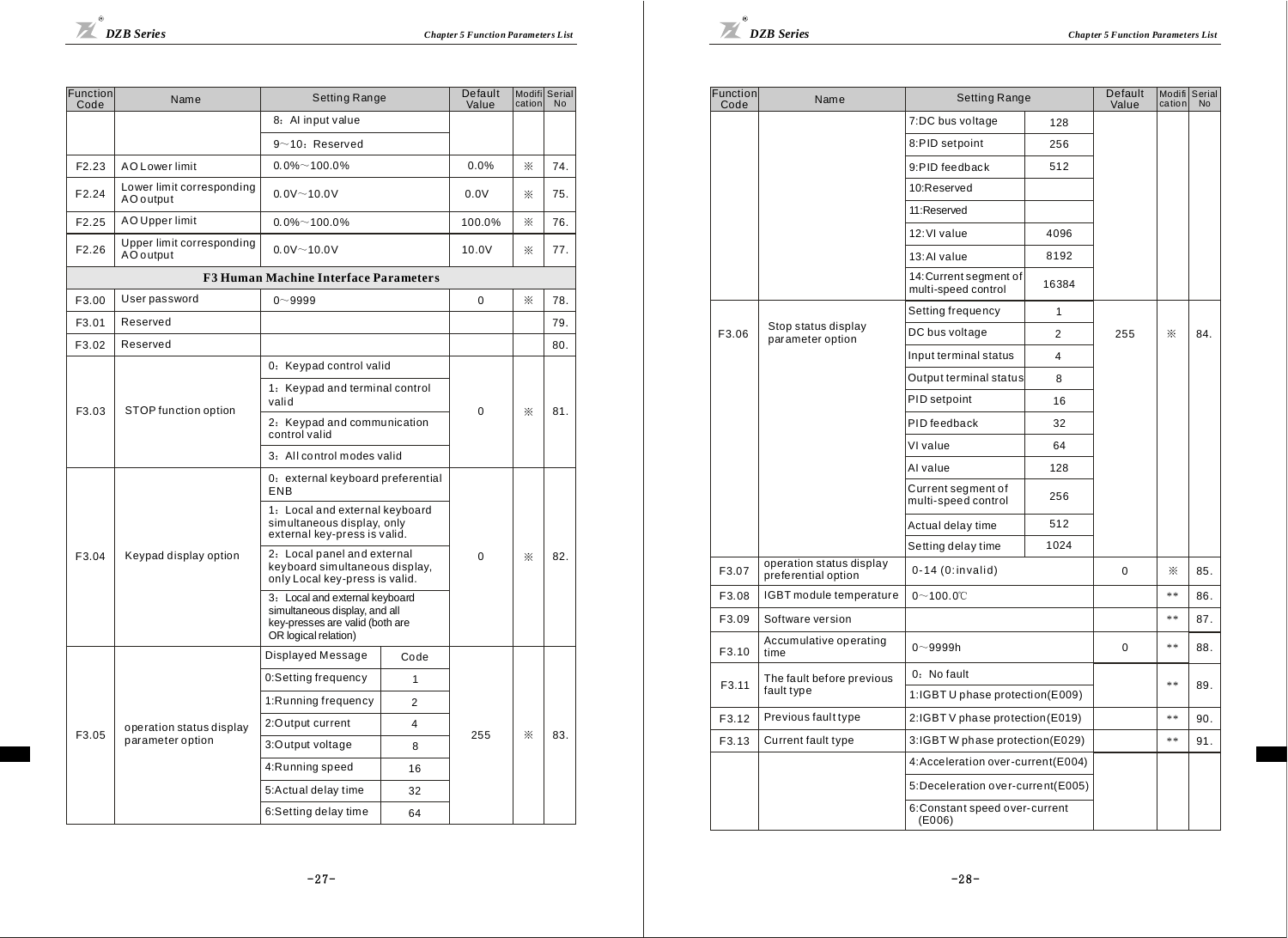| Function<br>Code | Name                                    | Setting Range                              | Default<br>Value | cation      | Modifil Serial<br><b>No</b> |
|------------------|-----------------------------------------|--------------------------------------------|------------------|-------------|-----------------------------|
|                  |                                         | 7:Acceleration over-voltage(E002           |                  |             |                             |
|                  |                                         | 8:Deceleration over-voltage (E00A)         |                  |             |                             |
|                  |                                         | 9: Constant speed over-voltage<br>(E003)   |                  |             |                             |
|                  |                                         | 10:Bus under-voltage fault (E001)          |                  |             |                             |
|                  |                                         | 11:Motor overload(E007)                    |                  |             |                             |
|                  |                                         | 12:Inverter overload(E008)                 |                  |             |                             |
|                  |                                         | 13: Input side phase failure (E012)        |                  |             |                             |
|                  |                                         | 14:Output side phase failure (E013)        |                  |             |                             |
|                  |                                         | 15:Diode module overheat fault<br>(EOOE)   |                  |             |                             |
|                  |                                         | 16:IGBT module overheat fault<br>(EO1E)    |                  |             |                             |
|                  |                                         | 17: External fault (E017)                  |                  |             |                             |
|                  |                                         | 18:Communication fault(E018)               |                  |             |                             |
|                  |                                         | 19: Current detect error (E015)            |                  |             |                             |
|                  |                                         | 20:Motor self-learning error(E016)         |                  |             |                             |
|                  |                                         | 21:EEPROM operation error<br>(EOOF)        |                  |             |                             |
|                  |                                         | 22:PID feedback disconnect error<br>(EO2E) |                  |             |                             |
|                  |                                         | 23: Braking unit error (E01A)              |                  |             |                             |
|                  |                                         | 24:Reserved                                |                  |             |                             |
| F3.14            | Operating frequency at<br>current fault |                                            | $0.00$ Hz        | $\pm$ $\pm$ | 92.                         |
| F3.15            | Output amperage at<br>current fault     |                                            | 0.0A             | **          | 93.                         |
| F3.16            | Bus voltage at current fault            |                                            | 0.0V             | **          | 94.                         |
| F3.17            | Setting delay time                      | $0 - 9999s$                                | 0                | ⋇           | 95.                         |
| F3.18            | Setting unit of delay time              | $0 - 3$                                    | 0                | ※           | 96.                         |
|                  |                                         | <b>F4 Application Function Parameters</b>  |                  |             |                             |
| F4.00            | <b>ACCEL Time 2</b>                     | $0.1 - 360.0s$                             | 10.0s            | ⋇           | 97.                         |
| F4.01            | DECEL Time 2                            | $0.1 - 360.0s$                             | 10.0s            | ×.          | 98.                         |
| F4.02            | Jogging frequency                       | $0.00 - F0.04$                             | 5.00Hz           | ⋇           | 99.                         |
| F4.03            | Jogging ACCEL time                      | $0.1 \sim 360.0s$                          | 10.0s            | ⋇           | 100.                        |
| F4.04            | Jogging DECEL time                      | $0.1 \sim 360.0s$                          | 10.0s            | ⋇           | 101.                        |



| Function<br>Code | Name                                                  | <b>Setting Range</b>                                               | Default<br>Value | cation | Modifi Serial<br><b>No</b> |
|------------------|-------------------------------------------------------|--------------------------------------------------------------------|------------------|--------|----------------------------|
| F4.05            | Skip frequency                                        | $0.00 - F0.04$                                                     | $0.00$ Hz        | ×.     | 102.                       |
| F4.06            | Skip frequency range                                  | $0.00 - 99.99$ Hz                                                  | $0.00$ Hz        | X.     | 103.                       |
| F4.07            | Traverse frequency range                              | $0.0 - 100.0\%$<br>(relative to set frequency)                     | 0.0%             | ⋇      | 104.                       |
| F4.08            | Kick frequency range                                  | $0.0 \sim 50.0$ % relative to traverse<br>frequency range)         | 0.0%             | X.     | 105.                       |
| F4.09            | Traverse frequency up<br>time                         | $0.1 - 360.0s$                                                     | 5.0s             | ⋇      | 106.                       |
| F4.10            | Traverse frequency down<br>time                       | $0.1 - 360.0s$                                                     | 5.0s             | ⋇      | 107.                       |
| F4.11            | Fault auto-reset times                                | $0 - 3$                                                            | 0                | ⋇      | 108.                       |
| F4.12            | Interval time setting of<br>automatic resetting fault | $0.1 - 100.0s$                                                     | 1.0s             | ⋇      | 109.                       |
| F4.13            | FDT level detection value                             | $0.00 - F0.04$                                                     | 50.00Hz          | ⋇      | 110.                       |
| F4.14            | FDT delay detection value                             | $0.0 \sim 100.0\%$ (FDT level)                                     | 5.0%             | ⋇      | 111.                       |
| F4.15            | Frequency reaching<br>detection range                 | $0.0 \sim 100.0\%$ (maximum frequency)                             | 0.0%             | ⋇      | 112.                       |
| F4.16            | <b>Brake Threshold</b><br>Value Voltage               | 115.0~140.0% (standard DC bus<br>voltage) 380V                     | 130.0%           | ⋇      | 113.                       |
|                  |                                                       | 115.0~140.0% (standard DC bus<br>voltage) 220V                     | 120.0%           |        |                            |
| F4.17            | Speed display<br>ratio                                | $0.1 - 999.9%$<br>Speed=120×running<br>frequency×F4.17/pole number | 100.0%           | ⋇      | 114.                       |
|                  |                                                       | 0: Given by Keyboard(F4.19)                                        |                  |        |                            |
|                  |                                                       | 1: Given by panel potentiometer V                                  |                  |        | 115.                       |
| F4.18            | PID setpoint                                          | 2: Given by external terminal Al                                   | $\Omega$         |        |                            |
|                  | Sources Option                                        | 3: Given by Remote<br>Communication                                |                  |        |                            |
|                  |                                                       | 4: Multi-seg setpoint                                              |                  |        |                            |
| F4.19            | Preset PID setpoint                                   | $0.0\%$ ~100.0%                                                    | 0.0%             | X.     | 116.                       |
|                  |                                                       | 0: Reserved                                                        |                  |        |                            |
| F4.20            | PID Feedback                                          | 1: Al Feedback                                                     | 0                |        | 117.                       |
|                  | Sources Option                                        | 2: Reserved                                                        |                  |        |                            |
|                  |                                                       | 3: Communication feedback                                          |                  |        |                            |
| F4.21            | PID Output Characteristics                            | 0: positive                                                        | 0                |        | 118.                       |
|                  | Option                                                | 1: negative                                                        |                  |        |                            |
|                  |                                                       |                                                                    |                  |        |                            |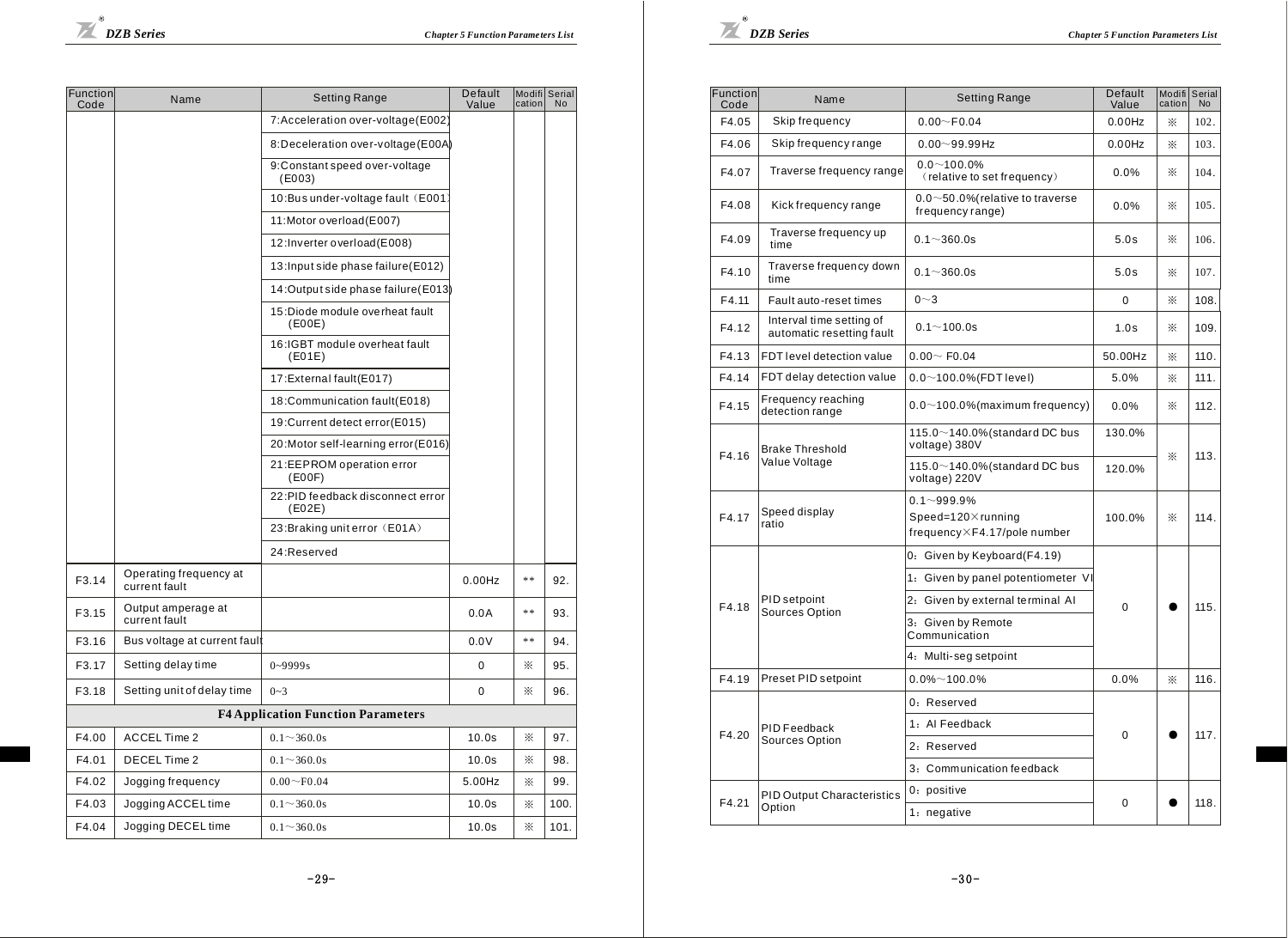| Function<br>Code | Name                                              | Setting Range                                 | Default<br>Value | cation | Modifil Serial<br><b>No</b> |
|------------------|---------------------------------------------------|-----------------------------------------------|------------------|--------|-----------------------------|
| F4.22            | Proportional gain (Kp)                            | $0.00 - 99.99$                                | 1.00             | ×.     | 119.                        |
| F4.23            | Integral time (Ti)                                | $0.01 - 10.00s$                               | 0.10s            | ⋇      | 120.                        |
| F4.24            | Differential time (Td)                            | $0.00 - 10.00s$                               | 0.00s            | ×.     | 121.                        |
| F4.25            | Sampling cycle time (T)                           | $0.01 - 99.99s$                               | 0.10s            | ×.     | 122.                        |
| F4.26            | PID control<br>discrepancy limit                  | $0.0 - 100.0\%$                               | $0.0\%$          | ⋇      | 123.                        |
| F4.27            | Feedback disconnection<br>detecting value         | $0.0 - 100.0%$                                | 0.0%             | ⋇      | 124.                        |
| F4.28            | Feedback disconnection<br>detecting time          | $0.0 - 360.0s$                                | 1.0s             | ⋇      | 125.                        |
| F4.29            | Multi-Speed 0                                     | $-100.0 - 100.0%$                             | 0.0%             | ×.     | 126.                        |
| F4.30            | Multi-Speed 1                                     | $-100.0 - 100.0%$                             | 0.0%             | ⋇      | 127.                        |
| F4.31            | Multi-Speed 2                                     | $-100.0 - 100.0%$                             | 0.0%             | ⋇      | 128.                        |
| F4.32            | Multi-Speed 3                                     | $-100.0 - 100.0%$                             | 0.0%             | ⋇      | 129.                        |
| F4.33            | Multi-Speed 4                                     | $-100.0 - 100.0%$                             | 0.0%             | ⋇      | 130.                        |
| F4.34            | Multi-Speed 5                                     | $-100.0 - 100.0%$                             | 0.0%             | ×.     | 131.                        |
| F4.35            | Multi-Speed 6                                     | $-100.0 - 100.0%$                             | 0.0%             | ×.     | 132.                        |
| F4.36            | Multi-Speed 7                                     | $-100.0 - 100.0%$                             | $0.0\%$          | ⋇      | 133.                        |
|                  |                                                   | <b>F5 Protection Parameters</b>               |                  |        |                             |
|                  |                                                   | 0: No protection                              |                  |        |                             |
| F5.00            | Motor Overload<br>Protection Option               | 1: Normal motor                               | 1                |        | 134.                        |
|                  |                                                   | 2: Variable Frequency motor                   |                  |        |                             |
| F5.01            | Motor Overload<br><b>Protection Current</b>       | 20.0%~120.0%<br>(motor rated current)         | 100.0%           | ⋇      | 135.                        |
| F5.02            | Power-down Frequency<br>Drop Point                | $70.0 \sim 110.0\%$ (standard bus<br>voltage) | 80.0%            | ⋇      | 136.                        |
| F5.03            | Instant power-down<br>Frequency drop rate         | $0.00$ Hz $\sim$ 99.99Hz                      | $0.0$ Hz         | ⋇      | 137.                        |
| F5.04            | Over-voltage                                      | 0: prohibit                                   | 0                | ×.     | 138.                        |
|                  | Stall Protection                                  | $1:$ allow                                    |                  |        |                             |
| F5.05            | Over-voltage Stall                                | 110~150%(380V)                                | 120%             |        | 139.                        |
|                  | Protection Voltage                                | 110~150%(220V)                                | 115%             | ⋇      |                             |
| F5.06            | Over-current stall setting                        | $100 - 200%$                                  | 150%             | ⋇      | 140.                        |
| F5.07            | Over-current gain setting<br>to avoid of stalling | $0 - 100$                                     | 20               | ⋇      | 141.                        |

| Function<br>Code | Name                                 | <b>Setting Range</b>                                              | Default<br>Value | Modifi Serial<br>cation | No   |
|------------------|--------------------------------------|-------------------------------------------------------------------|------------------|-------------------------|------|
|                  |                                      | <b>F6 Communication Parameters</b>                                |                  |                         |      |
| F6.00            | <b>Communication Address</b>         | $1 \sim$ 247,0 is the broadcast address                           | 1                | ×.                      | 142. |
|                  |                                      | 0: 1200BPS                                                        |                  |                         |      |
|                  |                                      | 1: 2400BPS                                                        |                  |                         |      |
| F6.01            | Baud rate setting                    | 2: 4800BPS                                                        | 3                | ×.                      | 143. |
|                  |                                      | 3: 9600BPS                                                        |                  |                         |      |
|                  |                                      | 4: 19200BPS                                                       |                  |                         |      |
|                  |                                      | 5: 38400BPS                                                       |                  |                         |      |
|                  |                                      | 0:No check (N,8,1) for RTU                                        |                  |                         |      |
| F6.02            | Data pattern                         | 1:Odd check (E,8,1) for RTU                                       | $\Omega$         | ※                       | 144. |
|                  |                                      | 2:Even check (O,8,1) for RTU                                      |                  |                         |      |
|                  |                                      | 3:No check (N,8,2) for RTU                                        |                  |                         |      |
|                  |                                      | 4:Oddcheck (E,8,2) for RTU                                        |                  |                         |      |
|                  |                                      | 5:Even check (O,8,2) for RTU                                      |                  |                         |      |
|                  |                                      | 6:No check (N,7,1) for ASCII                                      |                  |                         |      |
|                  |                                      | 7:Oddcheck (E,7,1) for ASCII                                      |                  |                         |      |
|                  |                                      | 8:Even check (O,7,1) for ASCII                                    |                  |                         |      |
|                  |                                      | 9:No check (N,7,2) for ASCII                                      |                  |                         |      |
|                  |                                      | 10:Odd check (E.7.2) for ASCII                                    |                  |                         |      |
|                  |                                      | 11:Even check (0,7,2) for ASCII                                   |                  |                         |      |
|                  |                                      | 12:No check (N,8,1) for ASCII                                     |                  |                         |      |
|                  |                                      | 13:Odd check (E,8,, 1) for ASCII                                  |                  |                         |      |
|                  |                                      | 14: Even check (O,8,1) for ASCII                                  |                  |                         |      |
|                  |                                      | 15:No check (N,8,2) for ASCII                                     |                  |                         |      |
|                  |                                      | 16:Odd check (E,8,2) for ASCII                                    |                  |                         |      |
|                  |                                      | 17: Even check (O,8,2) for ASCII                                  |                  |                         |      |
| F6.03            | Communication<br>response delay      | $0 - 200$ ms                                                      | 5ms              | ※                       | 145. |
| F6.04            | Communication<br>overtime fault time | $0.0$ (invalid), $0.1 \sim 100.0$ s                               | 0.0s             | X.                      | 146. |
|                  |                                      | 0: Alarm and free run stop                                        |                  |                         |      |
| F6.05            | Communication                        | 1: No alarm and keep running                                      |                  |                         |      |
|                  | error measure                        | 2. No alarm and stop according to<br>stop mode (by communication) | 1                | X.                      | 147. |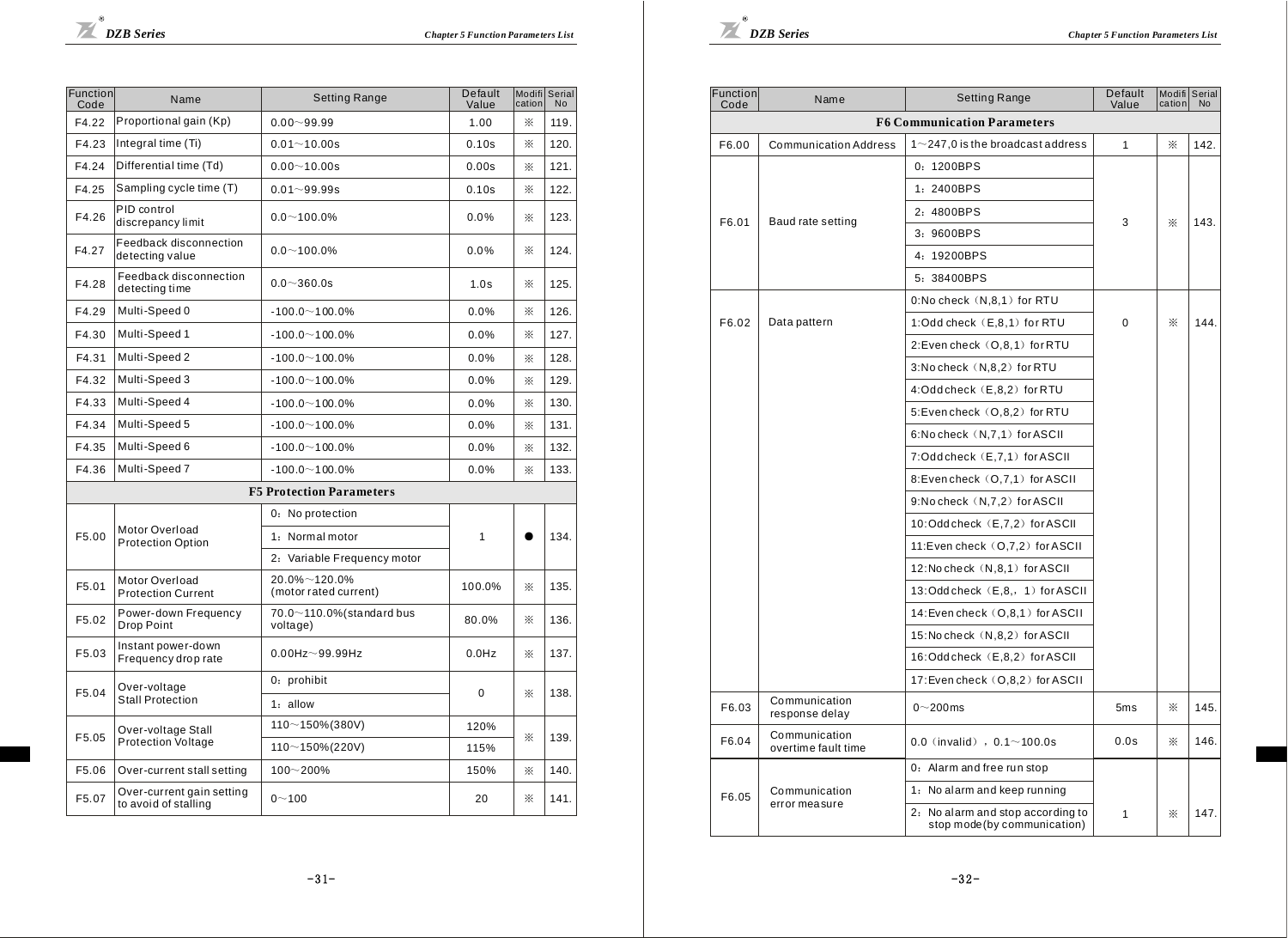| Function<br>Code | Name     | Setting Range                                                       | Default<br>Value | cation | Modifi Serial<br><b>No</b> |
|------------------|----------|---------------------------------------------------------------------|------------------|--------|----------------------------|
|                  |          | 3. No alarm and stop according to<br>stop mode(by all control mode) |                  |        |                            |
|                  | Response | 0: Response when write                                              |                  | ⋇      |                            |
| F6.06            | measure  | 1. No response when write                                           | $\Omega$         |        | 148.                       |



## **Chapter 6 Parameter Description**

#### **F0 Basic Function Parame ters**

| Function<br>Code | Name               | <b>Setting Range</b> | Default<br>Value |
|------------------|--------------------|----------------------|------------------|
|                  | F0.00 Control mode | 1: V/F control       |                  |

V/F Control Mode

V/F c ontrol mode is suitable for the application w hich does not require hi gh c ontrol accuracy, e.g. pump and fans, and also suitable for cases with one inverter driving multiple motors.

| Function<br>Code | Name                        | <b>Setting Range</b> | Default<br>Value |
|------------------|-----------------------------|----------------------|------------------|
|                  | Command source<br>selection | 0: Keyboard          |                  |
| F0.01            |                             | 1: Terminal          |                  |
|                  |                             | 2: 485 communication |                  |

Path Selection for the inverter Control Command

0: Keyboard Command Path

The buttons RUN and STOP on the keyboard are for operation control.

1:Terminal Command Path

Multifunction input terminals of forward, reverse, forward jogging, reverse jogging and so on,

perform the operation command control.

2:Communication Command Path

Operation command control is performed through communication pattern by upper level machine.

| Function<br>Code | Name                                     | <b>Setting Range</b>                                        | Default<br>Value |
|------------------|------------------------------------------|-------------------------------------------------------------|------------------|
|                  |                                          | 0: Keyboard and terminal<br>UP/DOWN setting                 |                  |
| F0.02            | Keyboard and terminal<br>UP/DOWN setting | 1: Valid, and inverter does not<br>memorize when power down |                  |
|                  |                                          | 2: Invalid                                                  |                  |

DZB200series inverter can set up the frequency though "  $\wedge$  " and "  $\vee$  " buttons on the keyboard and terminal UP/DOWN (Frequency setting increase /Frequency setting decrease), and as it has the highest purview, it can combine with any other frequency setting path to mainly accomplishes the fine adjustment of inverter output fre quency during control system c ommissioning.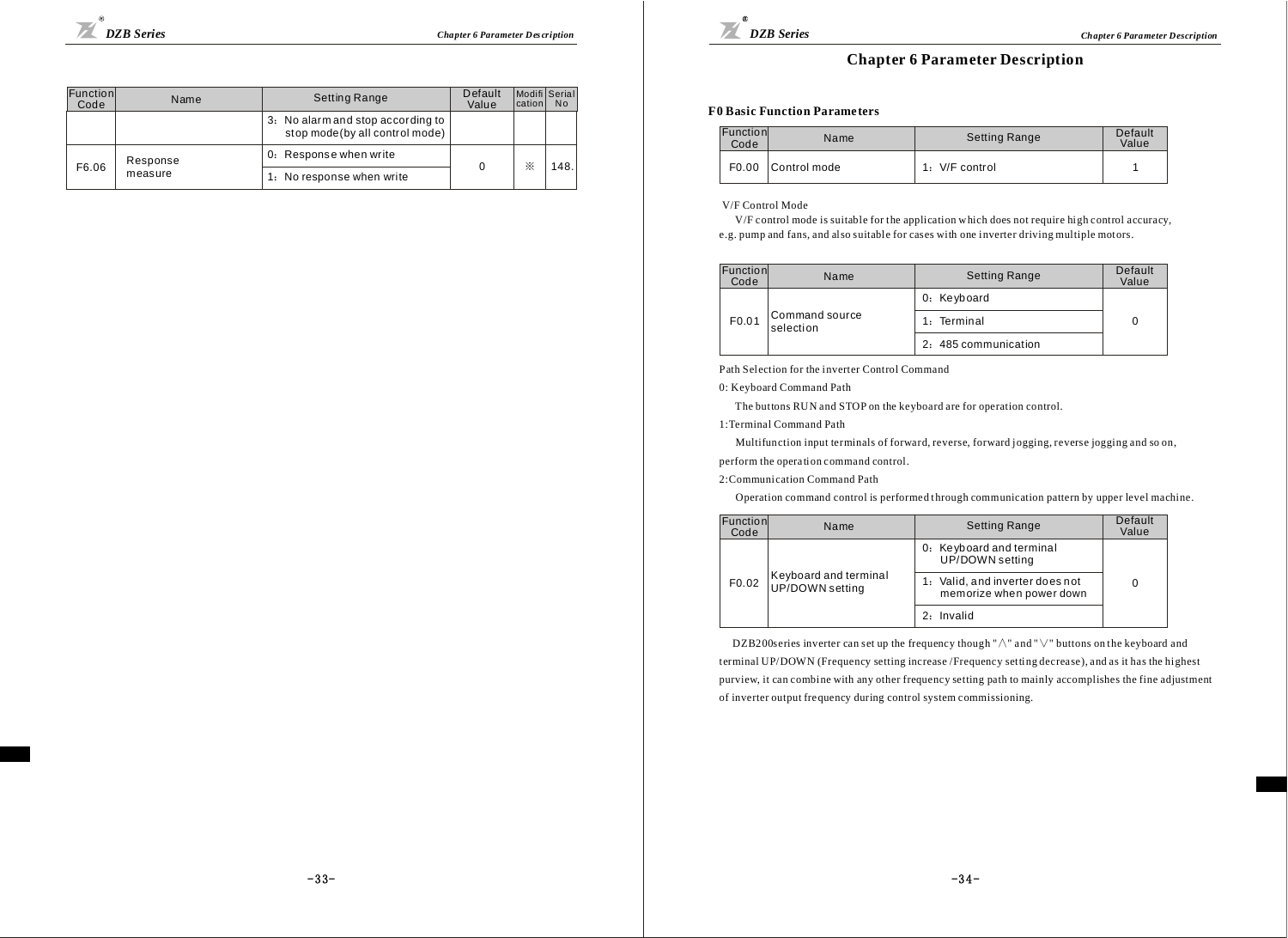0: Valid, and the inverter memorizes when power down. Able to set up frequency command, and memorize this set frequency when the inverter is power down. When the power is back,automatically combine it with current frequency setting.

1: Valid, and the inverter does not memorize when power i s down. Able to set up frequency,but when the inverter power is down, this frequency setting is not memorized.

2: Invalid. The frequency set through keyboard and terminal UP/DOWN is automatically cleared,and the settings through keyboard and terminal UP/DOWN are invalid.

*Note: After the user restores the default value s of inverter function paramete rs, the frequency value, set through keyboard and terminal UP/DOWN, is automatically cleared.*

| Function<br>Code | Name                           | <b>Setting Range</b>      | Default<br>Value |
|------------------|--------------------------------|---------------------------|------------------|
|                  |                                | 0: Keyboard               |                  |
|                  |                                | 1: Panel potentiometer VI |                  |
|                  |                                | 2: External terminal AI   |                  |
| F0.03            | Frequency command<br>Selection | 3: Reserved               | $\Omega$         |
|                  |                                | 4: Multi-speed            |                  |
|                  |                                | 5: PID control            |                  |
|                  |                                | 6: 485 communication      |                  |

Selection of inverter frequency command input channels. There are 7 main frequency setting channels: 0: Keyboard

Ac complish keyboard frequency setting by me ans of modifying the value of function code F0.07 "Keyboard frequency setting".

#### 1: VI

#### 2: External terminal AI

This means that the frequency is set up through analog input terminals. DZB series inverter provides 2 analog input channel. AVI is 0-10V voltage input mode, while ACI is 0 (4)-20mA input.

The  $100.0\%$  setting of analog input is corresponding to the maximum frequency (Function Code F0.04), and -100.0% is corresponding to maximum reverse frequency (Function Code F0.04).

#### 3:Reserved

#### 4:Multi-speed operation

The inverter is operated in the mode of multi-speed once this frequency setting mode is chosen. It is needed to set up the parameters of F2 Group and F4 Group "Multi-speed control group" to determine the coi ncidence relation between given pe rcentage and given frequency.

#### 5: PID control

Selection of this parameter means that the operation mode of inverter is PID control mode.In this case, it is required to set up F4 Group "PID control group". The operation frequency of inverter is the frequency value which PID gives. Please refer to the description of F4 Group "PID functions" for the definition of PID setpoint source, assigned value, fee dback source and so on.



#### 6: Remote communication

The frequency command is given in the communication mode by upper position machine.For details, please refer to "DZB Series inverter ModBus Communication Protocol".

| Function<br>Code | Name                                                    | <b>Setting Range</b> | Default<br>Value |  |
|------------------|---------------------------------------------------------|----------------------|------------------|--|
|                  | F0.04 $\vert$ Maximum output frequency   10.00~600.00Hz |                      | 50.00Hz          |  |

It is used to set up the maximum output frequency of inverter. Please note that, it is the basis of frequency setting and acceleration/de celeration speed.

| Function<br>Code | Name                        | <b>Setting Range</b> | Default<br>Value |
|------------------|-----------------------------|----------------------|------------------|
|                  | F0.05 Upper limit frequency | $F0.06 \sim F0.04$   | 50.00Hz          |

It is the upper limit of inverter output frequency, which should be less than or equal to the maximum output frequency.

| Function<br>Code | Name                        | <b>Setting Range</b>   | Default<br><b>Value</b> |
|------------------|-----------------------------|------------------------|-------------------------|
|                  | F0.06 Lower limit frequency | $0.00$ Hz $\sim$ F0.05 | 0.00Hz                  |

The lower limit of inverter output frequency.

If setpoint frequency is lower than lower limit frequency when startup, inverter can not run.operate at the lower limit frequency, stop or be dormant. Therein, Maximum output frequency $\geqslant$  upper limit frequency ≥lower limit frequency.

| Function<br>Code | Name                                           | <b>Setting Range</b> | Default<br>Value |
|------------------|------------------------------------------------|----------------------|------------------|
|                  | F0.07 Keyboard frequency setting 0.00 Hz~F0.04 |                      | 50.00Hz          |

When Frequency Command is chosen as "keyboard Setting", this function code value is the initial set value of inverter frequency.

| Function<br>Code | Name                 | <b>Setting Range</b> | Default<br>Value |
|------------------|----------------------|----------------------|------------------|
|                  | F0.08 ACCEL time 1   | $0.1 \sim 360.0$ s   | 10.0s            |
|                  | F0.09   DECEL time 1 | $0.1 \sim 360.0$ s   | 10.0s            |

Acceleration time means the time t1 required for inverter to accelerate to the maximum output frequency (F0.04) from 0Hz.

Deceleration time is the time t2 required for inverter to decelerate to 0Hz from the maximum output frequency (F0.04).

It is indicated by following figure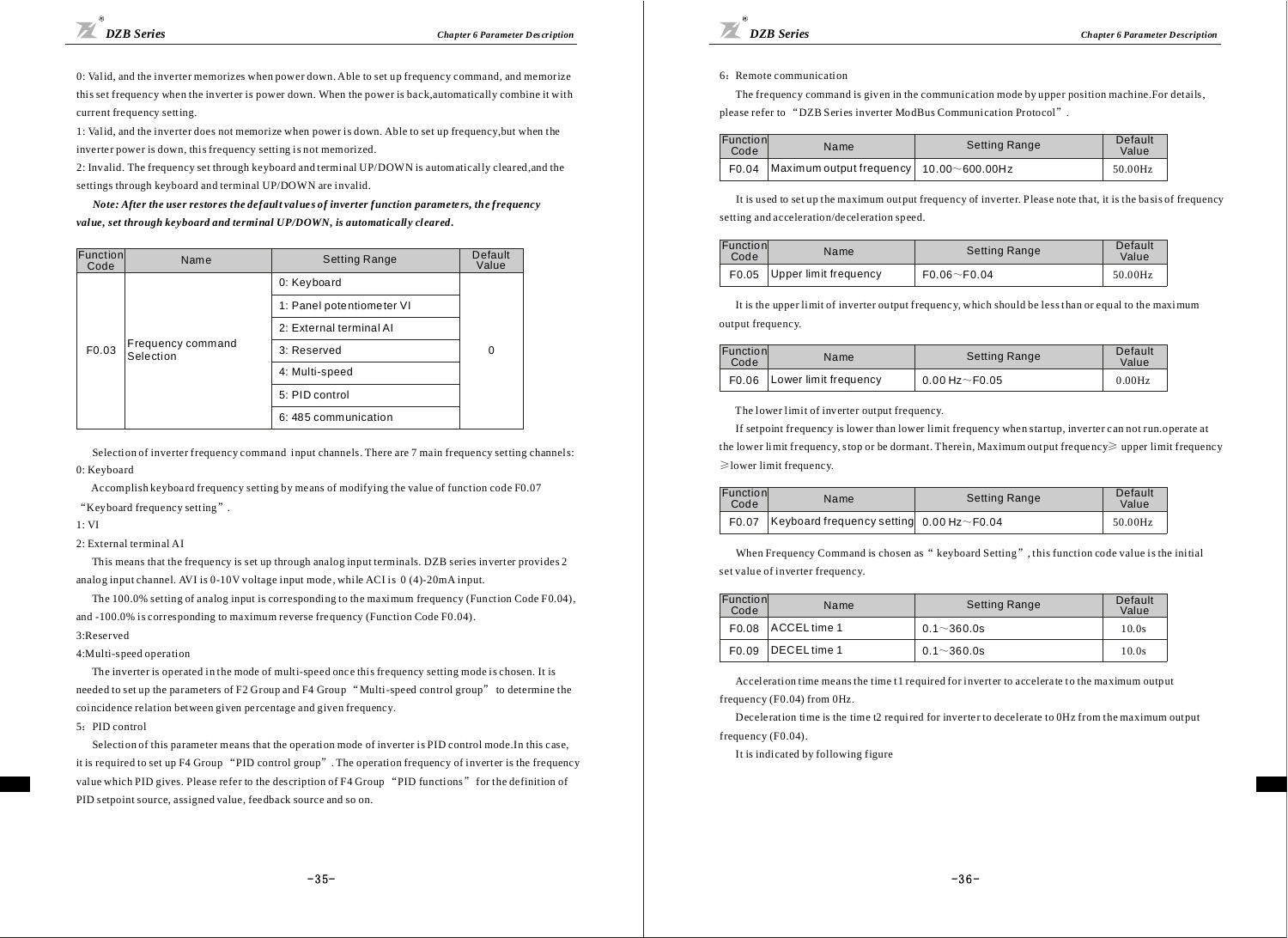*DZB Series Cha pter 6 Parameter D es cription*





Fig 6-1 Acceleration and Deceleration time diagram

When the set frequency is equal to the maximum frequency, the actual Acceleration/Deceleration time are equal to the set Acceleration/Deceleration time.

When the set freque ncy is less than the maximum frequency, the actual Acceleration/Deceleration time

are less than the set Acceleration/Deceleration time.

Actual Acceleration /Deceleration time = set Acceleration/Deceleration time $\times$  (set frequency/max. freque ncy )

DZB200&300 series inverter has 2 groups of Acceleration/Deceleration time.

1st group: F0.08, F0.09;

2nd group: F4.00, F4.01;

The Acceleration /Deceleration time can be chosen through multifunction digital input terminal (F2 Group).

| Function<br>Code | Name                             | Setting Range                     | Default<br>Value |
|------------------|----------------------------------|-----------------------------------|------------------|
|                  |                                  | 0: Operating at default direction |                  |
| F0.10            | Operation direction<br>selection | 1: Operating at reverse direction |                  |
|                  |                                  | 2: NO inverse operating           |                  |

0: Operating at default di rection. When the inverter is power connected, it operates at the actual direction. 1: Operating at reverse direction. By means of changing the function code, the motor rotating direction can be changed without changing any other parameters, which is equivalent to change the motor rotating direction by exchanging any two of motor cables (U, V, W).

*Note: After the parameters are initialized, the motor operating direction can be restored to be its original state. Be caution to use it in the case that changing motor rotating direction is forbidden after the system commissioning is completed.*

2: Forbid inverse operating. Forbidding inverter inverse operation is suitable to specific application that inverse operating is forbidden.



| Function<br>Code | Name                      | <b>Setting Range</b> | Default<br>Value |
|------------------|---------------------------|----------------------|------------------|
| F0.11            | Carrier frequency setting | $1.0 \sim 15.0$ kHz  | Set by<br>model  |

| Carrier<br>frequency | Electronmagnetic<br>noise | Cacophony,<br>Leakage current | <b>Heat radiation</b> |
|----------------------|---------------------------|-------------------------------|-----------------------|
| 1 KH z               | large                     | small                         | small                 |
| 10KHz                |                           |                               |                       |
| 15KHz                | small                     | large                         | large                 |

Fig 6-2 Relationship between environment and Carrier frequency

Relationship between Model and Carrier frequency

| Carrier frequency<br>Model                    | Max carrier<br>frequency<br>(KHz) | Min carrier<br>frequency<br>(KHz) | Factory<br>setting<br>(KHz) |
|-----------------------------------------------|-----------------------------------|-----------------------------------|-----------------------------|
| $B: 0.4kW \sim 11KW$<br>$P: 0.75kW \sim 15KW$ | 15                                |                                   | 8                           |
| B: $15kW \sim 55KW$<br>$P: 18.5kW \sim 75kW$  | 8                                 |                                   |                             |
| B: 75kW~300KW<br>$P: 90kW \sim 315KW$         | 6                                 |                                   | 2                           |

This function is mainly used to improve the motor operating noise and inverter interference to external. The a dvantages of using high carrier frequency: relatively ideal current wave shape, less harmonic current wave and low motor noise;

The disadvantages of using high carrier frequency: increased switch loss and inverter temperature rises, affecting inverter output capacity so that it should be operated at derating under high carrier frequency conditions; in the me an time, inverter leakage current and its electromagnetic interference to external are increased.

The situations of using low carrier frequency is on the contrary. Too low carrier frequency can cause operation unstable, torque reduced and even oscillation at low frequency.

When inverter is factory released, its carrier frequency has been set properly. Generally the user does not need to modify this parameter.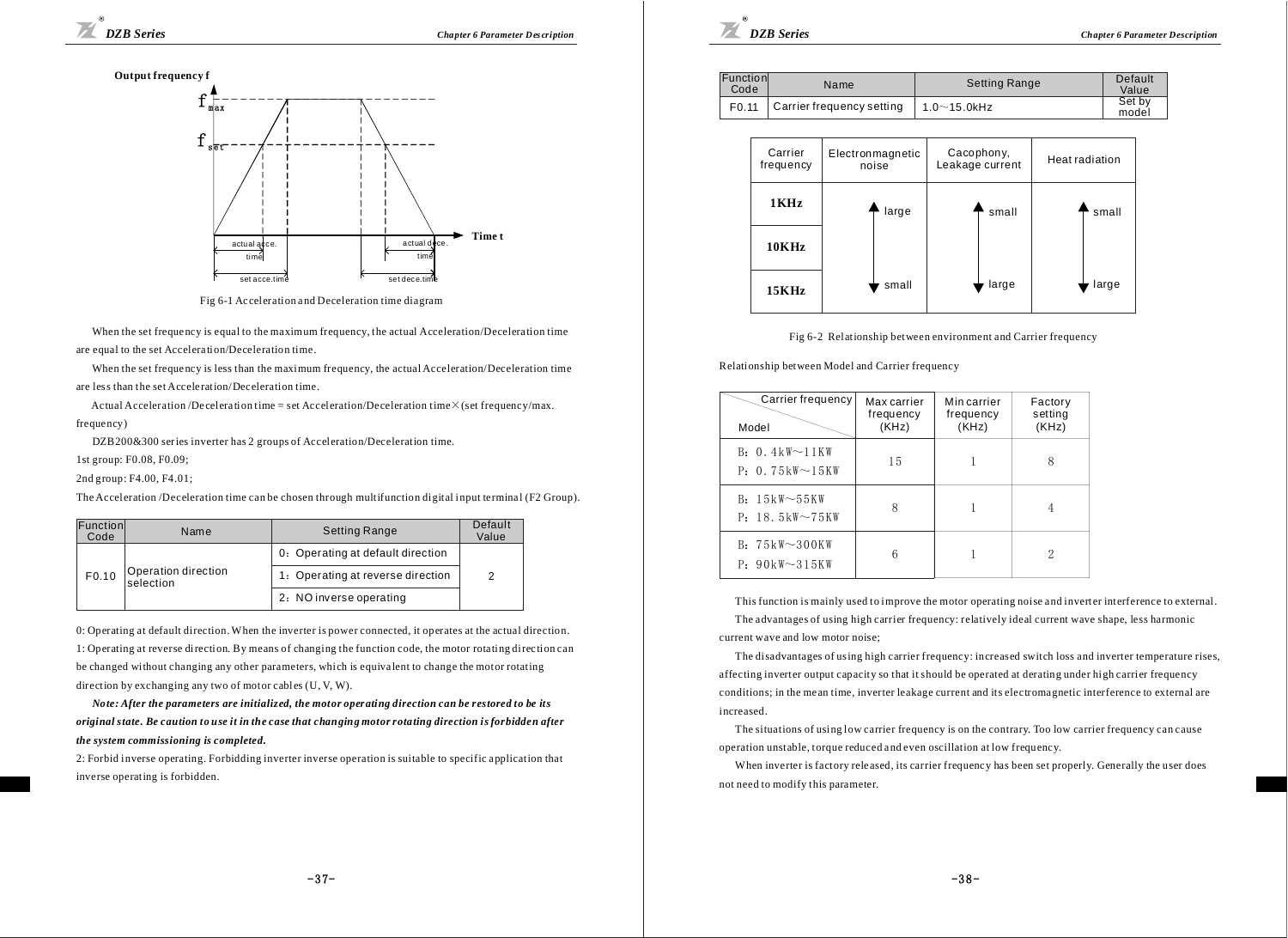| Function<br>Code | Name                                 | <b>Setting Range</b>      | Default<br>Value |
|------------------|--------------------------------------|---------------------------|------------------|
|                  |                                      | 0: NO operation           |                  |
| F0.12            | Functional parameters<br>restoration | 1: Restore default value  |                  |
|                  |                                      | 2. Delete failure records |                  |

1: The inverter restores all parameters to their default value.

2: The inve rter deletes recent failu re records.

After the chosen function operation is completed, this function code is automatically restored to 0.

| Function<br>Code | Name                | <b>Setting Range</b>           | Default<br>Value |
|------------------|---------------------|--------------------------------|------------------|
|                  |                     | $0:$ Invalid                   |                  |
|                  | F0.13 AVR selection | 1: Valid all the time          |                  |
|                  |                     | 2. Invalid during deceleration |                  |

AVR means output voltage auto regulation. When AVR is invalid, output voltage will change according to the change of input voltage (or DC bus voltage); When AVR is valid,output voltage will remain constant within output capacity.

| Function<br>Code | Name       | <b>Setting Range</b>                       | Default<br>Value |
|------------------|------------|--------------------------------------------|------------------|
|                  |            | $0.$ Direct start                          |                  |
| F0.14            | Start Mode | 1: DC braking first and then start         |                  |
|                  |            | 2: Running speed pick-up and<br>then start |                  |

0: Direct start: start from the starting frequency.

1: DC braking first and then start: First perform DC braking (pay attention to set up parameters F0.17 and F0.18), and then start and run the motor at the start frequency. It is suitable for small inertia loading which can cause reverse rotation at starting.

2: Running speed pick-up and then start: the inverter first calculates motor rotating speed and direction, and then start running to its set frequency from current speed, performing a smooth no-shock start to moving motor. This mode is applicable to momentary power-down start when the inertia loading is big.

| Function<br>Code  | Name                            | <b>Setting Range</b> | Default<br>Value |
|-------------------|---------------------------------|----------------------|------------------|
| F0.15             | Start frequency                 | $0.5 - 99.99$ Hz     | $0.50$ Hz        |
| F <sub>0.16</sub> | Hold time of start<br>frequency | $0.0 - 50.0s$        | 0.0s             |

Setting proper starting frequency can increase the starting torque. Within the hold time of the starting frequency (F0.16), the inverter output frequency is the starting frequency, and then,from the starting frequency, running to the target frequency. If the target frequency (frequency command) is less than the



starting frequency, inverter does not operate and is at stand-by state. The starting frequency value is not restricted by the lower limit frequency.

During FWD/REV switching, the starting frequency is inactive.

| Function<br>Code | Name                                      | <b>Setting Range</b> | Default<br>Value |
|------------------|-------------------------------------------|----------------------|------------------|
| F0.17            | <b>Braking current</b><br>before starting | $0.0 - 150.0\%$      | 0.0%             |
| F0.18            | <b>Braking time</b><br>before starting    | $0.0 - 50.0s$        | 0.0s             |

When it is being started, the inverter first performs DC braking according to the set prior-to-starting DC braking current, and after the set prior-to-starting DC braking time is passed then begins to perform acceleration. If the set DC braking time is 0, DC braking is invalid.

The bigger the DC braking current, the greater the braking force. The prior-to-starting DC braking current is the percentage of the rated inverter current.

| Function<br>Code | Name      | <b>Setting Range</b> | Default<br>Value |
|------------------|-----------|----------------------|------------------|
| F0.19            | Stop Mode | 0: DECEL Stop        |                  |
|                  |           | 1: Free run Stop     |                  |

0: Deceleration stop

After the stop command is enabled, the inverter decreases the output frequency according to the Deceleration mode and the defined Acceleration /Deceleration time, and the motor is stopped when the frequency is 0.

1: Free-run stop

Once the stop command is valid, the inverter immediately ends the output. The loading is freely stopped by its mechanical inertia.

| Function<br>Code | Name                              | <b>Setting Range</b> | Default<br>Value |
|------------------|-----------------------------------|----------------------|------------------|
| F0.20            | Beginning Frequency of<br>braking | $0.00 - 99.99$ Hz    | $0.00$ Hz        |
| F0.21            | Waiting time of braking           | $0.0 \sim 50.0$ s    | 0.0s             |
| F0.22            | DC braking current                | $0.0 - 150.0%$       | 0.0%             |
| F0.23            | DC braking time                   | $0.0 - 50.0s$        | 0.0s             |

Beginning frequency of DC brake when stopping. During the Deceleration stop, when this frequency is reached, the DC brake is started.

Waiting time of DC brake when stopping: Prior to the DC brake, the inverter blocks the output, and after this delay time, the DC braking is started. It is used to prevent over-current fault caused by DC braking at hi gh speed.

DC brake current when stopping: indicates the applied DC brake energy. The bigger the current, the stronger the DC brake energy should be.

DC brake time when stopping: the durative time that the DC brake energy is applied. If the time is  $0$ , DC brake is invalid, and the inverter stops the motor based on the set Deceleration time.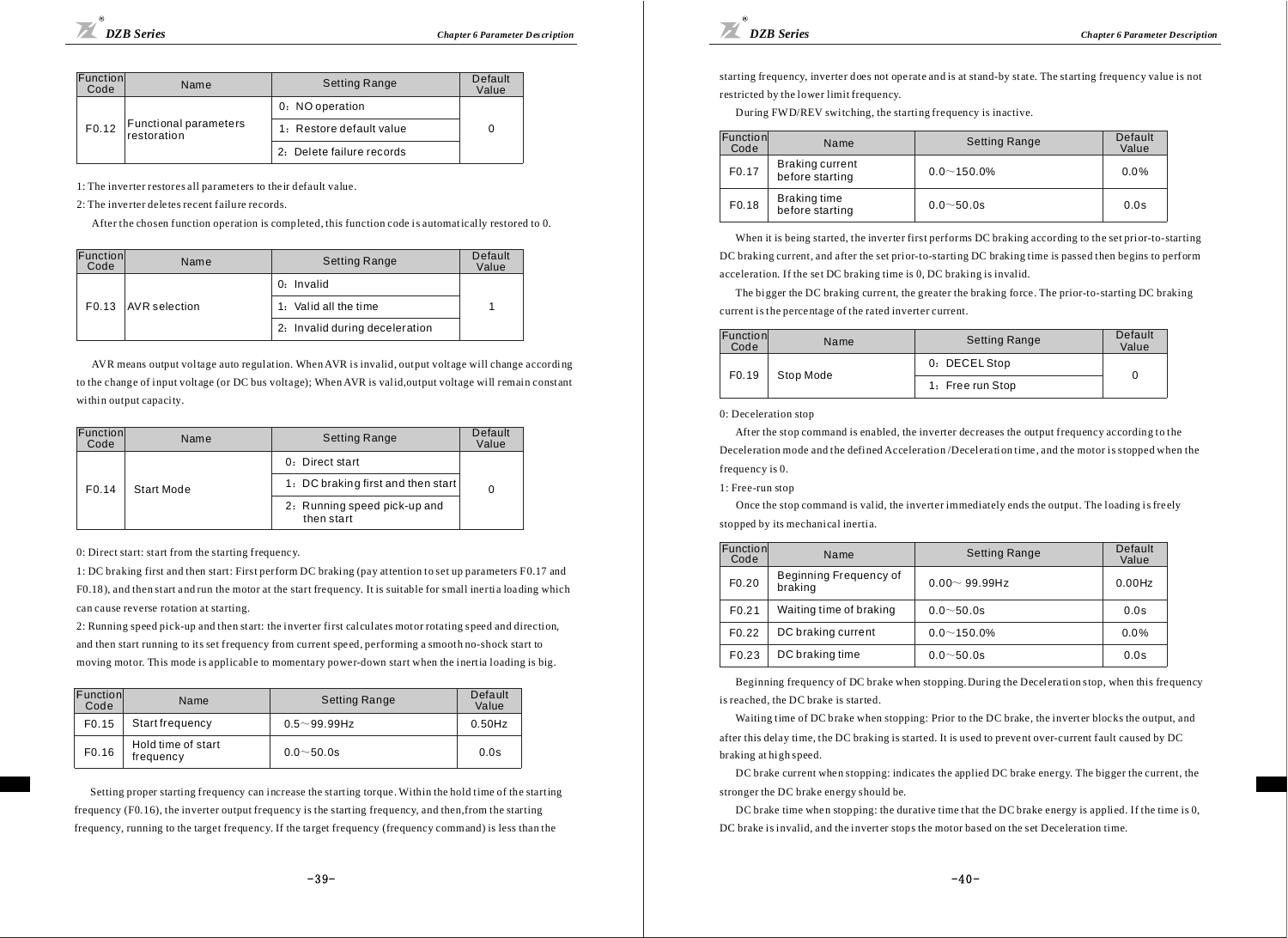

Fig. 6-3 DC Brake Diagram

| Function<br>Code | Name                                     | <b>Setting Range</b> | Default<br>Value |
|------------------|------------------------------------------|----------------------|------------------|
| F0.24            | Dead time between<br>forward and reverse | $0.0 - 360.0s$       | 0.0s             |

It is to set the transient time during which the output frequency is 0 in the FWD/REV transient process of inverter.



#### Fig. 6-4 FWD/REV Dead Time Dia gram

| Function<br>Code | Name                                | <b>Setting Range</b>                         | Default<br>Value |
|------------------|-------------------------------------|----------------------------------------------|------------------|
|                  | Terminal command<br>protection when | 0: Terminal command invalid<br>when power on |                  |
| F0.25            | power on                            | 1: Terminal command valid when<br>power on   |                  |

If operating command channel is set to terminal control, system will detect terminal status aut omaticall y duri ng inverter power on.

 $60$ 

0: Terminal command invalid when power on. Inverter will not run if it detect operating command terminal is valid. When the operating command terminal is invalid and enable this terminal again, inverter will run. 1: Terminal command valid when power on. Inverter will startup aut omatically after initialization is finished if it detect operation command terminal is valid.

*Note: Customer should be careful when you select this function, it may cause severe conse quence.*

#### **F1 Mo tor Parameters**

| Function<br>Code  | Name                                       | <b>Setting Range</b>             | Default<br>Value |
|-------------------|--------------------------------------------|----------------------------------|------------------|
| F1.00             | Reserved                                   |                                  |                  |
| F1.01             | Motor rated power                          | $0.4 - 55.0$ kW                  | Set by<br>model  |
| F1.02             | Motor rated frequency                      | $0.01Hz \sim$ F0.04              | 50.00Hz          |
| F1.03             | Motor rated speed                          | $0\neg 9999$ rpm                 | Set by<br>model  |
| F1.04             | Motor rated voltage                        | $0 - 460V$                       | Set by<br>model  |
| F1.05             | Motor rated current                        | $0.1 - 100.0A$                   | Set by<br>model  |
| F1 06             | Motor stator resistance                    | $0.001 - 9.999\Omega$            | Set by<br>model  |
| F1.07             | Motor rotor resistance                     | $0.001 - 99.99\Omega$            | Set by<br>model  |
| F1.08             | Motor stator/rotor<br>inductance           | $0.1 - 999.9$ mH                 | Set by<br>model  |
| F1.09             | Mutual inductance of<br>motor stator/rotor | $0.1 - 999.9$ mH                 | Set by<br>model  |
| F1.10             | No-load current                            | $0.01 - 99.99A$                  | Set by<br>model  |
|                   |                                            | 0: NO operation                  |                  |
| F1.11             | Self-learning of<br>motor parameters       | 1: complete tuning Self-learning | $\Omega$         |
|                   |                                            | 2: static tuning Self-learning   |                  |
| F1 12             | Speed loop proportional<br>gain1           | $0 - 100$                        | 30               |
| F <sub>1.13</sub> | Speed loop integral time1                  | $0.01 - 10.00s$                  | 0.50s            |
| F1.14             | Switching low<br>point frequency           | $0.00Hz \sim$ F1.17              | 5.00Hz           |
| F1.15             | Speed loop proportional<br>gain 2          | $0 - 100$                        | 25               |
| F1.16             | Speed loop integral<br>time 2              | $0.01 - 10.00s$                  | 1.00s            |
| F1.17             | Switching high<br>point frequency          | $F1.14 - 99.99$ Hz               | 10.00Hz          |
| F1.18             | VC slip compensating<br>factor             | $50\% - 200\%$                   | 100%             |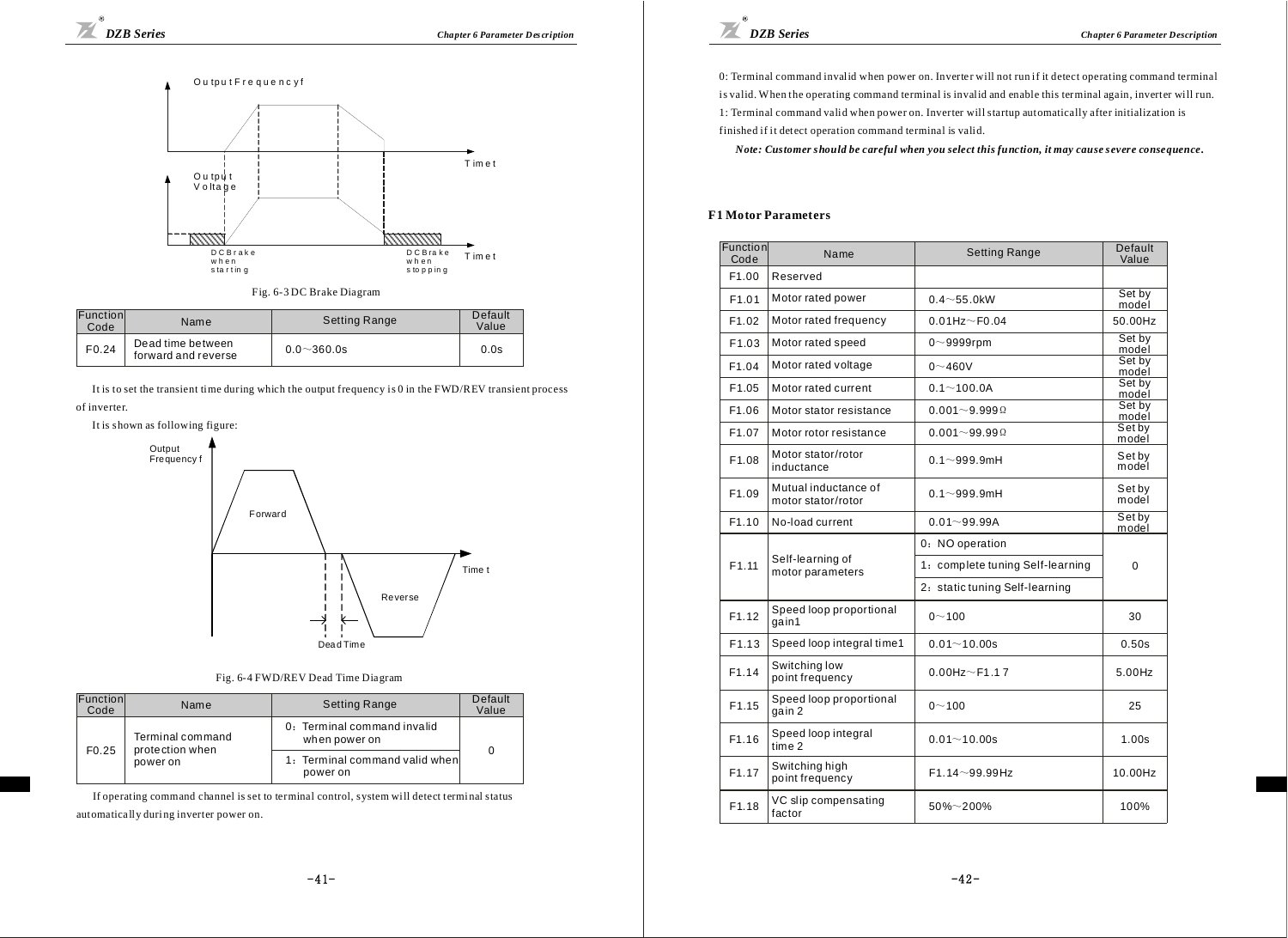| Function<br>Code | Name | Setting Range                                                                               | Default<br>Value |
|------------------|------|---------------------------------------------------------------------------------------------|------------------|
|                  |      | $\vert$ F1.19 Upper torque limit setting $\vert$ 0.0~200.0% (inverter rated current) 150.0% |                  |

The setting 100.0% is corresponding to the rated output current.

| Function<br>Code | Name              | <b>Setting Range</b>       | Default<br>Value |
|------------------|-------------------|----------------------------|------------------|
| F1.20            | V/F curve setting | 0: Linear V/F curve        |                  |
|                  |                   | 1: square torque V/F curve |                  |

0: Linear V/F curve. It is applicable to constant torque load.

1: 2.0 exponential V/F curve. It is applicable to variable torque load, such as blower, pump etc.



|  |  |  | Fig. 6-6 V/F curvediagram |  |  |
|--|--|--|---------------------------|--|--|
|--|--|--|---------------------------|--|--|

| Function<br>Code | Name                 | <b>Setting Range</b>                                  | Default<br>Value |
|------------------|----------------------|-------------------------------------------------------|------------------|
| F1.21            | Torque boost         | 0.0%: (auto) $0.1\% \sim 30.0\%$                      |                  |
| F1.22            | Torque boost cut-off | $0.0\%$ ~50.0% (relative to motor<br>rated frequency) | 20.0%            |

Torque Boost is mainly applied to less than cut-off frequency (F1.22). The V/F curve after boost is shown in following figure. Torque booth can improve the low frequency torque performance of V/F control.

Based on the load, a torque should be chosen properly. For heavy load, increase the torque boost, but

the torque boost should not be set too big, which will result in the motor operating at overexcitation and that it could be overheated, and also the inverter output current is big, reducing efficiency.

When the torque boost is set as 0.0%, the inverter is at automatic torque boost.

Torque boost cut-off frequency: below this frequency, torque boost is valid, and above this frequency setting, torque boost is invalid.

*DZB Series Chapter 6 Parameter Description*



Fig. 6-7 Manual torque boost diagram

| Function<br>Code | Name                                                   | <b>Setting Range</b> | Default<br>Value |
|------------------|--------------------------------------------------------|----------------------|------------------|
|                  | F1.23   V/F slip compensation limit $0.0 \sim 200.0\%$ |                      | 100%             |

Setting this parameter can compensate the motor speed change produced because of undertaking loading while on V/F control, to increase the rigidity of motor mechanical performance. This value should be set as the motor rated slip frequency.

| Function<br>Code | Name                             | <b>Setting Range</b>   | Default<br>Value |
|------------------|----------------------------------|------------------------|------------------|
| F1.24            |                                  | 0: No Operation        |                  |
|                  | Energy Conservation<br>Selection | 1: Energy Conservation |                  |

When the motor is running in no-load or lower-load during, the inverter can adjust output voltage by automatically c urrent kf the load。

*Note:This function is especi ally valid for variable torque load (such as fan and pump).*

#### **F2 Input and Output Terminal Function Parameters**

| Function<br>Code | Name                               | <b>Setting Range</b> | Default<br>Value |
|------------------|------------------------------------|----------------------|------------------|
|                  | F2.00   On-off signal filter times | $1 - 10$             |                  |

It sets up S1-S6, VI and CI terminals sample filtering time. In big interference situation, this parameter should be increased in order to prevent mal operation.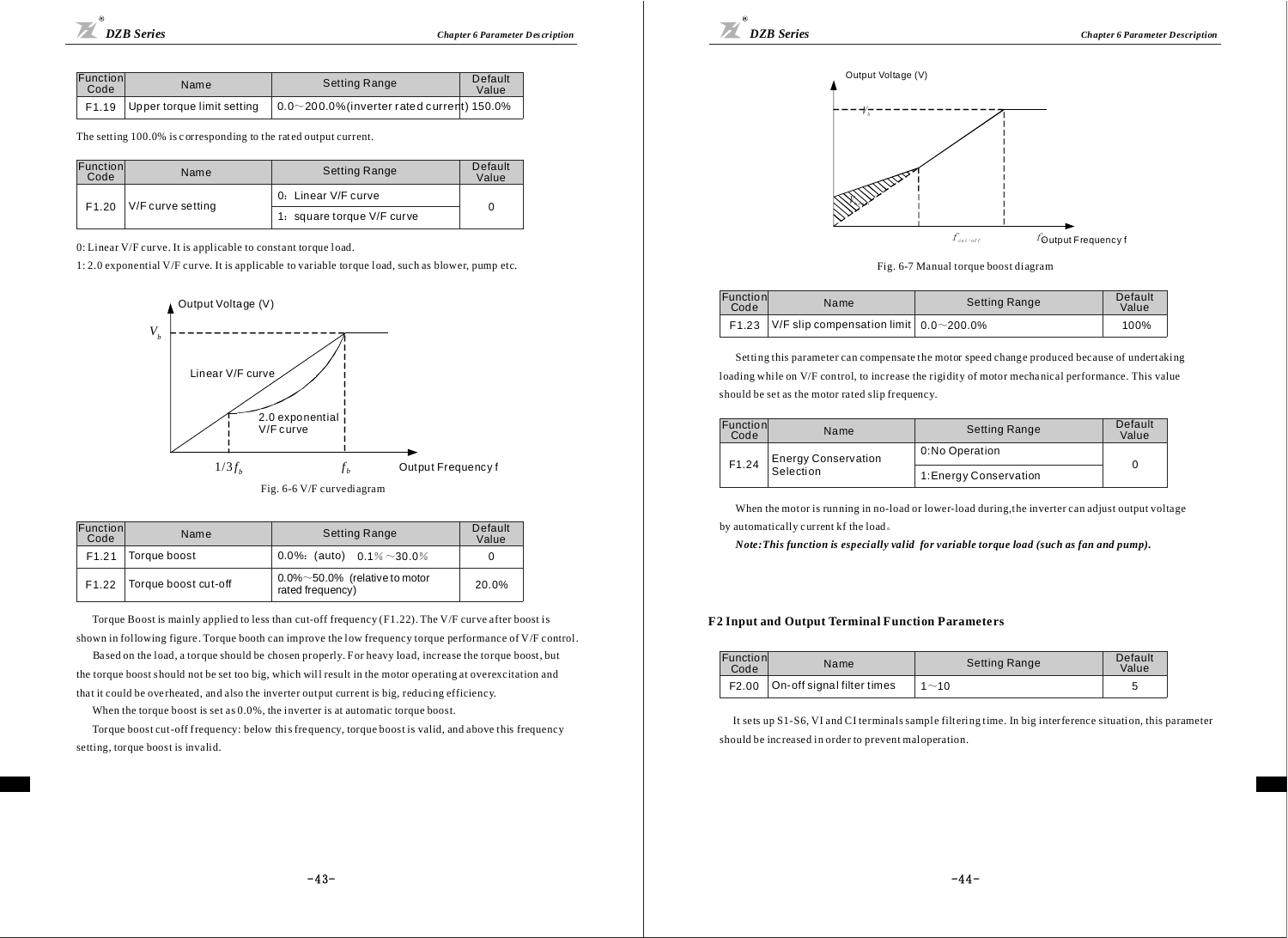| Function<br>Code  | Name                           | Setting Range | Default<br>Value |
|-------------------|--------------------------------|---------------|------------------|
| F <sub>2.01</sub> | S1 Terminal Function Selection | $0 - 25$      |                  |
| F <sub>2.02</sub> | S2 Terminal Function Selection | $0 - 25$      | $\overline{2}$   |
| F <sub>2.03</sub> | S3 Terminal Function Selection | $0 - 25$      | 4                |
| F <sub>2.04</sub> | S4 Terminal Function Selection | $0 - 25$      |                  |
| F <sub>2.05</sub> | S5 Terminal Function Selection | $0 - 25$      | 12               |
| F <sub>2.06</sub> | S6 Terminal Function Selection | $0 - 25$      | 13               |

The se par ameters are used to set up the corresponding functions of digital multifunction input terminals.

| setting<br>value | Function                        | Description                                                                                                                                                                                                                                          |
|------------------|---------------------------------|------------------------------------------------------------------------------------------------------------------------------------------------------------------------------------------------------------------------------------------------------|
| $\Omega$         | No Function                     | Even if there is a signal input, the inverter does not run.<br>Terminals which are not used can be set to be no function in<br>order to prevent malfunction                                                                                          |
| 1                | Forward                         | The inverter's forward or reverse running can be control by                                                                                                                                                                                          |
| $\overline{c}$   | Reverse                         | external terminals.                                                                                                                                                                                                                                  |
| 3                | three-wire operation<br>control | By means of this terminal the inverter' s operation mode can be<br>defined to be three-wire control mode. For details, please refer<br>to the function code description of F2.07 three-wire control<br>mode.                                         |
| $\overline{4}$   | Forward Jogging                 | At Jogging operation, the frequency and Jogging<br>Acceleration/Deceleration time can be found in detail                                                                                                                                             |
| 5                | Reverse Jogging                 | descriptions of F4.02, F4.03 and F4.04 function codes.                                                                                                                                                                                               |
| 6                | Free-run stop                   | The inverter turns off output, and the motor stop process is not<br>controlled by the inverter. It is often applied when the inertia<br>loading is big and there is no requirement on stop time. This<br>mode has the same definition as F0.19 does. |
| $\tau$           | Failure reset                   | This is external failure reset. It has the same function as<br>STOP button on the keyboard. Using this function can<br>perform long-distance failure reset.                                                                                          |
| 8                | External fault input            | When external fault signal is input, the inverter reports it and<br>stops.                                                                                                                                                                           |



| 9  | Frequency<br>up setting                     |                                                                                                                                                                 | When the frequency is set by external terminal, modify the<br>frequency up and down command. When the frequency<br>source is set as digital setting, the set frequency can be<br>regulated up and down.<br>K1<br>UP terminal |              |
|----|---------------------------------------------|-----------------------------------------------------------------------------------------------------------------------------------------------------------------|------------------------------------------------------------------------------------------------------------------------------------------------------------------------------------------------------------------------------|--------------|
| 10 | Frequency<br>down setting                   |                                                                                                                                                                 | K2<br><b>DOWN</b><br>terminal<br>K3<br><b>UP/DOWN</b><br>clear                                                                                                                                                               | DZB200       |
| 11 | Frequency<br>up/down<br>setting clear       |                                                                                                                                                                 | <b>DCM</b><br>terminal<br>Using terminal can clear UP/DOWN set frequency so that set<br>frequency can be restored the frequency setting given by<br>frequency command channel.                                               |              |
| 12 | Multi-speed terminal 1                      |                                                                                                                                                                 | 8 stages speed can be set up via these 3 terminals digital                                                                                                                                                                   |              |
| 13 | Multi-speed terminal 2                      | state combination.<br>Note: multi-speed 1 is the low position, and multi-speed 3 is                                                                             |                                                                                                                                                                                                                              |              |
| 14 | Multi-speed terminal 3                      | the high position.                                                                                                                                              |                                                                                                                                                                                                                              |              |
|    |                                             |                                                                                                                                                                 | 2 kinds of ACCE/DECE time can be chosen via these two<br>terminals digital state combination.                                                                                                                                |              |
| 15 | <b>ACCE/DECE</b> time<br>selection terminal | Terminal                                                                                                                                                        | ACC/DEC time selection                                                                                                                                                                                                       | Parameter    |
|    |                                             | OFF                                                                                                                                                             | ACCE time 1                                                                                                                                                                                                                  | F0.08、F0.09  |
|    |                                             | ON                                                                                                                                                              | ACCE time 2                                                                                                                                                                                                                  | F4.00 \F4.01 |
| 16 | PID control pause                           | PID is temporarily out of work, and the inverter keeps its<br>current frequency output.                                                                         |                                                                                                                                                                                                                              |              |
| 17 | Traverse pause                              | The inverter pauses at its current output frequency. After this<br>function is cancelled, continue to start its traverse operation at<br>its current frequency. |                                                                                                                                                                                                                              |              |
| 18 | Traverse reset                              | The inverter is back to its center frequency output.                                                                                                            |                                                                                                                                                                                                                              |              |
|    |                                             |                                                                                                                                                                 |                                                                                                                                                                                                                              |              |
| 19 | Acceleration/<br>Deceleration<br>forbid     | frequency.                                                                                                                                                      | Ensure the inverter is not interfered by external signals<br>(excluding stop command), maintaining its current output                                                                                                        |              |
| 20 | Reserved                                    | Reserved                                                                                                                                                        |                                                                                                                                                                                                                              |              |
| 21 | External accel terminal                     |                                                                                                                                                                 | When the key-press valid, it is automated to turn to display                                                                                                                                                                 |              |
| 22 | External decel terminal                     | motor speed.                                                                                                                                                    | Accel/Decel adjust invalid when at stop status.                                                                                                                                                                              |              |
| 23 | Setting delay time(up)                      |                                                                                                                                                                 | When the key-press valid, it is automated to turn to display                                                                                                                                                                 |              |
| 24 | Setting delay time(down)                    | time setting.                                                                                                                                                   | F3.18 sets to 0, terminal adjust invalid.                                                                                                                                                                                    |              |
| 25 | Programme running invalid                   |                                                                                                                                                                 | When the key valid, we can set programme running mode.                                                                                                                                                                       |              |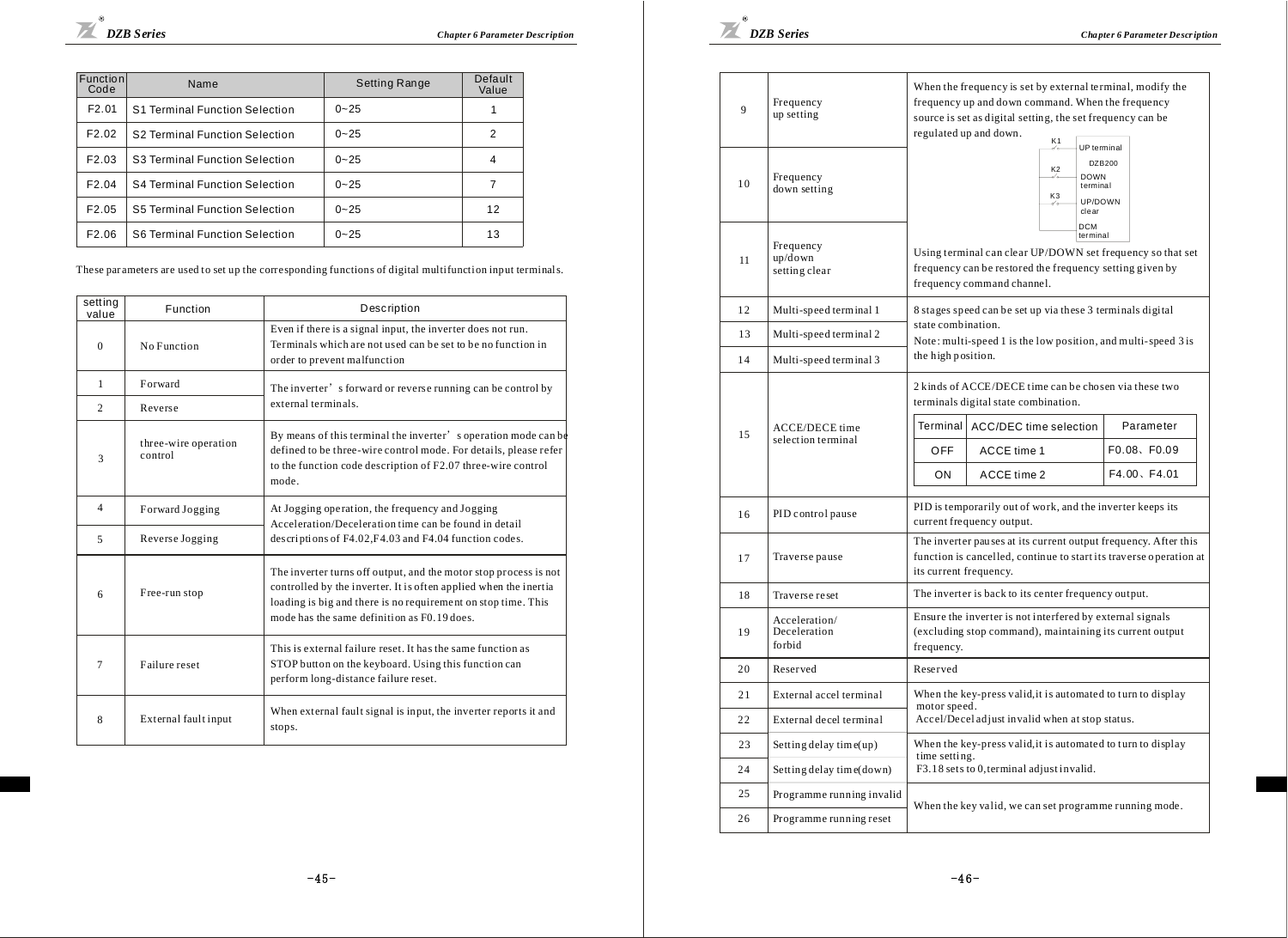| Function<br>Code | Name                            | <b>Setting Range</b>    | Default<br>Value |
|------------------|---------------------------------|-------------------------|------------------|
| F2.07            | <b>Terminal control</b><br>mode | 0: two-wire control 1   |                  |
|                  |                                 | 1: two-wire control 2   | 0                |
|                  |                                 | 2. three-wire control 1 |                  |
|                  |                                 | 3: three-wire control 2 |                  |

This parameter defines four different control modes which controls the inverter operation through external terminals.

0: Two-wire type control, integrate Enable with direction. This mode is the most often used two-wire control mode. The motor forward and reverse operations are determined by the defined FWD and REV terminal command.

| Ķ1<br>Sx(FWD)             | K <sub>1</sub> | K <sub>2</sub> | Operation<br>Command |
|---------------------------|----------------|----------------|----------------------|
| <b>DZB</b><br>Series      | OFF            | OFF            | <b>STOP</b>          |
| K <sub>2</sub><br>Sx(REV) | ON             | OFF            | <b>FWD</b>           |
|                           | OFF            | ON             | <b>REV</b>           |
| DCM                       | ON             | ON             | <b>STOP</b>          |

Fig. 6-8 Two-wire operation mode 1

1: Two-wire c ontrol, separate Enable from direction. When this mode i s used, the defined FWD is enable terminal. The direction is determined by the defined REV state.

| 51                  | Sx(FWD)           | K <sub>1</sub> | K <sub>2</sub> | Operation<br>Command |
|---------------------|-------------------|----------------|----------------|----------------------|
|                     | <b>DZB</b>        | OFF            | OFF            | <b>STOP</b>          |
| K <sub>2</sub><br>ℱ | Series<br>Sx(REV) | ON             | OFF            | <b>FWD</b>           |
|                     |                   | OFF            | ON             | <b>STOP</b>          |
| <b>DCM</b>          |                   | ON             | ON             | <b>REV</b>           |

Fig. 6-9 Two-wire operation mode 2



2: Three-wire control 1, integrate Enable with direction. At this mode, EN is the Enable terminal with the direction controlled by the defined FWD. REV define the direction.



Fig. 6-10 Three-wire operation mode 1

K: FWD/REV switch SW1: RUN button SW2: STOP button

EN is defining the corresponding terminal function as Function 3 "Three-wire operation control".

3: Three-wi re control, se parate Enable from direction. At this mode EN is the Enable terminal, SW1 or SW2 define operating command and control direction at the same time. Stop command is defined by SW2.



Fig. 6-11 Three-wire operation mode 2

SW1: FWD operating button SW2: STOP button SW3: REV operating button EN is defining the corresponding terminal function as Function 3 "Three-wire operation control".

*N ote: For two-wire operation mode, when FWD/REV terminal is enabled and the stop comman d produced by other sources stops the equipment, the inverter does not start to operate after the stop comman d disappears even if the control terminal FWD/REV is still valid. If the inv erter needs to operate, it is required to trigger FWD/REV again.*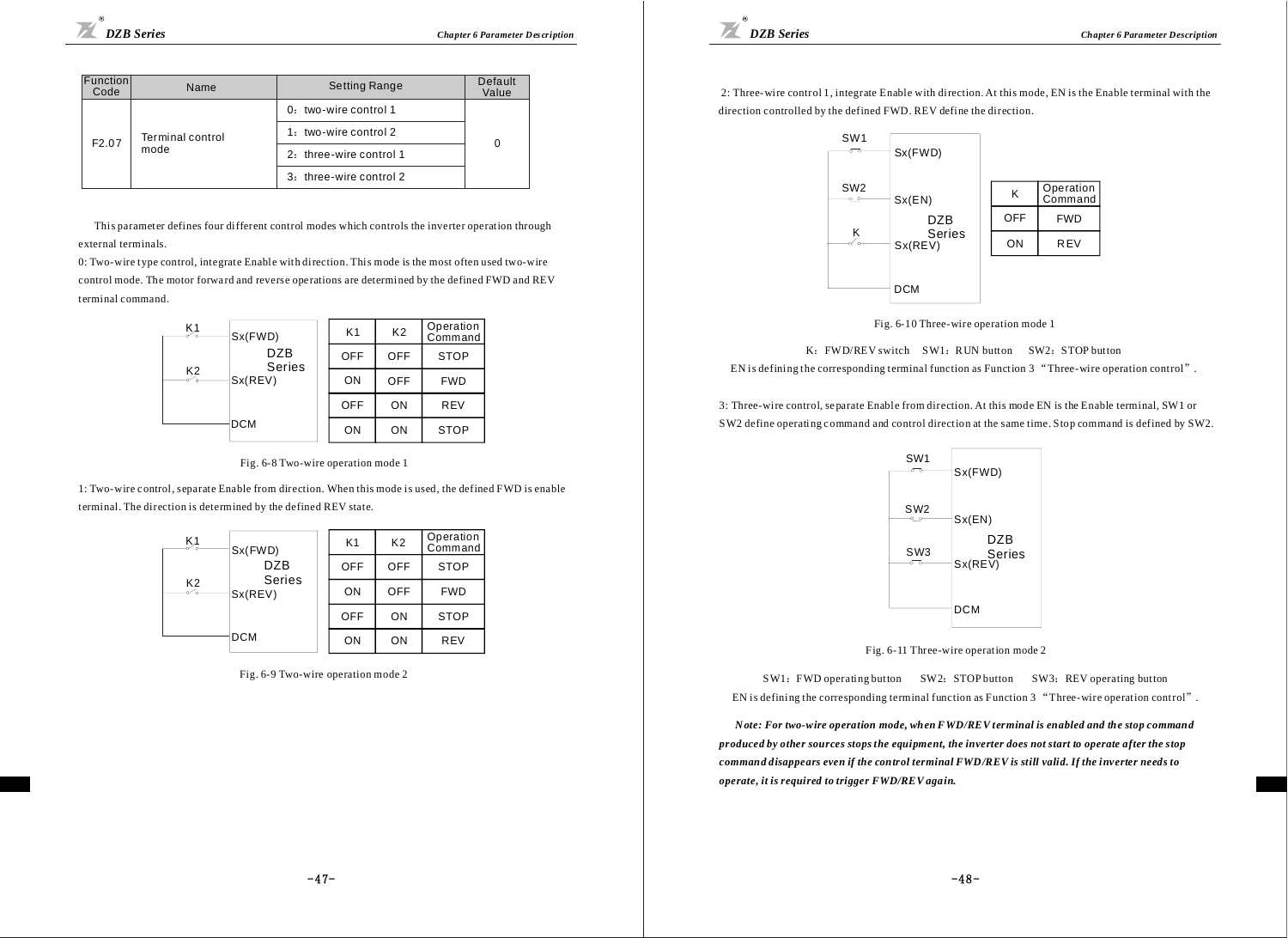| Function<br>Code | Name                                         | Setting Range       | Default<br>Value |
|------------------|----------------------------------------------|---------------------|------------------|
| F2.08            | UP/DOWN frequency<br>increment variable rate | $0.01 - 99.99$ Hz/s | $0.50$ Hz/s      |

Terminal UP/DOWN regulates the change rate of frequency setting.

| Function<br>Code  | Name                                    | <b>Setting Range</b> | Default<br>Value |
|-------------------|-----------------------------------------|----------------------|------------------|
| F <sub>2.09</sub> | VI lower limit                          | $0.0V - 10.0V$       | 0.0V             |
| F2.10             | VI lower limit<br>corresponding setting | $-100.0\%$ ~ 100.0%  | 0.0%             |
| F <sub>2.11</sub> | VI upper limit                          | $0.0V - 10.0V$       | 10.0V            |
| F <sub>2.12</sub> | VI upper limit<br>corresponding setting | $-100.0\%$ ~ 100.0%  | 100.0%           |
| F <sub>2.13</sub> | VI input filtering time                 | $0.0s - 10.0s$       | 0.1s             |

Above function code s define the relationship between analog i nput voltage and the setting value that analog input is corresponding to. When the analog input voltage exceeds the range of the set ma ximum or minimum input, the beyond portion should be calculated with maximum input or minimum input.

When analog input is amperage input, 0mA-20mA is corresponding to 0V-10V.

For different applications, the corresponding nominal value of analog setting 100.0% is different. For details, please refer to each application description.

Following figures shows several settings. Note: VI lower limit must be less or equal to VI upper limit.



Fig. 6-12 Relationship between analog input and setting value

VI input filtering time determines analog input sensitiveness. Increasing this parameter, in order to prevent mal function caused by interference to the a nalog, can strengthen the anti-interference ability, but reduce the analog input sensitiveness.



| Function<br>Code  | Name                                    | Setting Range       | Default<br>Value |
|-------------------|-----------------------------------------|---------------------|------------------|
| F <sub>2.14</sub> | CI lower limit                          | $0.0V - 10.0V$      | 0.0V             |
| F <sub>2.15</sub> | CI lower limit<br>corresponding setting | $-100.0\%$ ~ 100.0% | 0.0%             |
| F2.16             | Clupper limit                           | $0.0V - 10.0V$      | 10.0V            |
| F2.17             | CI upper limit<br>corresponding setting | $-100.0\%$ ~ 100.0% | 100.0%           |
| F2.18             | CI input filtering time                 | $0.0s - 10.0s$      | 0.1s             |

CI function settings are similar to VI setting method.

DZB Series inverter provides 2 paths of analog input port.

DZB Series inverter standard unit has two multifunction digital output terminal, one (or two) multifunction relay output terminals and one analog output terminal.

| Function<br>Code  | Name                   | <b>Setting Range</b> | Default<br>Value |
|-------------------|------------------------|----------------------|------------------|
| F <sub>2.19</sub> | Mo1output selection    | $0 - 10$             |                  |
| F <sub>2.20</sub> | Reserved               |                      |                  |
| F2.21             | Relay output selection | $0 - 10$             |                  |

Open collector output functions are indicated as following table:

| Setting<br>Value        | Function                               | Description                                                                                 |
|-------------------------|----------------------------------------|---------------------------------------------------------------------------------------------|
| $\Omega$                | Zero Output                            | Output terminal has no function                                                             |
| 1                       | Frequency reaches                      | please refer to the detail description of function code F4.15                               |
| $\overline{c}$          | FDT reaches                            | please refer to the detail description of function code F4.13,F4.14                         |
| $\ddot{\mathbf{3}}$     | Fault output                           | Once inverter fault happens, output ON signal                                               |
| $\overline{\mathbf{4}}$ | Inverter is running forward            | ON signal Indicates the inverter is running forward with output frequency.                  |
| 5                       | Inverter is running reverse            | ON signal Indicates the inverter is running reverse with output frequency.                  |
| 6                       | Null speed operation                   | When the inverter output frequency is less than the starting<br>frequency, output ON signal |
| $\overline{7}$          | Upper limit frequency<br>reaches       | When the operating frequency reaches the upper frequency limit,<br>output ON signal.        |
| 8                       | Lower limit frequency<br>reaches       | When the operating frequency reaches the lower frequency limit,<br>output ON signal.        |
| $9 - 10$                | Reserved                               | Reserved                                                                                    |
| 11                      | high pressure reaches<br>detection(NC) | Pressure reaches at the F7.12 low pressure setting, NC output indication.                   |
| 12                      | low pressure reaches<br>detection(NC)  | Pressure reaches at the F7.13 high pressure setting, NC output indication.                  |
| 13                      | high pressure reaches<br>detection(NO) | Pressure reaches at the F7.12 high pressure setting, NO output indication.                  |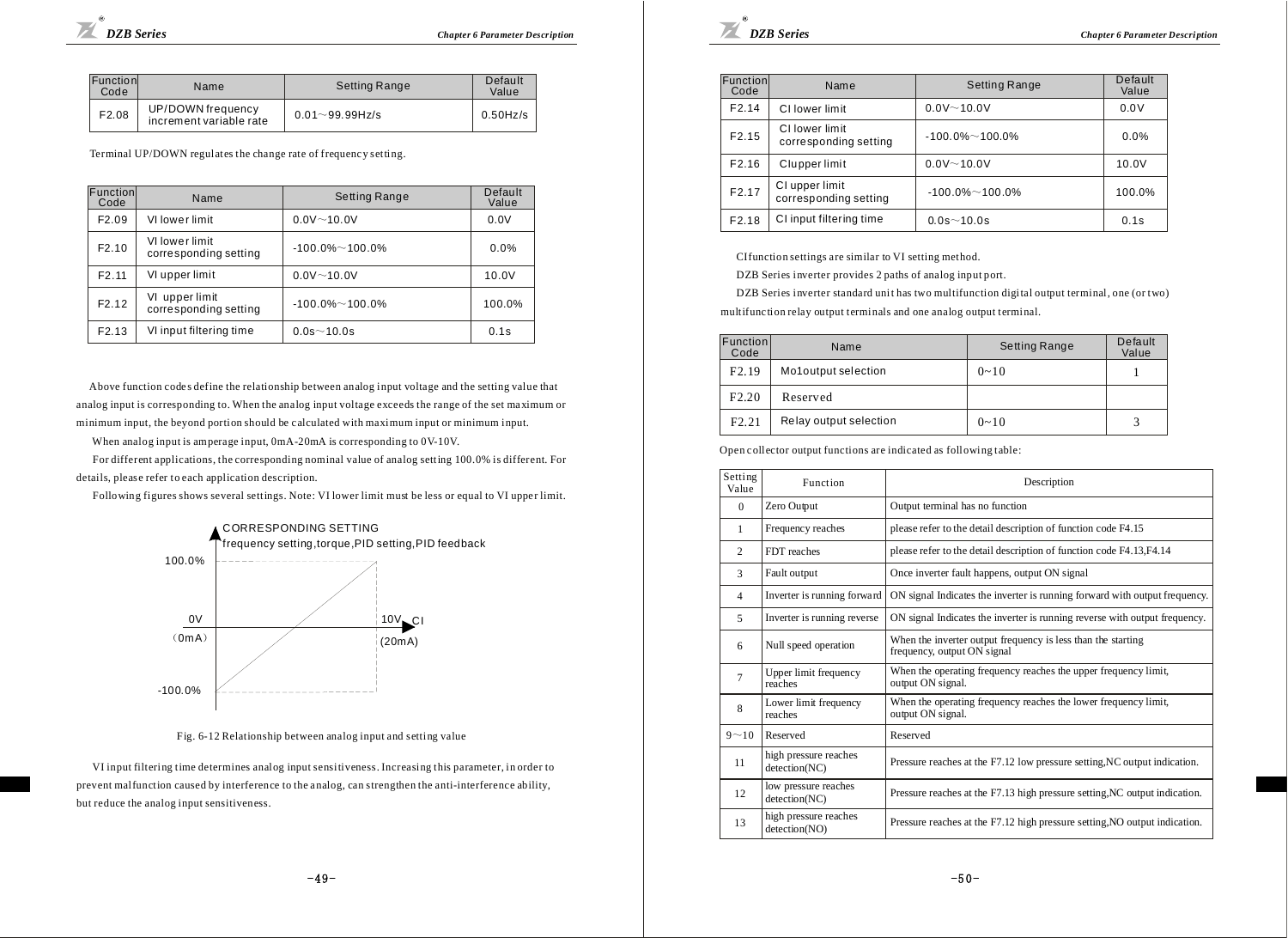| 14 | low pressure reaches<br>detection(NO) | Pressure reaches at the F7.13 low pressure setting, NO output indication<br>signal.    |
|----|---------------------------------------|----------------------------------------------------------------------------------------|
| 15 | sleeping satus indicates              | During sleeping status, output ON signal and display "EOPP"                            |
| 16 | no water indicates                    | No water a larms, output ON signal and display "EOP2"                                  |
| 17 | no zero-speed running                 | When output frequency is bigger than the lowest output frequency, output<br>ON signal. |
| 18 | running                               | When the inverter has output signal or running order input,<br>output ON signal.       |

| Function<br>Code | Name                       | <b>Setting Range</b> | Default<br>Value |
|------------------|----------------------------|----------------------|------------------|
| F2.22            | FM Analog output selection | $0 - 10$             |                  |

The standard analog output is 0-20mA (or 0-10V). Current or voltage output can be selected by Jumper S2. Its corresponding value range is shown as following table:

| Setting Value  | Function            | Range                           |
|----------------|---------------------|---------------------------------|
| 0              | Setting frequency   | 0-maximum output frequency      |
|                | Operating frequency | 0-maximum output frequency      |
| $\overline{2}$ | Output current      | 0-double rated inverter current |
| 3              | Output voltage      | 0-double rated inverter voltage |
| $\overline{4}$ | Motor speed         | 0-double rated motor speed      |
| 5              | Output power        | 0-double rated power            |
| 6              | Output torque       | 0-double rated motor current    |
| $\overline{7}$ | Analog VI input     | $0 - 10V$                       |
| 8              | Analog CI input     | $0 - 10V/0 - 20mA$              |
| $9 - 10$       | Reserved            | Reserved                        |

| Function<br>Code  | Name                                   | <b>Setting Range</b> | Default<br>Value |
|-------------------|----------------------------------------|----------------------|------------------|
| F <sub>2.23</sub> | AO Lower limit                         | $0.0\%$ ~ 100.0%     | 0.0%             |
| F2.24             | Lower limit corresponding<br>AO output | $0.0V - 10.0V$       | 0.0V             |
| F2.25             | AO Upper limit                         | $0.0\%$ ~ 100.0%     | 100.0%           |
| F <sub>2.26</sub> | Upper limit corresponding<br>AO output | $0.0V - 10.0V$       | 10.0V            |

Above function codes define the relationship between output val ue and analog output corresponding output value. When the output value exceeds the maximum output or the minimum output range, the beyond portion should be calculate d wit h maximum output or minimum output.

When analog output is current output, 1mA is equivalent to 0.5V

For different applications, the a nalog output corresponding to 100% output value is

different. For details, please refer to the instruction of each application.

Following figures explain several setting circumstances:

*DZB Series Chapter 6 Parameter Description*



Figure 6-13 The coincidence relationship between assigned value and analog output

#### **F3 Human Machine Interface Parameters**

| Function<br>Code | Name                  | Setting Range | Default<br>Value |
|------------------|-----------------------|---------------|------------------|
|                  | F3.00   User password | $0 - 9999$    |                  |

User pass word is applied to prevent non-authorized person to look and modify parameter. Input a nonzero five digit number as password, then press DATA/ENT to confirm, if there is no button operation in one mi nute, password function becomes effective.

After password becomes effective, customer can not access parameter list if password input is incorrect. Please remember the passw ord. If it is not necessary to set password, just set 0000 to clear password.

| Function<br>Code | Name     | Setting Range | Default<br>Value |
|------------------|----------|---------------|------------------|
| F3.01            | Reserved |               |                  |
| F3.02            | Reserved |               |                  |

| Function<br>Code | Name                    | Setting Range                                | Default<br>Value |
|------------------|-------------------------|----------------------------------------------|------------------|
| F3.03            | 0: Keypad control valid |                                              |                  |
|                  | STOP function option    | 1: Keypad and terminal control<br>valid      | $\Omega$         |
|                  |                         | 2. Keypad and communication<br>control valid |                  |
|                  |                         | 3: All control modes valid                   |                  |

This function code is to define the STOP stop function validity options.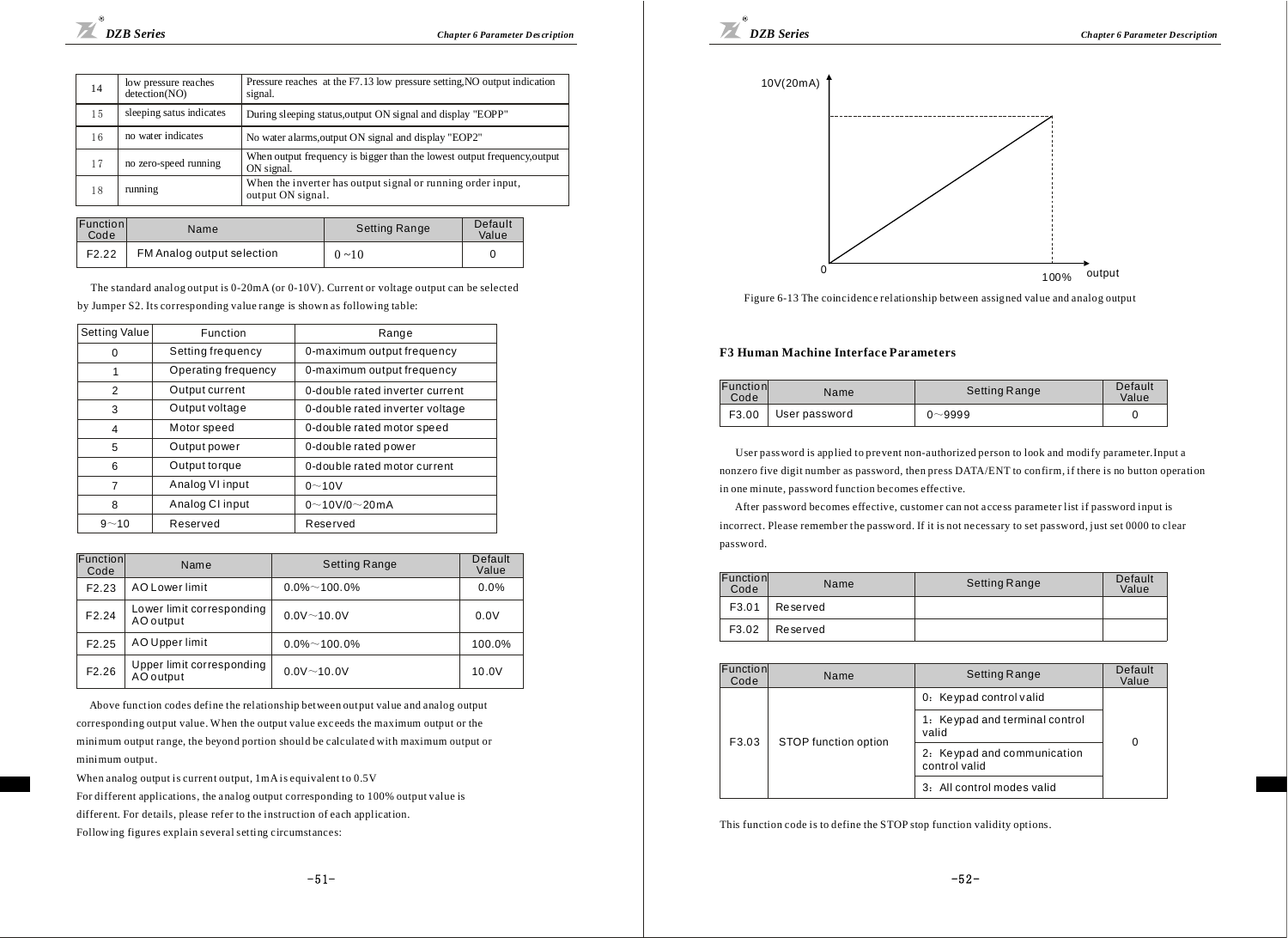| Function<br>Code | Name                  | <b>Setting Range</b>                                                                                                       | Default<br>Value |
|------------------|-----------------------|----------------------------------------------------------------------------------------------------------------------------|------------------|
| F3.04            | Keypad display option | 0: external keyboard preferential<br>ENB                                                                                   |                  |
|                  |                       | 1: Local and external keyboard<br>simultaneous display, only<br>external key-press is valid.                               |                  |
|                  |                       | 2: Local panel and external<br>keyboard simultaneous display,<br>only Local key-press is valid.                            | $\Omega$         |
|                  |                       | 3: Local and external keyboard<br>simultaneous display, and all<br>key-presses are valid (both are<br>OR logical relation) |                  |

This function is to set up the logical relationship between Local and external keyboard key-press.

*Note: No. 3 function should be used cautiou sly. Maloperation may cause seri ous consequences.*

| Function<br>Code | Name                                                           | <b>Setting Range</b> | Default<br>Value |
|------------------|----------------------------------------------------------------|----------------------|------------------|
| F3.05            | operation status display parameter option                      | 0-32767              | 255              |
| F3.06            | Stop status display parameter option                           | $0 - 2048$           | 255              |
| F3.07            | operation status display preferential option   0-14(0:invalid) |                      | 0                |

#### operation status display Stop status display

| operatron status urspia y                     |                |
|-----------------------------------------------|----------------|
| Displayed Message                             | Code           |
| 0:Setting frequency                           | 1              |
| 1: Running frequency                          | $\overline{2}$ |
| 2:Output current                              | 4              |
| 3:Output voltage                              | 8              |
| 4: Running speed                              | 16             |
| 5:Actual delay time                           | 32             |
| 6:Setting delay time                          | 64             |
| 7:DC bus voltage                              | 128            |
| 8:PID setpoint                                | 256            |
| 9:PID feedback                                | 512            |
| 10: Input terminal status                     | 1024           |
| 11: Output terminal status                    | 2048           |
| 12:VI value                                   | 4096           |
| 13:Cl value                                   | 8192           |
| 14: Current segment of<br>multi-speed control | 16384          |
|                                               |                |

| Displayed Message                         | Code           |
|-------------------------------------------|----------------|
| Setting frequency                         |                |
| DC bus voltage                            | $\overline{2}$ |
| Input terminal status                     | 4              |
| Output terminal status                    | 8              |
| PID setpoint                              | 16             |
| PID feedback                              | 32             |
| VI value                                  | 64             |
| Cl value                                  | 128            |
| Current segment of<br>multi-speed control | 256            |
| Actual delay time                         | 512            |
| Setting delay time                        | 1024           |



Option: setting parameter=the sum total of display code, for example:

require to display at operation status: Output current, Running speed, Output power 4+16+32=52, then setting F3.05to 52, its corresponding parameter can be viewed at operation through pressing button "DATA".

This I/O terminal status is displayed in decimal system, S 1 (MO1) corresponding to the lowest digit. For instance, input status displays 3 is indicting that terminal S1 and S2 are closed and others are open. For details, please see F3.17 and F3.18 description.

| Function<br>Code | Name                           | <b>Setting Range</b> | Default<br>Value |
|------------------|--------------------------------|----------------------|------------------|
| F3.08            | IGBT module temperature        | $0~100.0$ °C         |                  |
| F3.09            | Software version               |                      |                  |
| F3.10            | Accumulative operating<br>time | $0 - 9999h$          | 0                |

These functions only can be viewed but can not be modified.

IGBT module temperature: indicates the temperature of the inverter IGBT module.

Over-temperature protection value of different inverter may be different.

Software version: software version number.

Inverter accumulative operating time: displays current inverter accumulative operation time.

| Function<br>Code | Name                                 | Setting Range | Default<br>Value |
|------------------|--------------------------------------|---------------|------------------|
| F3.11            | The fault before previous fault type |               |                  |
| F3.12            | Previous fault type                  |               |                  |
| F3.13            | Current fault type                   |               |                  |

Record three recent fault types: 0 is no fault;  $1 \times 22$  is 22 different kinds of fault. For details, please see fault analysis.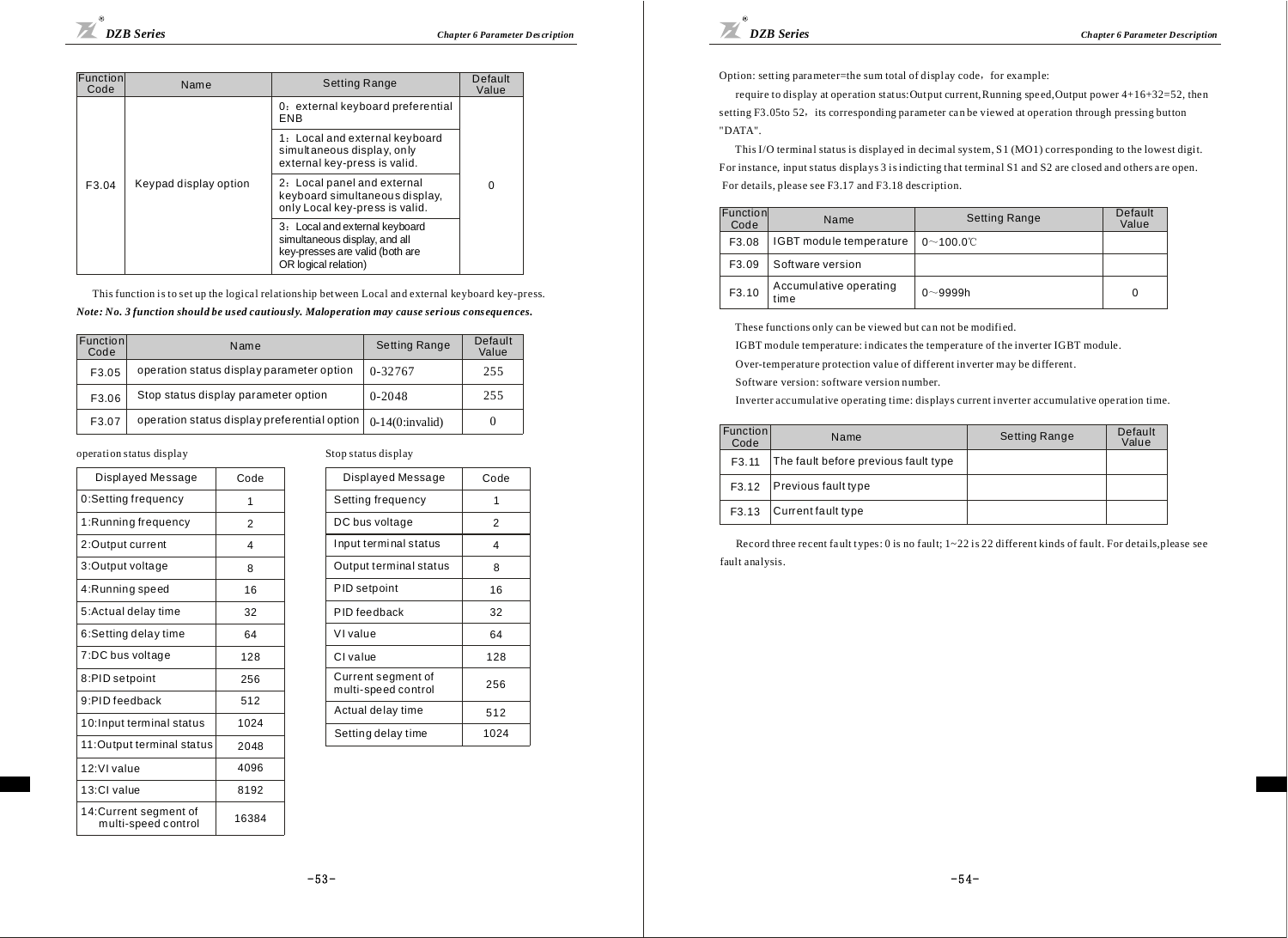| Function<br>Code | Name                                    | Description                                        | Default<br>Value |
|------------------|-----------------------------------------|----------------------------------------------------|------------------|
| F3.14            | Operating frequency at<br>current fault | The output frequency when current<br>fault happens | 0.00Hz           |
| F3.15            | Output amperage at<br>current fault     | The output amperage when current<br>fault happens  | 0.0A             |
| F3.16            | Bus voltage at current fault            | The bus voltage when current fault<br>happens      | 0.0V             |

| Function<br>Code | Name                       | <b>Setting Range</b>                          | Default<br>Value |
|------------------|----------------------------|-----------------------------------------------|------------------|
| F3.17            | Setting delay time(up)     | $0 - 9999$                                    | 0.0V             |
| F3.18            | Setting unit of delay time | $0 - 3$<br>(0:function of delay time invalid) | 0.0V             |

We also can use set external terminal fun ction to set delay time of F3.17.

Setting unit of delay time 0:delay time function invalid

1:the unit of delay time is 0.1s

2:the unit of delay time 1s 3:the unit of delay time 1min

#### **F4 Application Func tion Parameters**

| Function<br>Code | Name         | <b>Setting Range</b> | Default<br>Value |
|------------------|--------------|----------------------|------------------|
| F4.00            | ACCEL Time 2 | $0.1 \sim 360.0s$    | 10.0s            |
| F4.01            | DECEL Time 2 | $0.1 \sim 360.0$ s   | 10.0s            |

Acceleration/Deceleration time can be chosen to be F0.08, F0.09 or above three time settings. Their meanings are all the same; please refer to F0.08 and F0.09 related description.

The Acceleration/Deceleration time 0-1 at inverter operation can be chosen through different combination of multifunction digital input terminals.



| Function<br>Code | Name               | <b>Setting Range</b> | Default<br>Value |
|------------------|--------------------|----------------------|------------------|
| F4.02            | Jogging frequency  | $0.00 \sim F0.04$    | 5.00Hz           |
| F4.03            | Jogging ACCEL time | $0.1 \sim 360.0s$    | 10.0s            |
| F4.04            | Jogging DECEL time | $0.1 \sim 360.0s$    | 10.0s            |

It is to define the inverter set frequency and Acceleration/Deceleration time at Jogging operation.

Jogging operation is performed by direct start mode and deceleration stop mode.

The Jogging Acceleration time is the time required for inverter to accelerate from 0Hz to the maximum output frequency (F0.04).

The Jogging Deceleration time is the time required for inverter to decelerate from the maximum output frequency (F0.04) to 0Hz.

| Function<br>Code | Name                 | <b>Setting Range</b> | Default<br>Value |
|------------------|----------------------|----------------------|------------------|
| F4.05            | Skip frequency       | $0.00 \sim F0.04$    | $0.00$ Hz        |
| F4.06            | Skip frequency range | $0.00 \sim F0.04$    | $0.00$ Hz        |

When the set frequency is within the skip frequency range, the actual operating frequency will be operated near the boundary of skip frequency range.

By means of setting skip frequency, the inverter can keep away from the mechanical resonance point

#### of the load.

This inverter has one skip frequency point available. If these two skip frequencies are both set to 0, this function will be inactive.





| <b>Function</b><br>Code | Name                            | <b>Setting Range</b>                                       | Default<br>Value |
|-------------------------|---------------------------------|------------------------------------------------------------|------------------|
| F4.07                   | Traverse frequency range        | $0.0 - 100.0\%$<br>(relative to set frequency)             | 0.0%             |
| F4.08                   | Kick frequency range            | $0.0\neg 50.0\%$ (relative to traverse<br>frequency range) | $0.0\%$          |
| F4.09                   | Traverse frequency up<br>time   | $0.1 \sim 360.0s$                                          | 5.0s             |
| F4.10                   | Traverse frequency down<br>time | $0.1 \sim 360.0s$                                          | 5.0s             |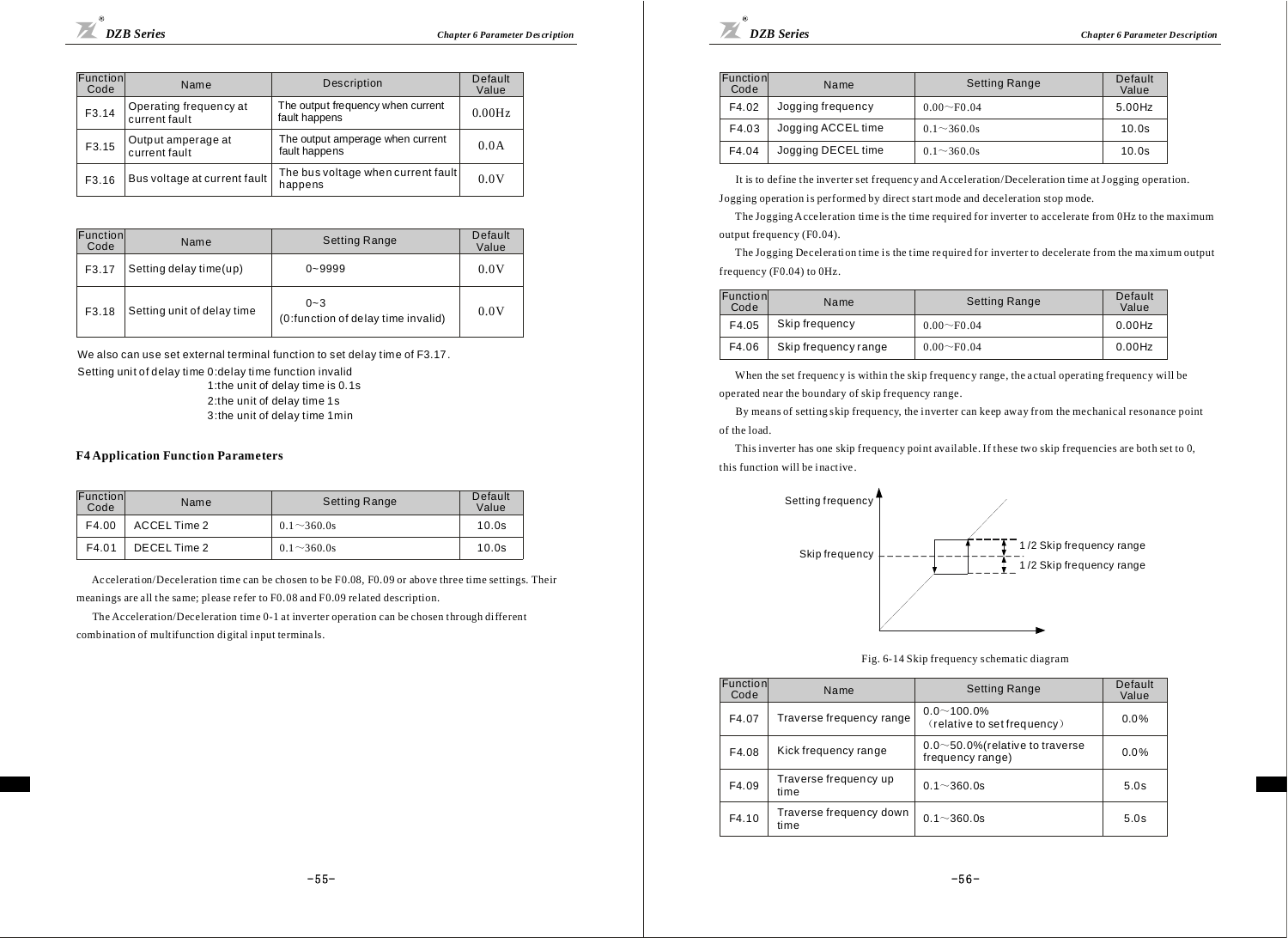Traverse frequency function is suitable to industries such as textile, fiber and so on, and to applications which require traversing and winding functions.

Tra verse frequency function means that the inverter output frequency is traversing up and down around the set frequency. The operating frequency locus with time axis is shown as following diagram, in which the amplitude of traverse is set by  $F4.07$ . When  $F4.07$  is set to be 0, i.e. traverse range is 0, the traverse freque ncy function will be inactive.



Fig. 6-15 Traverse Frequency Operation Diagram

Traverse frequency range: traverse operation frequency limits by upper and lower limit frequency. Traverse range relative to the center frequency: amplitude of traverse  $AW = CF \times AW$  range F4.07

Kick frequency = amplitude of traverse  $AW \times$  Kick Frequency Range F4.08. I.e. the kick frequency is

the value relative to amplitude of traverse at traverse-frequency operation.

Tra verse freque ncy rising time: the time required to rise from the lowest traverse frequency to the highest traverse frequency.

Traverse frequency fall time: the time required to fall from the highest traverse frequency to the lowest traverse fre quency.

| Function<br>Code | Name                                                  | <b>Setting Range</b> | Default<br>Value |
|------------------|-------------------------------------------------------|----------------------|------------------|
| F4.11            | Fault auto-reset times                                | $0 - 3$              |                  |
| F4.12            | Interval time setting of<br>automatic resetting fault | $0.1 - 100.0s$       | 1.0s             |

Fault auto -reset times: used to set the auto -reset times when inverter chooses fault auto-reset. If this value is exceeded, inverter will wait for trouble shooting.

Interval time setting of fault auto-reset: chose the interval time between fault occurring and automatic resetting actuated

| Function<br>Code | Name                                                               | <b>Setting Range</b> | Default<br>Value |
|------------------|--------------------------------------------------------------------|----------------------|------------------|
|                  | F4.13 FDT level detection value $\big  0.00 \sim$ F0.04            |                      | 50.00Hz          |
|                  | F4.14   FDT delay detection value   $0.0 \sim 100.0\%$ (FDT level) |                      | 5.0%             |

Set output frequency detection value and the delay value of output action dismissed, as shown by following figure :



Fig.6-16 FDT Level Diagram

| Function<br>Code | Name                                  | <b>Setting Range</b>                                | Default<br>Value |
|------------------|---------------------------------------|-----------------------------------------------------|------------------|
| F4.15            | Frequency reaching<br>detection range | $\vert 0.0 \sim$ 100.0% (maximum frequency) $\vert$ | 0.0%             |

When the inverter output frequency reaches the set frequency value, this function can regulate its detection range value, as shown by following figure:



Fig.6-17 Frequency Reaching Detection Range Diagram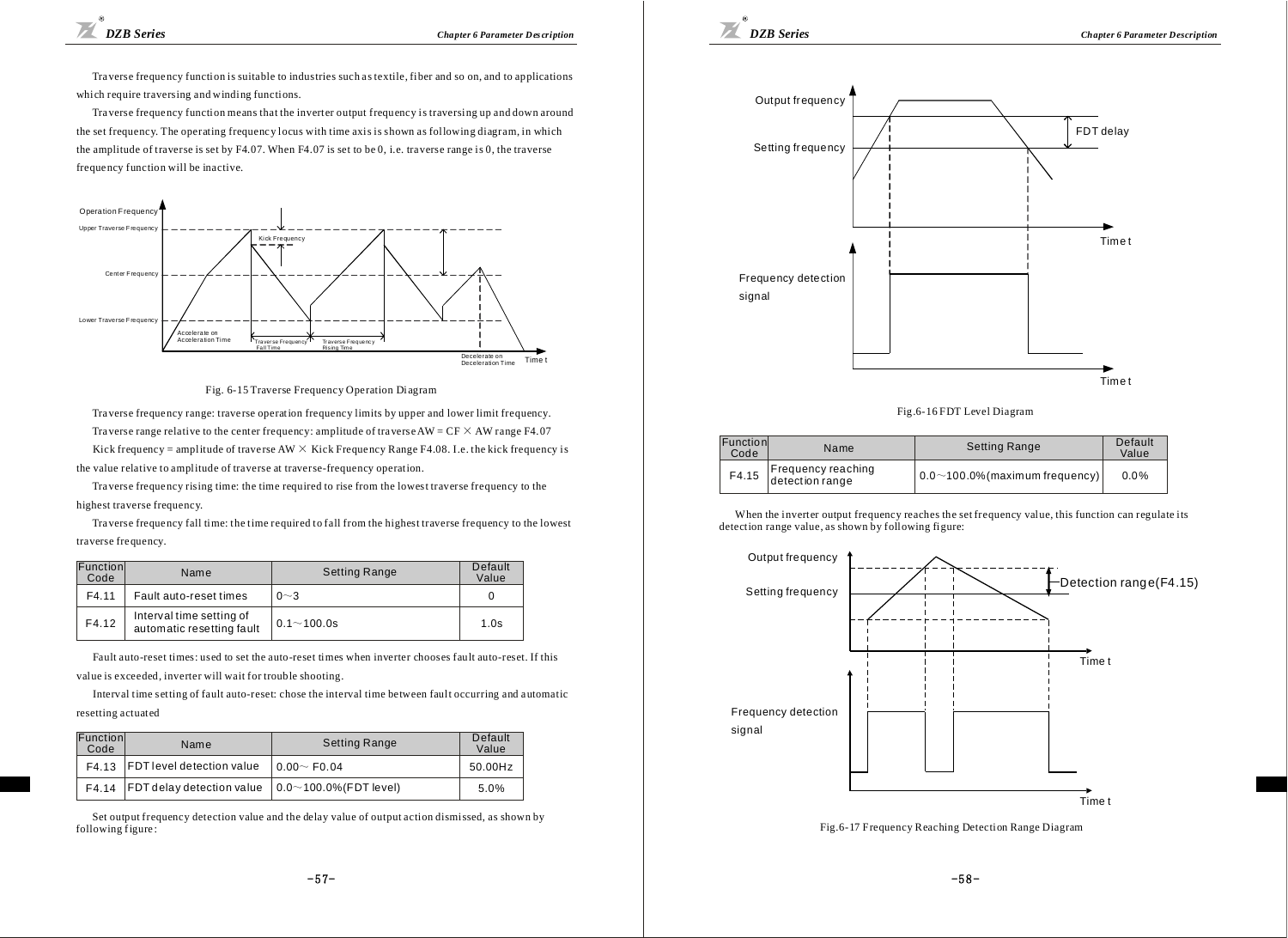|       | Function<br>Code       | Name                                                  | <b>Setting Range</b>                                 | Default<br>Value |
|-------|------------------------|-------------------------------------------------------|------------------------------------------------------|------------------|
| F4.16 | <b>Brake Threshold</b> | 115.0 $\sim$ 140.0% (standard DC bus<br>voltage) 380V | 130.0%                                               |                  |
|       |                        | Value Voltage                                         | 115.0 $\sim$ 140.0%(standard DC bus<br>voltage) 220V | 120.0%           |

This function is to set up the initiative bus voltage of dynamic braking, and properly regulating this val ue can result in an effective brake to the load.

| Function<br>Code | Name                   | <b>Setting Range</b>                                                          | Default<br>Value |
|------------------|------------------------|-------------------------------------------------------------------------------|------------------|
| F4.17            | Speed display<br>ratio | $10.1 - 999.9%$<br>Speed= $120 \times$ running<br>frequency×F4.17/pole number | 100.0%           |

 $Speed=120\times running$  frequency  $\times$  F4.17/pole number

This function is used to cali brate speed display error, it has no impact on actual speed.

PID control is one method normally used to process control, holding the control value to the target value by the negative feedback system which regulates the inverter output frequency by means of proportion, integration and differential operations on the difference between the control value feedback signal and the target value signal. It is applicable to the process controls such as flow control, pressure control and temperature control and so on. The control functional block diagram is shown as follows:



#### Fig.6-18 Process PID Functional Block Diagram

| Function<br>Code | Name                           | <b>Setting Range</b>                | Default<br>Value |
|------------------|--------------------------------|-------------------------------------|------------------|
|                  | PID setpoint<br>Sources Option | 0: Given by Keyboard(F4.19)         |                  |
|                  |                                | 1: Given by panel potentiometer VI  | 0                |
| F4.18            |                                | 2. Given external terminal Al       |                  |
|                  |                                | 3: Given by Remote<br>Communication |                  |
|                  |                                | 4: Multi-seg setpoint               |                  |



When frequency source is chosen to be PID, i.e. F0.03 is chosen to be 5, these group functions are active.

This par ameter is to determine the assignment channel of the process PID target value.

The set target value of process PID is a relative value, and the set 100% is corresponding to the 100%

fee dback signal of the system being controlled.

The system always performs the calculation according to relative value (0-100%)

*Note: If multistage input, it can be accomplished by means of setting F4 grou p parameters.*

| <b>Function</b><br>Code | Name                        | <b>Setting Range</b> | Default<br>Value |
|-------------------------|-----------------------------|----------------------|------------------|
|                         | F4.19   Preset PID setpoint | $0.0\%$ ~100.0%      | 0.0%             |

When F4.08=0 is chosen, i.e. the target source is the keyboard, it is required to set this parameter.

The reference val ue of this parameter is the system feedback value.

| Function<br>Code | Name                                  | <b>Setting Range</b>      | Default<br>Value |
|------------------|---------------------------------------|---------------------------|------------------|
|                  | <b>PID Feedback</b><br>Sources Option | 0: Reserved               |                  |
| F4.20            |                                       | 1: Al Feedback            | 0                |
|                  |                                       | 2. Reserved               |                  |
|                  |                                       | 3: Communication feedback |                  |

The PID feedback channel is chosen by this parameter.

*Important: The assignment channel and feedback channel can not be in coinci dence, otherwise PID i s unable to control effectively.*

| Function<br>Code | Name                       | <b>Setting Range</b>     | Default<br>Value |
|------------------|----------------------------|--------------------------|------------------|
| F4.21            | PID Output Characteristics | <sup>1</sup> 0: positive |                  |
|                  | <b>Option</b>              | 1: negative              |                  |

PID output is positive characteristic: when the feedback signal is bigger than the PID given signal, it is required for the inverter output frequency to decrease to counterbalance the PID, for instance, the winding tension PID control.

PID output is negative characteristic: when the feedback signal is bigger than the PID giver signal, it is required for the inverter output frequency to increase to counterbalance the PID, for instance, the unreeling tension PID control.

| Function<br>Code | Name                       | <b>Setting Range</b> | Default<br>Value |
|------------------|----------------------------|----------------------|------------------|
| F4.22            | Proportional gain (Kp)     | $0.00 - 99.99$       | 1.00             |
|                  | F4.23   Integral time (Ti) | $0.01 - 10.00s$      | 0.10s            |
| F4.24            | Differential time (Td)     | $0.00 - 10.00s$      | 0.00s            |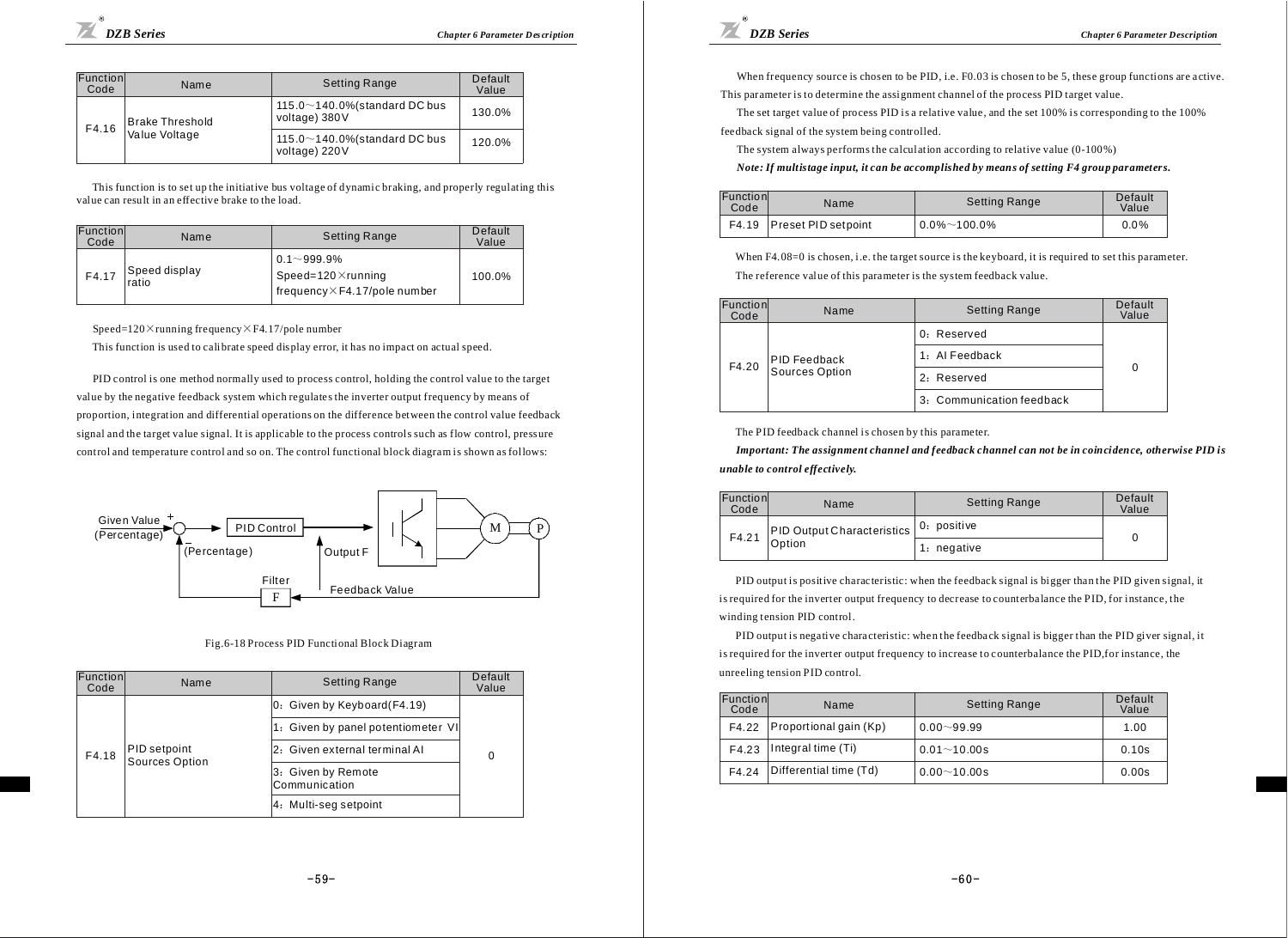Proportional gain  $(K_p)$ : determines the adjusting strength of PID adjustor. The bigger the P, the bigger the adjusting strength is. This parameter being 100 means that when the difference between the PID feedback value and the assigned value is 100%, the adjusting range of PID adjustor to the output frequency command is the maximum frequency (ignore i ntegral acti on and derivative action).

Integrating time (Ti): determines the speed at which PID adjustor performs integral regulation to the discrepancy between the PID feedback value and the assigned value. The Ti is indicating the period of time that integral controller (ignore proportional action and derivative action), when the discrepancy between the PID feedback value and the assigned value is 100%, continuously regulates to make the regulating amount to reach the maximum frequency (F0.047). The shorter the integrating time, the stronger the adjusting strength is.

Differential time (Td): determines the controlling strength at which PID adjustor performs adjustment to the variance ratio of discrepancy between the PID fee dback value and the a ssi gned value. The Td is indicating the period of time within which if the feedback value is changed 100%, the regulating amount of integral controller is the maximum frequency (F0.04) (ignore proportional action and integral action). The longer the Td, the bigger the controlling strength is. PID is the most popularly used control mode in process control, with each part playing different role. Following simply introduces the operational principle and the controlling method:

Proportion control  $(P)$ : when there is discrepancy between feedback and the assignment, output the regulating amount in proportion to the discrepancy. If the discrepancy is constant, the regulating amount keeps constant. Proportion control can response quickly to the feedback variation, but only using proportion control is unable to perform noncorresponding control. The bigger the proportional gain, the faster the system regulating speed, but being too big may cause oscillation. The control method is first to set a long integrating time and a zero differential time, and then run the system only by using proportion control. Change the assigned value, and watch the stable discrepancy (steady-state error) of feedback signal and assigned value. If the ste ady-state er ror is at the varying di recti on of assigne d value ( for instance, increase the assigned value, the feedback value after the system is steady is always less than the assigned value), continue to increase the proportional gain, otherwise decrease it.Repeat the above until the steady-state error is relatively small (it is very difficult to do no steady-state error).

Integral time  $(I)$ : when there is a discrepancy between the feedback and assignment, continuously accumulate the output regulation amount. If the discrepancy still exists, continue to increase the regulation amount until there is no discrepancy. Integral controller can effectively eliminate the steady-state error. Integral controller being too strong can cause repeated overshooting, system unstable and up till oscillating. The characteristic of oscillation caused by too strong integral action is that the feedback signal is swinging up and down around the assigned value, and the amplitude of swing increases gradually till the oscillation happens. Normally the integral time is adjusted from big to small, gradually regulate the integral time, and watch the effect, until the system stable speed meet s re quirements.

Differential time (D): when the discrepancy between feedback and assignment varies, output a regulation amount in proportion to the variance ratio of discrepancy. The regulation amount is related to the direction and magnitude of discrepancy variation, but irrelevant to the direction and value of the discrepancy itself. The differential control action is to perform the control according to the varying trend when the feedback signal variation happens, and thereby to restrain the feedback signal variation. It should be caution to use differential controller as the differential control have a trend to magnify the system interference, especially the high varying frequency interference.

*DZB Series Chapter 6 Parameter Description*

| Function<br>Code | Name                             | <b>Setting Range</b> | Default<br>Value |
|------------------|----------------------------------|----------------------|------------------|
|                  | F4.25 Sampling cycle time (T)    | $0.01 - 99.99s$      | 0.10s            |
| F4.26            | PID control<br>discrepancy limit | $0.0 - 100.0%$       | 0.0%             |

Sampling time (T): is the time to sample the feedback value. In each sampling period the controller runs one time. The longer the sampling time, the slower the responding.

PID control discrepancy limit: the allowable maximum discrepancy of PID system output value relative t o the cl osed-loop assigned val ue. As shown in following diagram, within the discrepancy limit, PID controller stops adjustment. Properly setting this function code can improve the accuracy and stability of P ID system.



Fig. 6-19 Coincidence relation of discrepancy limit and output frequency

| Function<br>Code | Name                                      | <b>Setting Range</b> | Default<br>Value |
|------------------|-------------------------------------------|----------------------|------------------|
| F4.27            | Feedback disconnection<br>detecting value | $0.0 - 100.0\%$      | 0.0%             |
| F4.28            | Feedback disconnection<br>detecting time  | $0.0 - 360.0s$       | 1.0s             |

Feedback disconnected detecting value: this detecting value is relative to the full range (100%). The system detects the PID feedback value all the time. When the feedback value is less or equal to the feedback disconnected detecting value, the system starts to time the detection. When the detecting time exceeds the feedback disconnected detecting time, the system will send an alert of feedback disconnecting  $failure(EO2E)$ .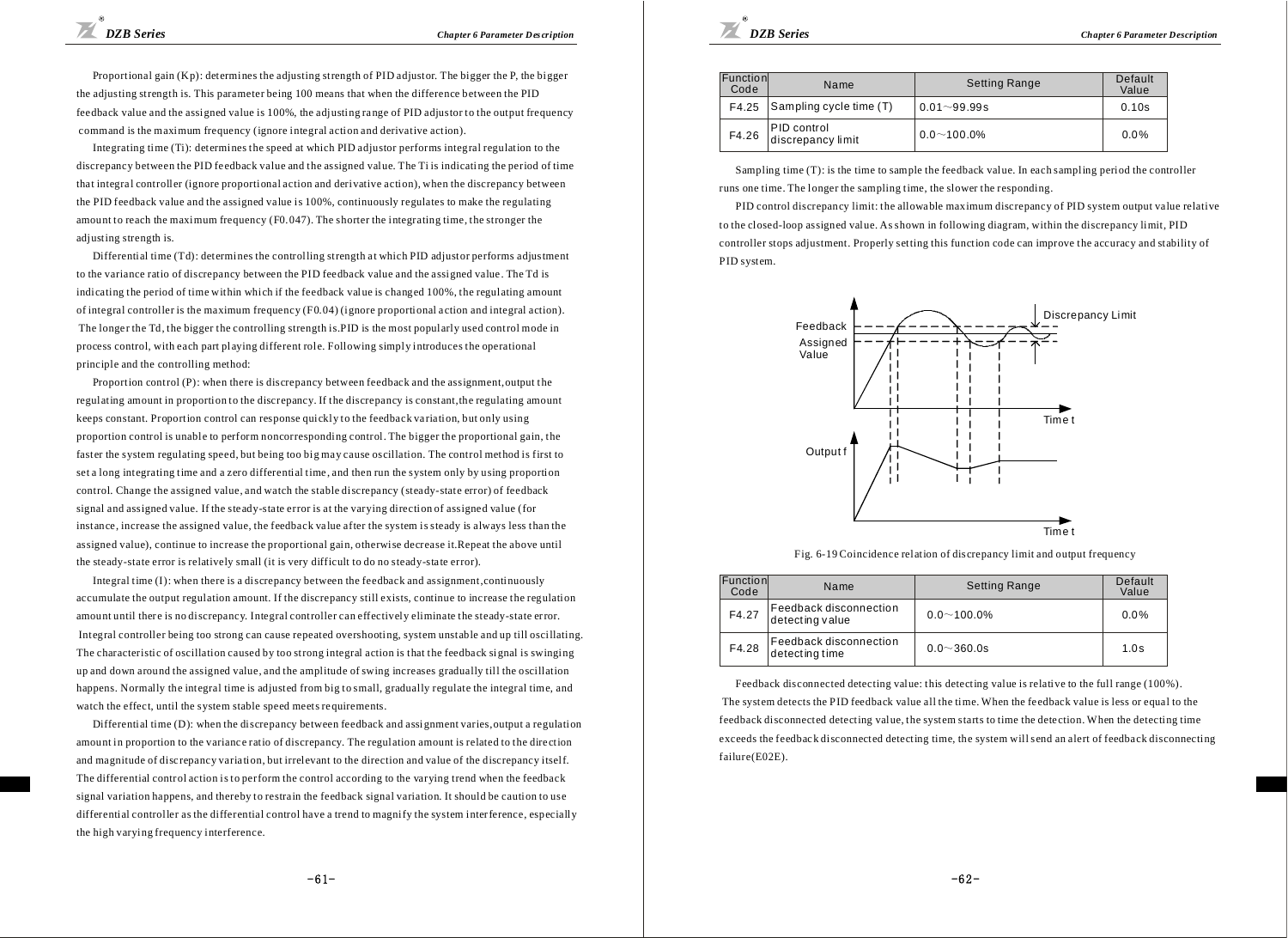| Function<br>Code | Name          | <b>Setting Range</b> | Default<br>Value |
|------------------|---------------|----------------------|------------------|
| F4.29            | Multi-Speed 0 | $-100.0 - 100.0%$    | 0.0%             |
| F4.30            | Multi-Speed 1 | $-100.0 - 100.0%$    | 0.0%             |
| F4.31            | Multi-Speed 2 | $-100.0 - 100.0%$    | 0.0%             |
| F4.32            | Multi-Speed 3 | $-100.0 - 100.0%$    | 0.0%             |
| F4.33            | Multi-Speed 4 | $-100.0 - 100.0%$    | 0.0%             |
| F4.34            | Multi-Speed 5 | $-100.0 - 100.0%$    | 0.0%             |
| F4.35            | Multi-Speed 6 | $-100.0 - 100.0%$    | 0.0%             |
| F4.36            | Multi-Speed 7 | $-100.0 - 100.0%$    | 0.0%             |

*Note: The multi-speed symbol defines the operation direction. If it is negative, the operation direction is reverse. Frequency setting 100.0% is corresponding to maximum frequency(F0.04).*



Fig.6-20 multi-speed logic Diagram



Relationship between multi-speed and  $S1$ ,  $S2$ ,  $S3$  terminals

| S1  | S2             | S <sub>3</sub> | Current segment of multi-speed control |
|-----|----------------|----------------|----------------------------------------|
| 0FF | 0FF            | 0FF            | Multi-Speed 0                          |
| 0N  | 0FF            | 0FF            | Multi-Speed 1                          |
| 0FF | 0N             | 0FF            | Multi-Speed 2                          |
| 0N  | 0 <sup>N</sup> | 0FF            | Multi-Speed 3                          |
| 0FF | 0FF            | 0N             | Multi-Speed 4                          |
| 0N  | 0FF            | 0N             | Multi-Speed 5                          |
| 0FF | 0N             | 0N             | Multi-Speed 6                          |
| 0N  | 0 <sup>N</sup> | 0N             | Multi-Speed 7                          |

#### **F5 Protection Parameters**

| Function<br>Code | Name                                       | <b>Setting Range</b>        | Default<br>Value |
|------------------|--------------------------------------------|-----------------------------|------------------|
|                  |                                            | 0. No protection            |                  |
| F5.00            | Motor Overload<br><b>Protection Option</b> | 1: normal motor             |                  |
|                  |                                            | 2. Variable Frequency motor |                  |

0: no protection. There is no motor overloading protection characteristic (caution to use), and thereby the inverter has no protection to the overloaded motor.

1: normal motor (with low speed compensation). As general motor has a poor heat emission at low speed, the relevant electronic thermal protection should be regulated properly. The low speed compensation characteristic here mentioned is to switch down the overloading protection threshold for the motor with an operation frequency lower than 30 Hz.

2: Variable frequency motor (without low speed compensation). As the heat emission of special variable frequency motor is not affected by speed, it is not required to regulate the protection value for low speed operation.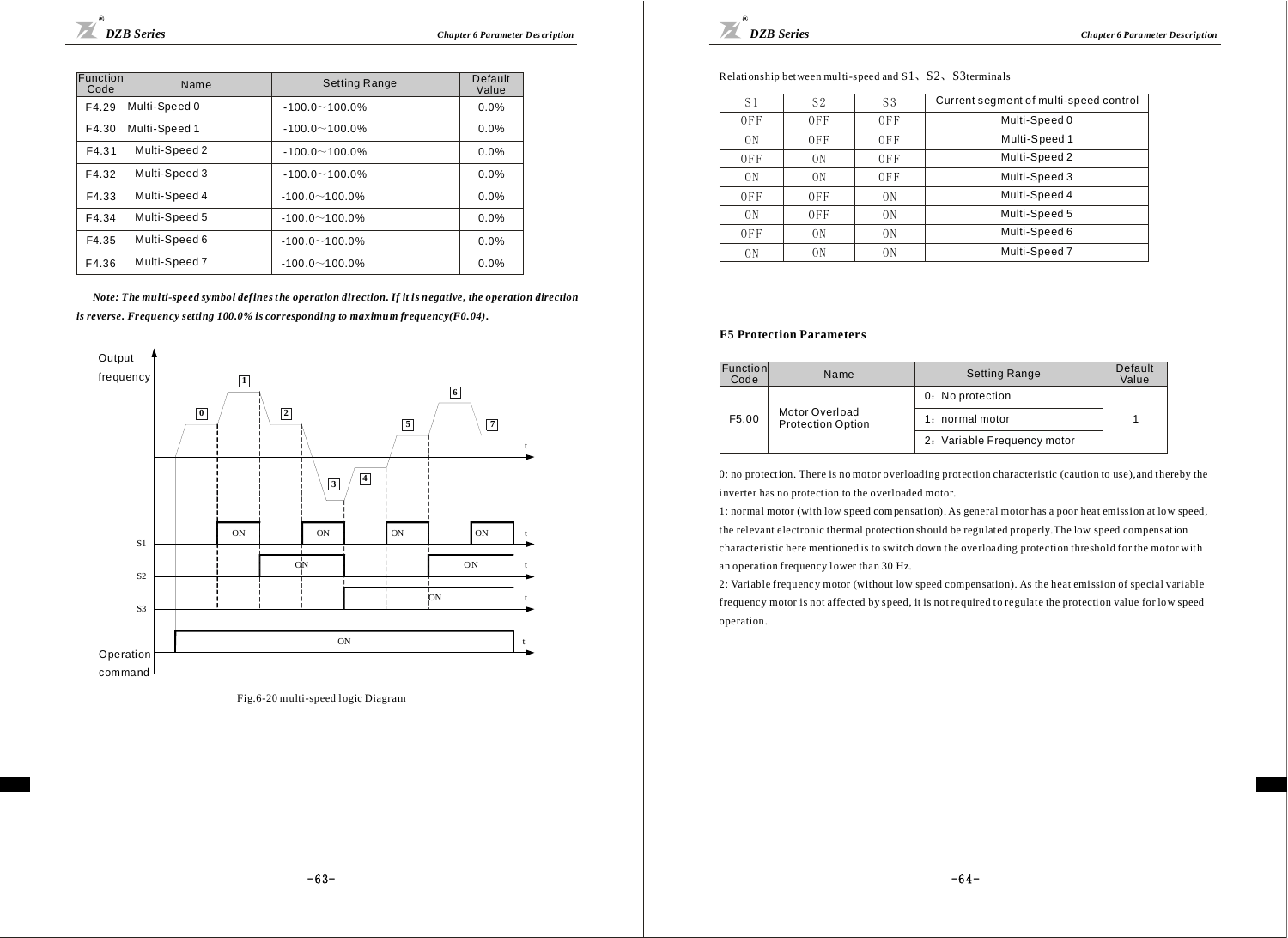*DZB Series Cha pter 6 Parameter D es cription*

| Function<br>Code | Name                                        | <b>Setting Range</b>                       | Default<br>Value |
|------------------|---------------------------------------------|--------------------------------------------|------------------|
| F5.01            | Motor Overload<br><b>Protection Current</b> | $20.0\%$ ~ 120.0%<br>(motor rated current) | 100.0%           |





The value can be determined by following equation:

Motor overload protection current = (maximum current/rated current) $\times$ 100%

It is mainly applied to the cases that big inverter drives small motor, requiring to correctly set up this

function to protect the motor.

| Function<br>Code | Name                                      | <b>Setting Range</b>                          | Default<br>Value |
|------------------|-------------------------------------------|-----------------------------------------------|------------------|
| F5.02            | Power-down Frequency<br>Drop Point        | $70.0 \sim 110.0\%$ (standard bus<br>voltage) | 80.0%            |
| F5.03            | Instant power-down<br>Frequency drop rate | $0.00Hz\sim99.99Hz$                           | $0.00$ Hz        |

If the instant power-down drop rate is set to be 0, the instant power-down restart function is invalid. Instant power-down frequency drop point: it is indicting when the bus voltage, after the power network is down and drops to the instant power-down frequency drop point, the inverter starts to decrease the operation frequency based on the instant power-down frequency drop rate, enabling the motor to generate electricity which is fed back to keep the bus voltage, and thus ensuring the inverter is operating normally till inverter power is on again.

*Important: Adjusting the se two parameters properly can magnificently achieve the power network switching instead of causing inve rter protection and thus c ausing production shutdown.*



| Function<br>Code | Name                                                     | Setting Range        | Default<br>Value |
|------------------|----------------------------------------------------------|----------------------|------------------|
| F5.04            | Over-voltage                                             | 0: prohibit          | 0                |
|                  | Stall Protection                                         | $1:$ allow           |                  |
|                  | Over-voltage Stall<br>F5.05<br><b>Protection Voltage</b> | $110 - 150\% (380V)$ | 120%             |
|                  |                                                          | $110 - 150\% (220V)$ | 115%             |

During the inverter deceleration, the load inertia may cause the actual motor speed drop rate lower than t he output frequency drop rate, and thereby the motor generates electricity and feeds it back to the inverter, causing the inverter bus voltage going up and even bus over-voltage breakdown which then can cause inverter tripping if no provision is made.

Over-voltage stall protection function is to detect the bus voltage and compare it with the stall overvoltage point defined by F5.05 (relative to the standard bus voltage). If it exceeds the over-voltage stall point, inverter output frequency stop going down, and when the next bus voltage detected is lower than the over-voltage stall point, the inverter continues to decelerate, as shown by following figure:



#### Fig.6-22 O ver-voltage Stall Function

| Function<br>Code | Name                                              | <b>Setting Range</b> | Default<br>Value |  |  |
|------------------|---------------------------------------------------|----------------------|------------------|--|--|
| F5.06            | Over-current stall setting                        | $80 - 200%$          | 150%             |  |  |
| F5.07            | Over-current gain setting<br>to avoid of stalling | $0 - 100$            | 20               |  |  |

When inverter is running, the actual climbing rate of motor speed is lower than climbing rate of output f requency because load is too big. I f you don't ta ke any action, it will cause over current fault in acceleration then inverter will trip.

Over-current stall protection function is to detect output current and compare it with the current limit defined by F5.06. If it exceeds the current limit, output frequency drop down according to F5.07. When it show that output current is lower than limit current, inverter will remain normal operation.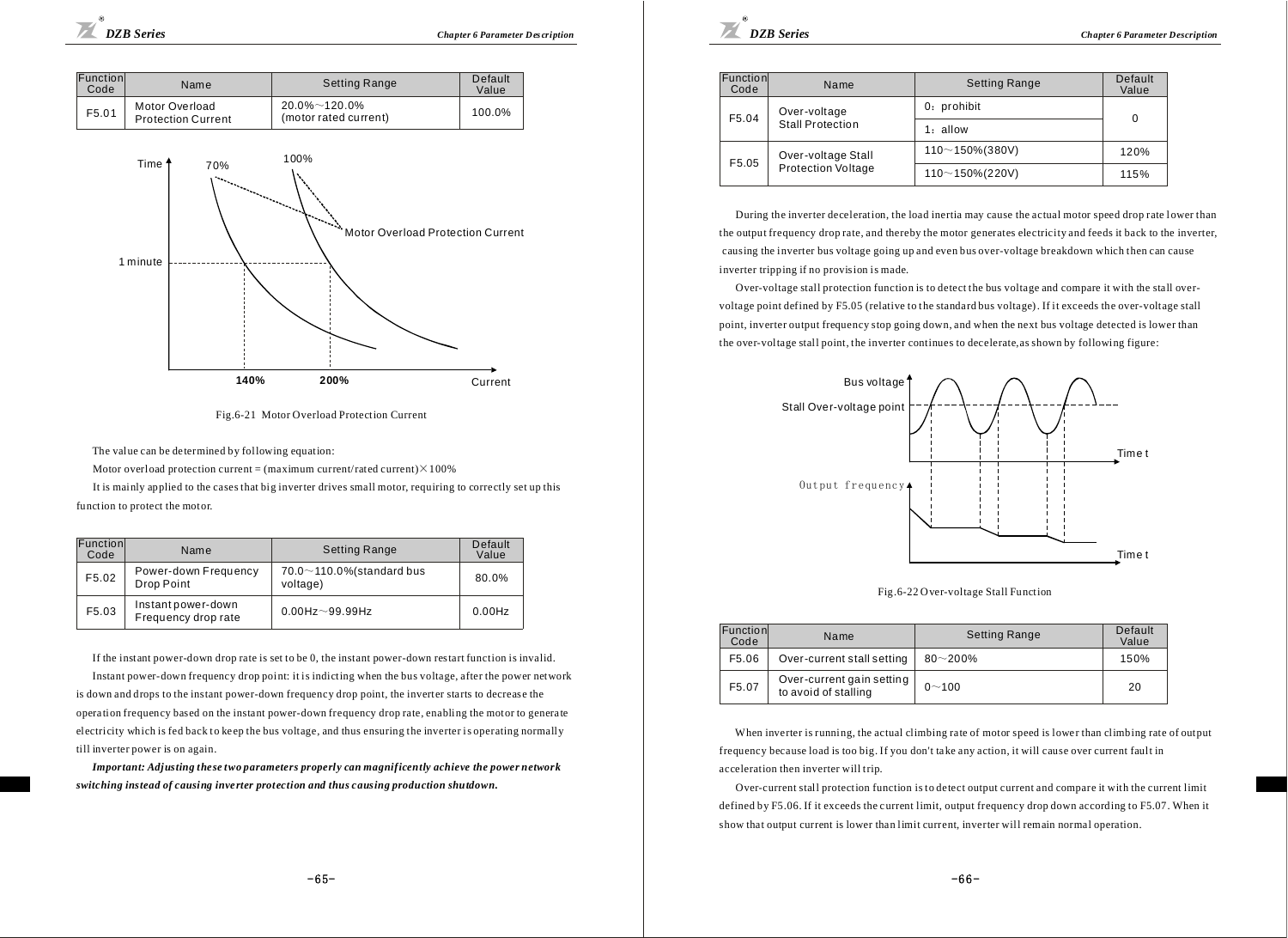

Fig. 6-23 Limit current protection

#### **F6 Communication Parameters**

| Function<br>Code | Name                         | <b>Setting Range</b>               | Default<br>Value |  |
|------------------|------------------------------|------------------------------------|------------------|--|
| F6.00            | <b>Communication Address</b> | $1~247.0$ is the broadcast address |                  |  |

When master machine plan to transmit a frame, slave communication address is set to be 0, it is also broadcast add ress. All slave machine in MODBUS will receive this frame but not response.

#### *Note: sl ave address is not allowed to set 0.*

Local communication address is unique for every slave machine within communication network. This is basis of utilization of point to point communication between master machine and inverter.

| Function<br>Code | Name              | <b>Setting Range</b>     | Default<br>Value |  |  |  |
|------------------|-------------------|--------------------------|------------------|--|--|--|
|                  |                   | 0: 1200BPS               |                  |  |  |  |
|                  |                   | 1: 2400BPS<br>2: 4800BPS |                  |  |  |  |
| F6.01            | Baud rate setting |                          |                  |  |  |  |
|                  |                   | 3: 9600BPS               | 3                |  |  |  |
|                  |                   | 4: 19200BPS              |                  |  |  |  |
|                  |                   | 5: 38400BPS              |                  |  |  |  |

This parameter is used to set transmis sion rate.

 $60$ 

| Function<br>Code | Name         | <b>Setting Range</b>              | Default<br>Value |
|------------------|--------------|-----------------------------------|------------------|
| F6.02            | Data pattern | 0:No check (N,8,1) for RTU        | $\Omega$         |
|                  |              | 1:Odd check (E,8,1) for RTU       |                  |
|                  |              | 2:Even check (O,8,1) for RTU      |                  |
|                  |              | 3:No check (N,8,2) for RTU        |                  |
|                  |              | 4:Odd check (E,8,2) for RTU       |                  |
|                  |              | 5: Even check (O,8,2) for RTU     |                  |
|                  |              | 6:No check (N,7,1) for ASCII      |                  |
|                  |              | 7:Odd check (E,7,1) for ASCII     |                  |
|                  |              | 8: Even check (O, 7, 1) for ASCII |                  |
|                  |              | 9:No check (N,7,2) for ASCII      |                  |
|                  |              | 10:Odd check (E,7,2) for ASCII    |                  |
|                  |              | 11:Even check (O,7,2) for ASCII   |                  |
|                  |              | 12:Nocheck (N,8,1) for ASCII      |                  |
|                  |              | 13:Odd check (E,8,, 1) for ASCII  |                  |
|                  |              | 14: Even check (O,8,1) for ASCII  |                  |
|                  |              | 15:No check (N,8,2) for ASCII     |                  |
|                  |              | 16:Odd check (E,8,2) for ASCII    |                  |
|                  |              | 17:Even check (O,8,2) for ASCII   |                  |

The data pattern set by inverter must be the same as data pattern set by master machine. Otherwise, communication can not accomplish.

#### 11-bits(for RTU )

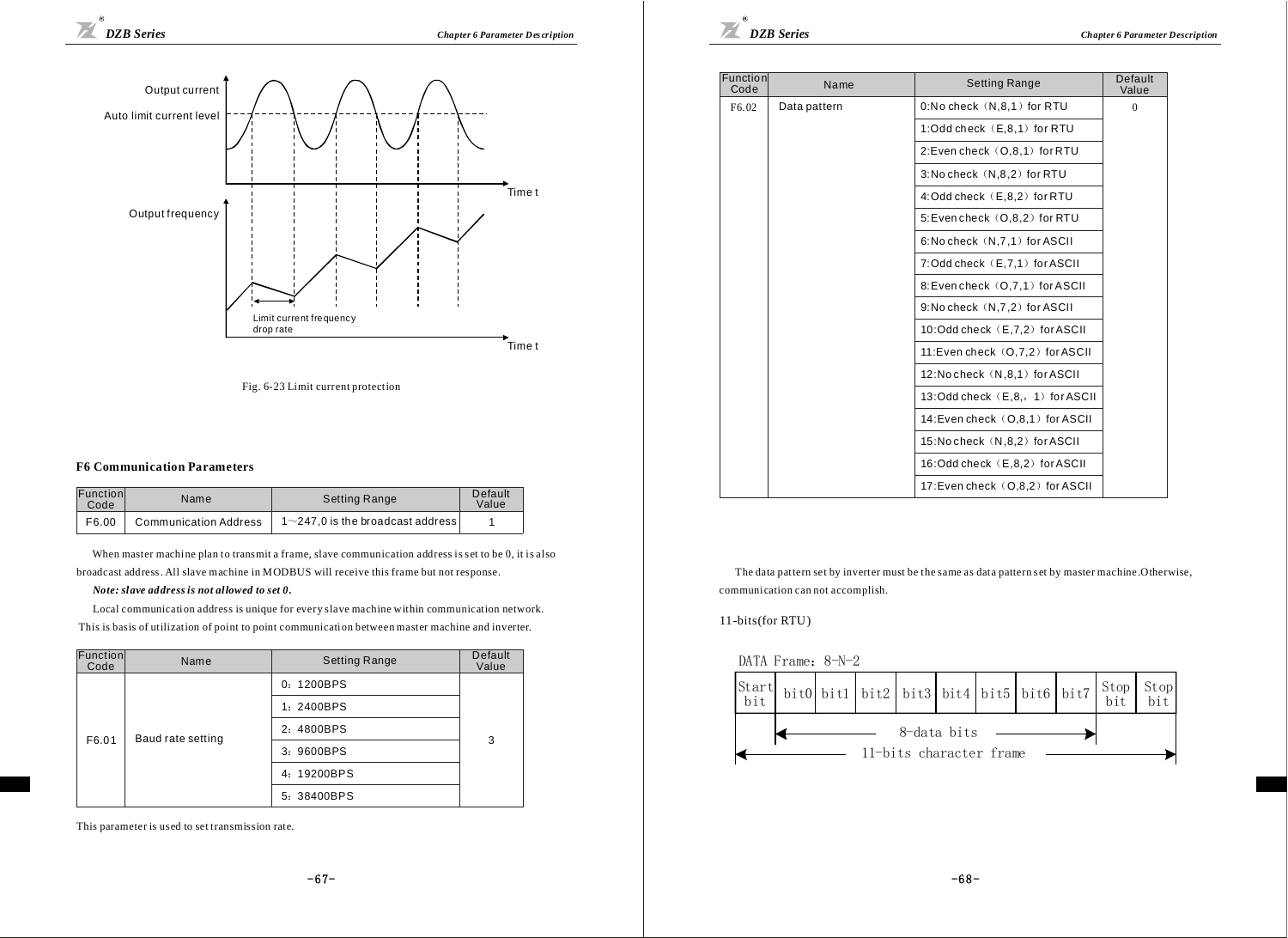

DATA Frame: 8-0-1



10-bits(for ASCII)



DATA Frame: 7-E-1



DATA Frame:  $7-0-1$ 





| Function<br>Code | Name                            | <b>Setting Range</b> | Default<br>Value |  |  |
|------------------|---------------------------------|----------------------|------------------|--|--|
| F6.03            | Communication<br>response delay | $0 \sim 200$ ms      | 5 <sub>ms</sub>  |  |  |

Response delay: means the interval time from the end of data receive to transmitting response data to upper level machine. If response delay time is smaller than system operation time, response delay time should be system operation time. If response delay time is longer than system operation time, inverter can not transmit data to upper level machine until response delay time reached.

| Function<br>Code | Name                                 | <b>Setting Range</b>                | Default<br>Value |  |
|------------------|--------------------------------------|-------------------------------------|------------------|--|
| F6.04            | Communication<br>overtime fault time | $0.0$ (invalid), $0.1 \sim 100.0$ s | 0.0s             |  |

When this parameter is set to be 0.0s, this function is invalid.

When this function is valid, if the interval time between two communications exceeds communication overtime time, it will cause communication fault (E018).

| Function<br>Code | Name                           | <b>Setting Range</b>                                                 | Default<br>Value |  |
|------------------|--------------------------------|----------------------------------------------------------------------|------------------|--|
|                  |                                | 0: Alarm and free run stop                                           |                  |  |
|                  | Communication<br>error measure | 1: No alarm and keep running                                         |                  |  |
| F6.05            |                                | 2. No alarm and stop according to<br>stop mode (by communication)    |                  |  |
|                  |                                | 3. No alarm and stop according to<br>stop mode (by all control mode) |                  |  |

| Function<br>Code | Name     | <b>Setting Range</b>      | Default<br>Value |
|------------------|----------|---------------------------|------------------|
| F6.06            | Response | 0: Response when write    |                  |
|                  | measure  | 1: No response when write |                  |

When this parameter is set to be 0, Response when write.

When this parameter is set to be 1, No Response when w rite.This function can improve communiation speed.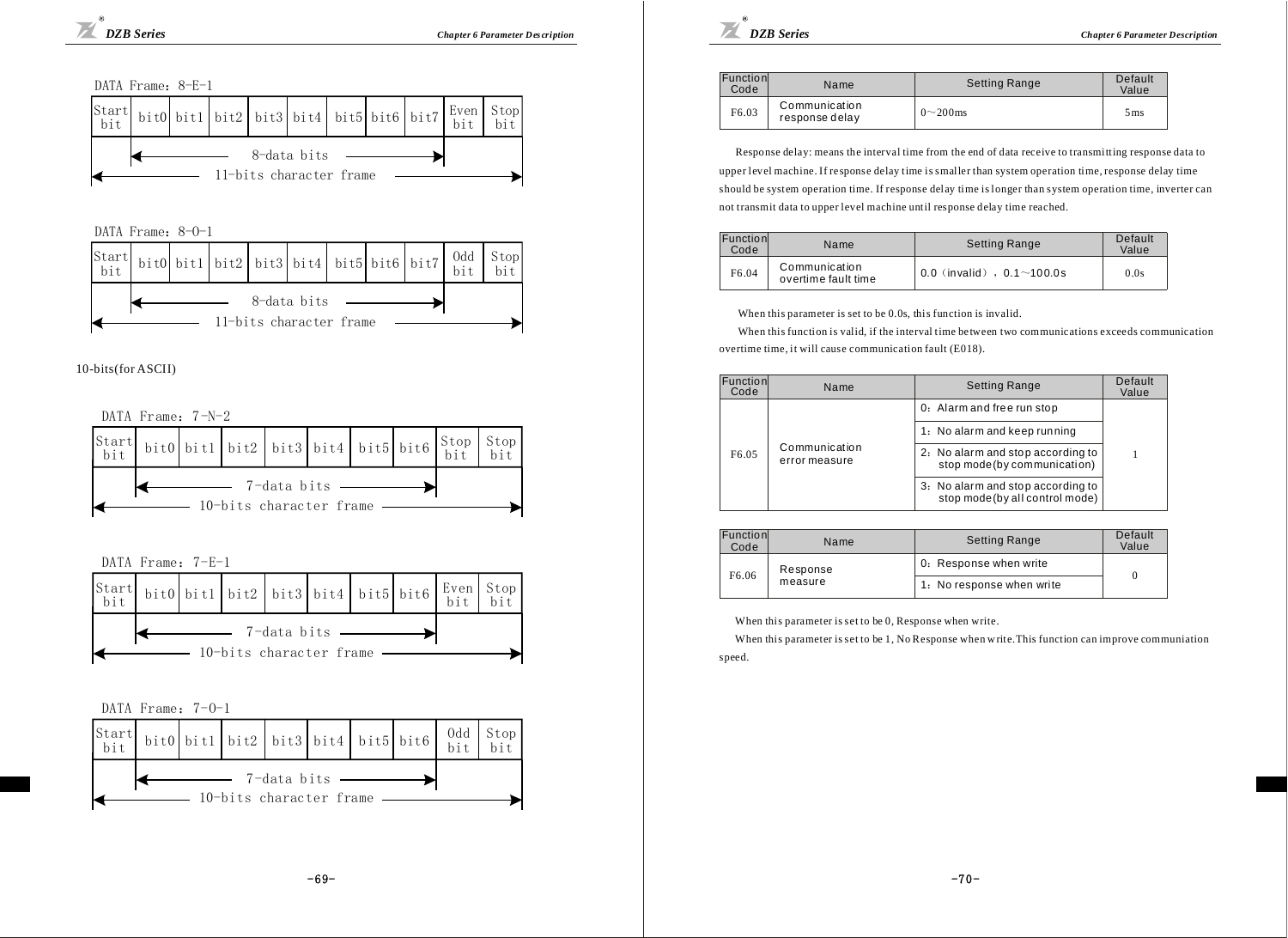## **Chapter 7 Fault Diagnosis and Countermeasures**

**DZB200** has 25 pieces of alarm information and protection functions in total. Once the fault occurs, the protection function starts, the inverter stops inputting, the fault relay contact point is activated, and the fault code will be displayed on the display panel of the inverter. Before seeking services, the subscriber may conduct the self-check according to the prompt given in this section, analyze the fault causes, and find out the solutions. If the fault belongs to the causes described in the broken line box, please seek the service by contacting the inverter agent or directly conta cting our corporation.

#### **Common Faults and the Faul t Diagnosis**

The following faults may probably occur during the using of the inverter, please refer to the methods described below to per form the fault analysis.

#### 1. No Electricity Display

1) Check with multimeter if the input power supply of the inverter is consistent with its rated voltage. If there is something wrong with the power supply, please check and remove it.

2) Check if the three-phase rectifying bridge is intact. If the rectifying bridge has been exploded, please seek technical service.

3) Check if the CHARGE indicator is on. If the indicator is off, the fault will be on the rectifying bridge or the buffering resistance. If the indicator is on, then the fault may probably lies in the switch on/off part, please seek for help.

2. The air Switch Trips off After Power -on

1) Check if the earthing or short circuit occurs between the input power supplies and remove the problem. 2) Check if the rectifying bridge has been broken down. If so, seek for the service.

3. The Motor Does not Run After the Inverter Starts to Run

1) Check if there is equalizing three-phase input between U, V and W. If yes, the motor circuit or itself may be damaged, or the motor stops turning for mechanical reason. Please remove it.

2) If there is input but the three phases are not equalizing, the i nverter drive board or the output module may be damaged. Please seek for the service.

3) I f there i s no out put voltage, the drive board or output module may be damaged. Please seek for the service.

4. When the Power-on Inverter Displays Normally, the Air Switch Trips off After the Operation.

1) Check if the short circuit occurs between the output modules. If yes, please seek the service.

2) Check if the short circuit or earthing occurs between the motor lead wires. If yes, please remove it.

3) If the tripping occurs only occasionally and the distance between the motor and the inverter is big, then the adding of an output AC reactor shall be considered.



#### **1. Under voltage of DC Bus(E001)**



**2. Over voltage during acc eleration(E002)**

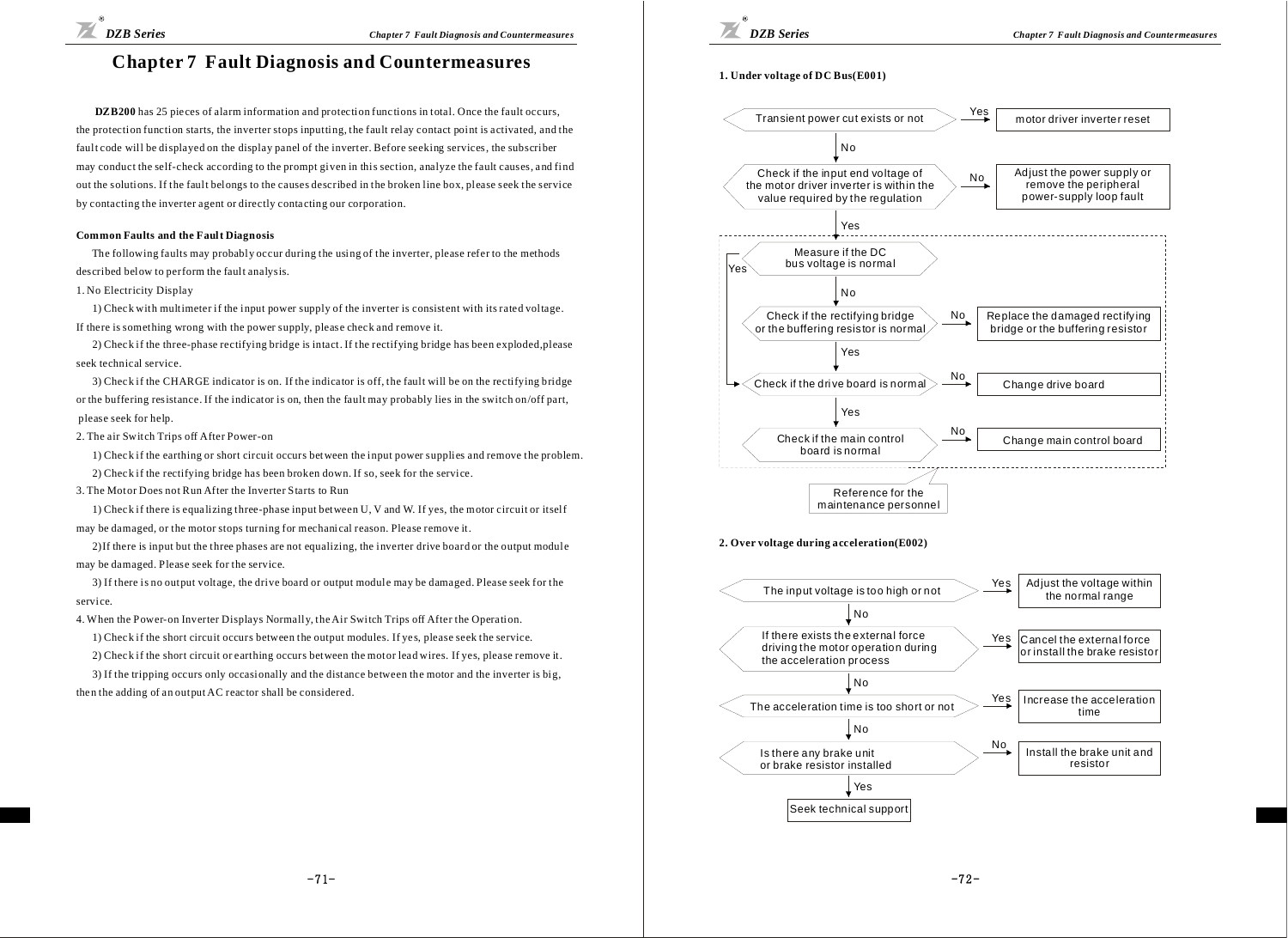#### **3. Over vol tage during running(E003)**



#### **4. Over current during acceleration (E004)**





#### **5. Over current during deceleration(E005)**

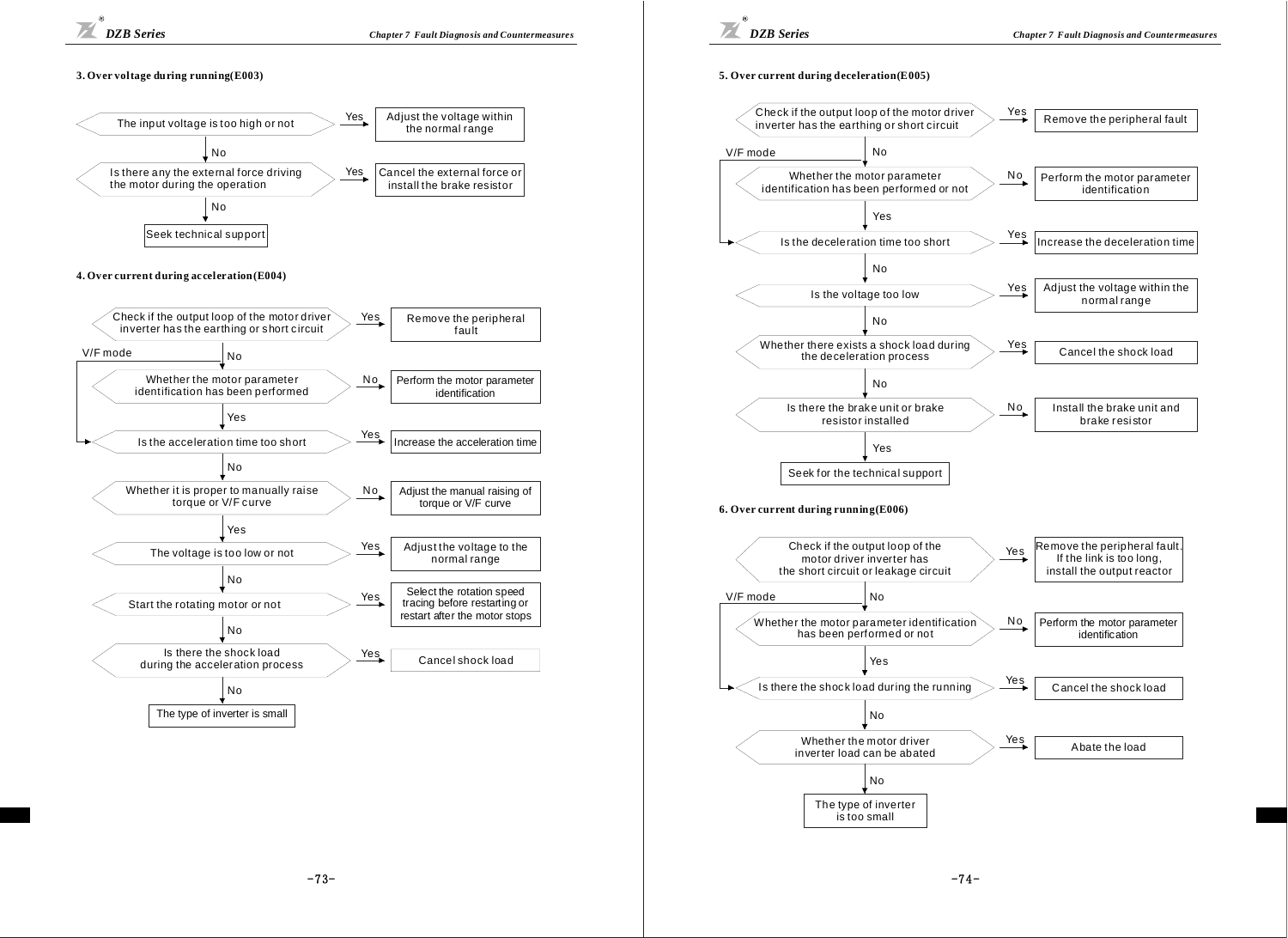#### **7. Motor Over Load(E007)**



#### **8. Inverter Over Load (E008)**



#### 9. Inverse unit protection (E009、E019、E029)



#### **10. Over voltage during deceleration(E00A)**



#### **12. Diode Module Over Hea t(E00E)**



-75- -76-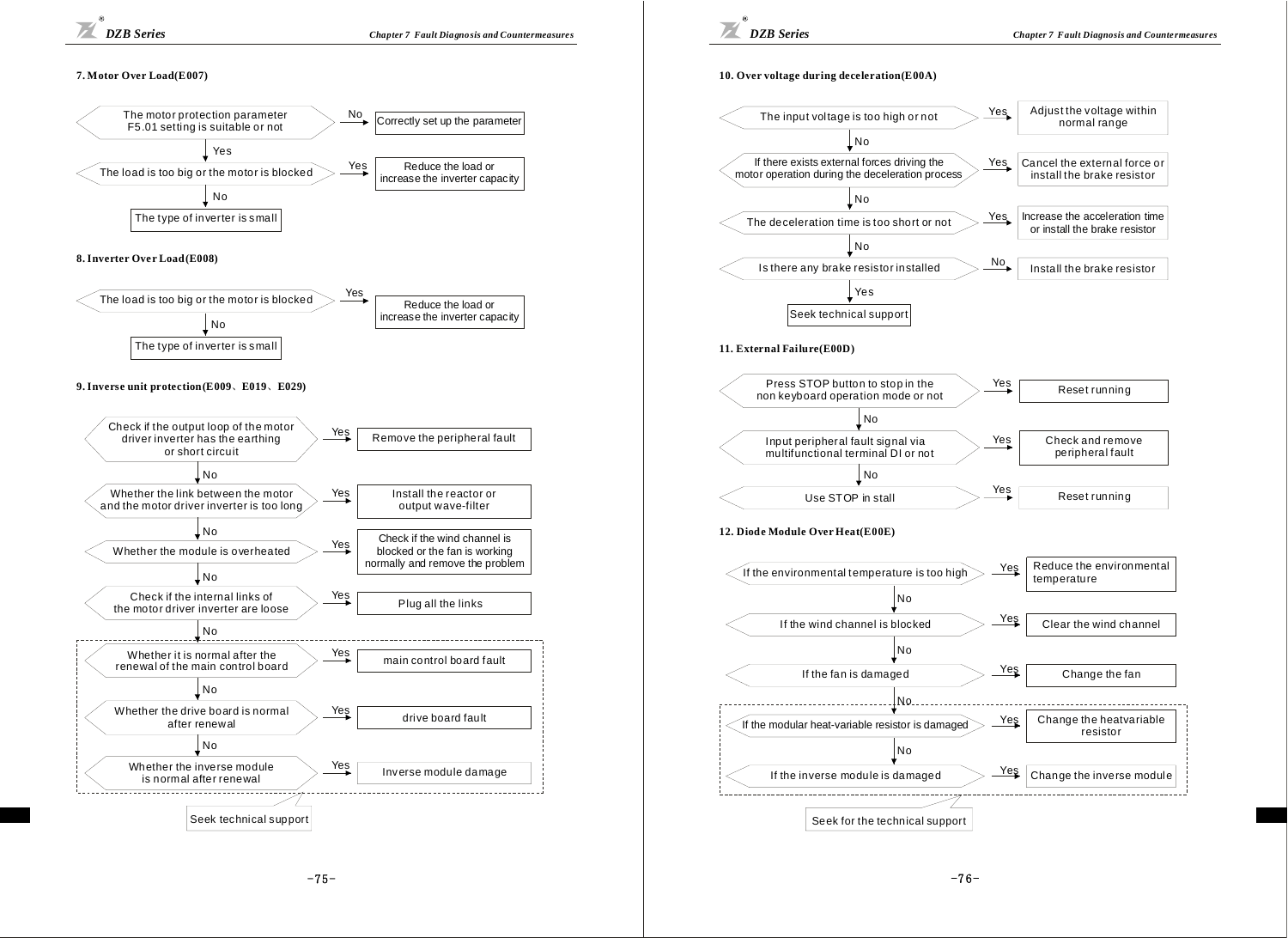

#### **13. EEPROM read-write failure(E00F)**



#### **14. Input phase failure(E012)**



#### **15. Output phase failure(E013)**





#### **16. Current Inspection Circuit Failure(E015)**

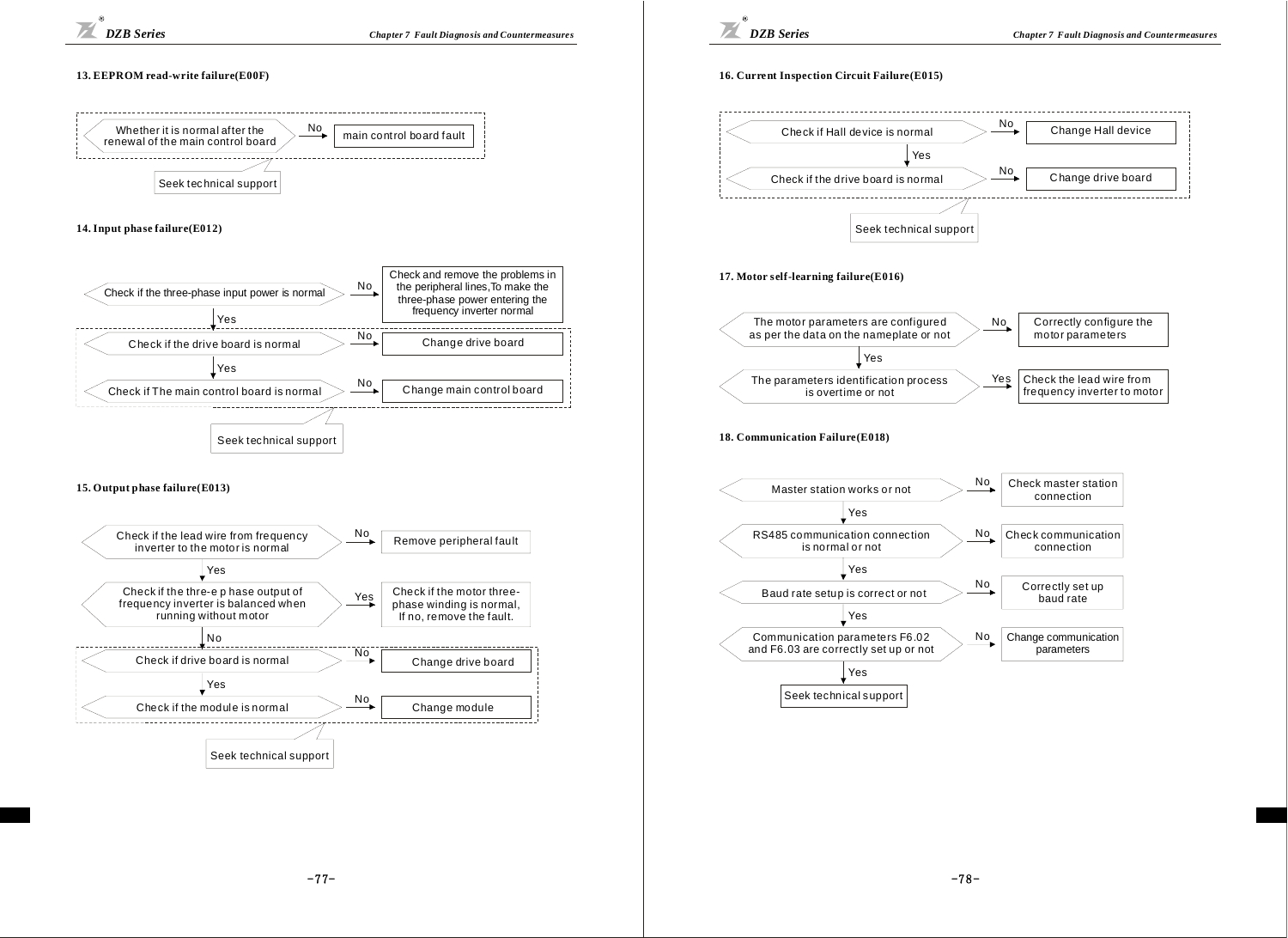## **Appendix A: Standard Specifications**

**1.1 Technical Specification**

| <b>Series</b>                  |                                                 | <b>DZB200</b>                                                                                                                                                                                            |  |  |  |  |
|--------------------------------|-------------------------------------------------|----------------------------------------------------------------------------------------------------------------------------------------------------------------------------------------------------------|--|--|--|--|
|                                | Item                                            | <b>Specification</b>                                                                                                                                                                                     |  |  |  |  |
| <b>upout</b>                   | Rated Voltage                                   | $1AC220V \pm 15\%$ , $3AC220V \pm 15\%$ , $3AC380V \pm 15\%$                                                                                                                                             |  |  |  |  |
|                                | <b>Frequency Range</b>                          | $47 - 63Hz$                                                                                                                                                                                              |  |  |  |  |
| pridano                        | Output Voltage                                  | Proportional to Input Voltage                                                                                                                                                                            |  |  |  |  |
|                                | Output Frequency                                | $0 - 600$ Hz                                                                                                                                                                                             |  |  |  |  |
|                                | Control mode                                    | V/F control                                                                                                                                                                                              |  |  |  |  |
|                                | V/F curve                                       | 2 modes: Line, square v/f curve                                                                                                                                                                          |  |  |  |  |
|                                | Command channel                                 | operation panel, control terminal, serial port                                                                                                                                                           |  |  |  |  |
|                                | Frequency source                                | digital frequency reference, analog voltage reference, analog current reference,<br>pulse reference, communication ports reference.<br>Thesefrequency sources can be selected through different methods. |  |  |  |  |
|                                |                                                 | B:150% rated current 60 seconds; 180% rated current 10 seconds;                                                                                                                                          |  |  |  |  |
|                                | Overload Capacity                               | P:120% rated current 60 seconds: 150% rated current 10 seconds                                                                                                                                           |  |  |  |  |
| <b>Control Characteristics</b> | Start torque                                    | 1.5Hz/150%(V/F)                                                                                                                                                                                          |  |  |  |  |
|                                | Speed control range                             | 1:100(V/F)                                                                                                                                                                                               |  |  |  |  |
|                                | Speed accuracy                                  | ±0.5%                                                                                                                                                                                                    |  |  |  |  |
|                                | Carrier frequency                               | 1.0~15.0KHz                                                                                                                                                                                              |  |  |  |  |
|                                | frequency resolution                            | Digital setting: 0.01Hz Analog setting: Maximum frequency × 0.1%                                                                                                                                         |  |  |  |  |
|                                | Torque boost                                    | $0 - 10.0%$                                                                                                                                                                                              |  |  |  |  |
|                                | Accel/decel Mode                                | Two accel/decel curve, range: 0.1-360sec                                                                                                                                                                 |  |  |  |  |
|                                | DC brake                                        | Start DC break, Stop DC break                                                                                                                                                                            |  |  |  |  |
|                                | Jog control                                     | Jog frequency range: 0.00Hz~Maximum output frequency;<br>Jog Acc/Dec time: 0.0~360.0s                                                                                                                    |  |  |  |  |
|                                | Multi-Speed<br>Function                         | Internal PLC operation;8-speed Control                                                                                                                                                                   |  |  |  |  |
|                                | Internal PID                                    | Realize product-line automatic control system                                                                                                                                                            |  |  |  |  |
|                                | Automatic Voltage<br><b>Adjustment Function</b> | Keep static output voltage automatically when<br>mains voltage fluctuating.                                                                                                                              |  |  |  |  |
|                                | Shared DC bus                                   | Several motors can share one DC bus.                                                                                                                                                                     |  |  |  |  |
| Input/output characteristic    | Input terminal                                  | Eight digital input terminals and one of them can input high speed pulse.<br>Two analog input terminals, one can be inputted voltage and theother can<br>be inputted voltage or current.                 |  |  |  |  |
|                                | Output terminal                                 | One digital output terminal(Two for 7.5kw below)<br>Two relay output terminal(One for 7.5kw below)<br>One analog output terminal                                                                         |  |  |  |  |

## **Chapter 8 Quality Guarantee**

Quality guarantees of our products is transacted as the following rules and regulations:

#### **8.1 Responsibility of manufacturer:**

A: Interior

- One month goods exchanging ,maintenance, and return after delivery ★
- Three months goods exchanging ,maintenance after delivery ★
- ★ Twelve months goods maintenance after delivery

#### B:Abroad

- Three months goods maintenance after delivery ★
- **8.2 Whenever and wherever use our product, users have the rights to take our service with payment.**

All distributors, manufacturers and agents in the whole country can provide the service. Our company has the right to entrust maintenance to others.

#### **8.3 Responsibility immunity:**

- ★ Abuse producing or inducing failure is out of our responsibility
- The damage or referred,secondary damage caused by the fault of the equipment will not be ★ compensated.
- **8.4 The equipment is guaranteed for twelve months from the date of exporting.**
- **8.5 However the remedy of faults caused by the following re asons will be at user's cost, even though it happens during the guarantee period.**
- ★ Improper operation, unauthorized repair or modification;
- ★ Operation beyond the standard specifications;
- Falling down , barbarous transport; ★
- Device ageing and failure caused by unsuitable environment; ★
- ★ Damage caused by earthquake, fire, windstorm, flood, lightning, abnormal voltage and other natural disaster, or effect hereof.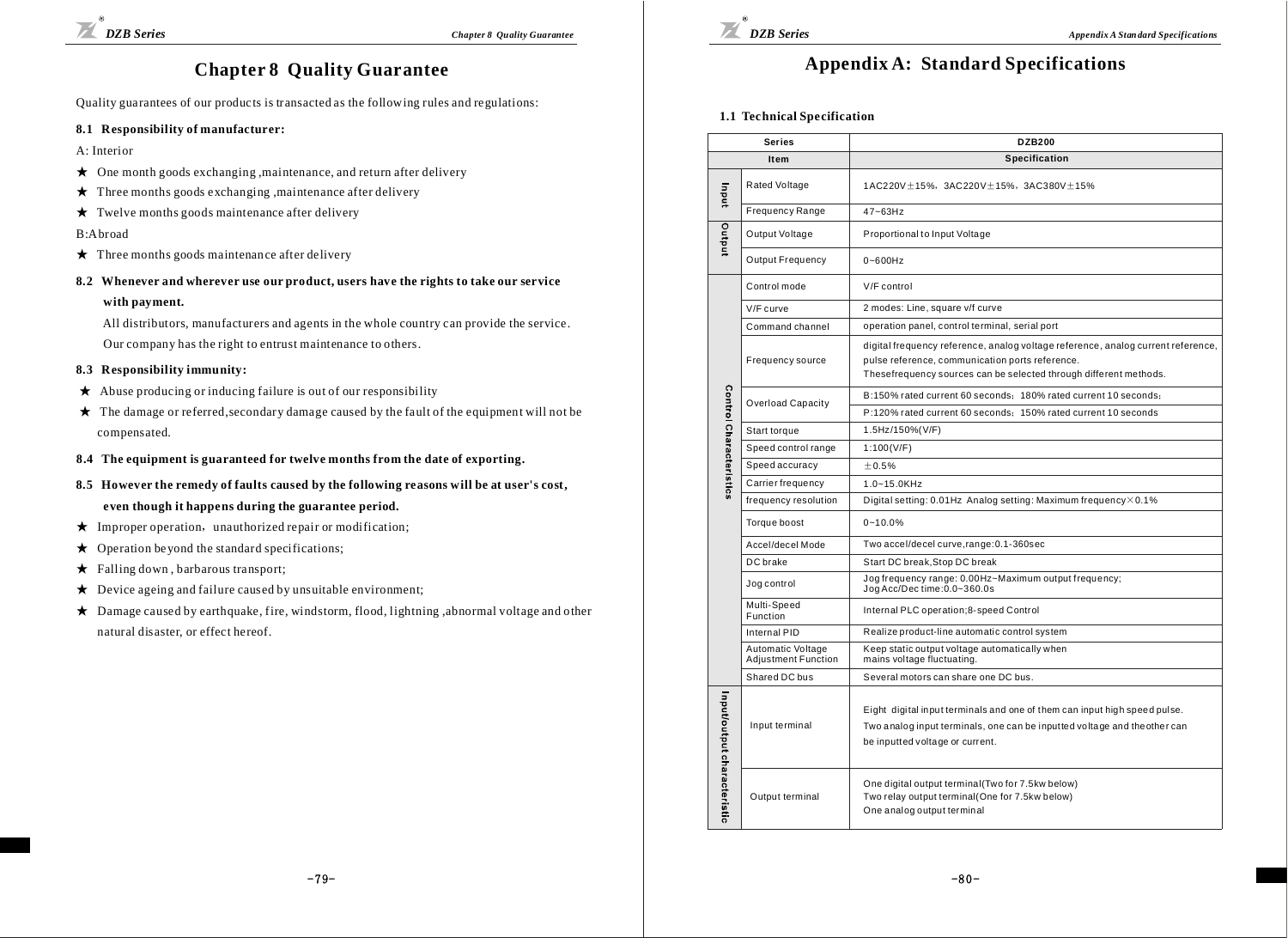|             | <b>Series</b>                | <b>DZB200</b>                                                                                                                                                           |  |  |  |  |
|-------------|------------------------------|-------------------------------------------------------------------------------------------------------------------------------------------------------------------------|--|--|--|--|
|             | <b>Item</b>                  | <b>Specification</b>                                                                                                                                                    |  |  |  |  |
|             | <b>LCD Display</b>           | pre-set frequency; operate frequency; output current; motor speed; input voltage;<br>output voltage;input/output terminals'status;fault information,etc                 |  |  |  |  |
| Display     | <b>LED Status indication</b> | Operation/Stop, FWD/REV, Function indication, etc                                                                                                                       |  |  |  |  |
|             | Exteral meter display        | Output frequency, Output current (0~10VDC)                                                                                                                              |  |  |  |  |
|             | Protection function          | input/output phase failure protection, Over current<br>protection; Over voltage protection; Under voltage<br>protection; Over heat protection; overload protection, etc |  |  |  |  |
| Environment | Applicable Situation         | Indoor in which there is no direct sunlight, dust,<br>erosive gas, combustible gas, oil smoke, water vapor,<br>dripping, salt, etc.                                     |  |  |  |  |
|             | Altitude                     | Lower than 1,000 meters                                                                                                                                                 |  |  |  |  |
|             | Ambient temperature          | $-10^{\circ}\text{C}-+40^{\circ}\text{C}$                                                                                                                               |  |  |  |  |
|             | Humidity                     | 20%~90%RH, without condensation                                                                                                                                         |  |  |  |  |

## **1.2 AC220VSeries Rating:**

|                                         | Voltage classification AC 220V |                      |      |     |     |     |                       |      |                                    |     |     |     |     |                                                                              |    |
|-----------------------------------------|--------------------------------|----------------------|------|-----|-----|-----|-----------------------|------|------------------------------------|-----|-----|-----|-----|------------------------------------------------------------------------------|----|
| Output                                  | motor rating (KW)              | 0.5                  | 0.75 | 1.5 | 2.2 | 37  | 0.5                   | 0.75 | 1.5                                | 2.2 | 3.7 | 5.5 | 7.5 | 11                                                                           | 15 |
|                                         | Inverter output(KVA)           | 0.7                  | 1.0  | 2.0 | 3.0 | 5.0 | 0.7                   | 1.0  | 20                                 | 3.0 | 5.0 | 7.5 | 10  | 15                                                                           | 20 |
|                                         | Output current(A)              | 2.5                  | 4.0  | 7.0 | 10  | 17  | 2.5                   | 4.0  | 7.0                                | 10  | 17  | 25  | 34  | 50                                                                           | 68 |
|                                         | Output voltage(V)              |                      |      |     |     |     |                       |      | Adjustable from 0 to input voltage |     |     |     |     | 0005 0007 0015 0022 0037 0005 0007 0015 0022 0037 0055 0075 01 10 0150<br>51 |    |
|                                         | Intput current(A)              | 4.0                  | 5.2  | 10  | 15  | 25  | 3.0                   | 5.0  | 7.7                                | 11  | 18  | 26  | 35  |                                                                              | 69 |
| Rating<br><b>India</b><br><b>Rating</b> | Input voltage/frequency        | Single 220V, 50/60Hz |      |     |     |     | 3 phase 220V, 50/60Hz |      |                                    |     |     |     |     |                                                                              |    |
|                                         | Operational range (V)          | ±15%                 |      |     |     |     |                       |      |                                    |     |     |     |     |                                                                              |    |
|                                         | Operational range (Hz)         | $47 - 6.3H7$         |      |     |     |     |                       |      |                                    |     |     |     |     |                                                                              |    |

## Appendix B Dimensions

Dimensions and Applicable Moter

| Model            | <b>AC Drive Model</b> | Applicable | Dimensions (mm) |     |     |    |            |   |  |
|------------------|-----------------------|------------|-----------------|-----|-----|----|------------|---|--|
|                  |                       | Moter(KW)  | A               | B   | н   | W  | D          | d |  |
|                  | DZB200M0005L2         | 0.55       | 85              | 131 | 142 | 75 | 113        | 5 |  |
| FL <sub>08</sub> | DZB200M0007L2         | 0.75       |                 |     |     |    |            |   |  |
|                  | DZB200M0015L2         | 1.5        |                 |     |     |    |            |   |  |
|                  | DZB200M0022L2         | 2.2        |                 |     | 151 | 89 | 117<br>130 |   |  |
| <b>FL22</b>      | DZB200M0007L4         | 0.75       | 100             | 141 |     |    |            | 5 |  |
|                  | DZB200M0015L4         | 1.5        |                 |     |     |    |            |   |  |
|                  | DZB200M0022L4         | 2.2        |                 |     |     |    |            |   |  |
|                  | DZB200J0005L2         | 0.55       |                 |     |     |    |            |   |  |
| FL26             | DZB200J0007L2         | 0.75       | 104             | 138 | 149 | 94 |            | 5 |  |
|                  | DZB200J0015L2         | 1.5        |                 |     |     |    |            |   |  |



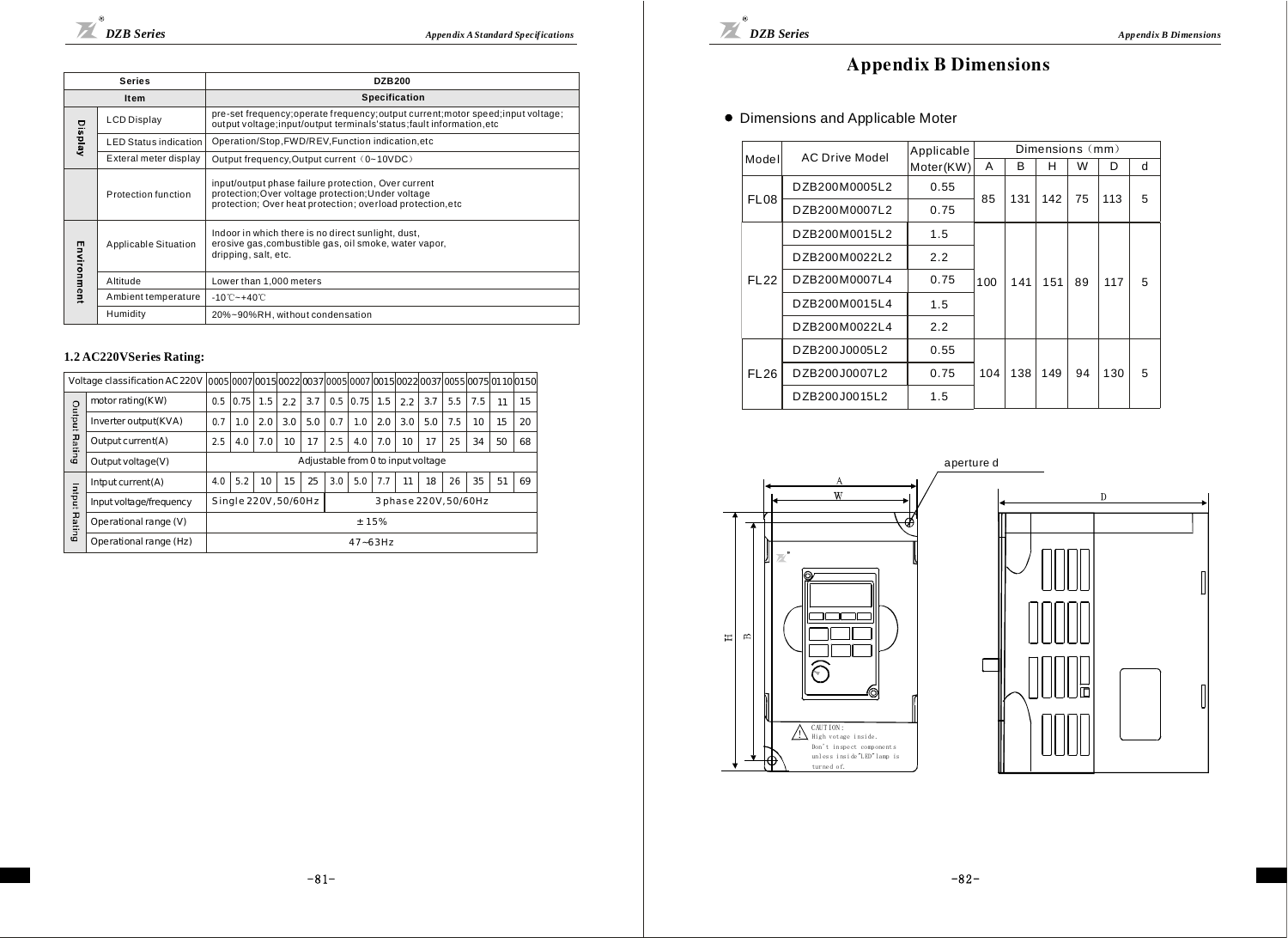## Product each parts of names



7

6

1 :Aperture bolt bore

2 :Inverter nameplate

3 :Lower cover of inverter output

3

4 :Digital operate keys

5 :Up cover of power input

6 :Spread heat export

7 :Power input terminals

8 :Control circuit terminals of main control board

9 :Braking resistor wiring terminal

10:Inverter output terminals

11:Grounding terminal





## **Appendix C Accessories List**

## 1.All Braking Resistors & Braking Units Use in AC drives

| Applicable Moter |           | Braking Unit  |        | Braking Resistors Model No.of Units Used |                           |        | <b>Braking</b>  |
|------------------|-----------|---------------|--------|------------------------------------------|---------------------------|--------|-----------------|
| Voltage          | KW (HP)   | Model<br>70BR | Number | <b>Resisitors Values</b><br>Recommended  | <b>Resistors</b><br>Model | Number | Torque<br>10%ED |
| 220V<br>(1PH)    | 0.5(0.7)  | Built in      |        | 80W 200Ω                                 | 80W 120Ω                  |        | 100%            |
|                  | 0.75(1.0) | Built in      |        | 80W 200Ω                                 | 80W 120Ω                  |        |                 |
|                  | 1.5(2.0)  | Built in      |        | 150W 100Ω                                | 150W 100Ω                 |        |                 |
|                  | 2.2(3.0)  | Built in      |        | 200W 80Ω                                 | 200W 68Ω                  |        |                 |
| 380V<br>(3PH)    | 0.75(1.0) | Built in      |        | 80W 400Ω                                 | 80W 400Ω                  |        |                 |
|                  | 1.5(2.0)  | Built in      |        | 120W 330Ω                                | 180W 300Ω                 |        |                 |
|                  | 2.2(3.0)  | Built in      |        | 160W 250Ω                                | 250W 250Ω                 |        |                 |

Note:

1.Please only use the resistors and recommended valves.

2. Take into consideration the safety of the enviroment when installing the braking resistors.

3.If the minimum resisitance value is to be utilized, consult local dealers for the calculation of the Watt figures.

#### 2.Standard Extension Cable

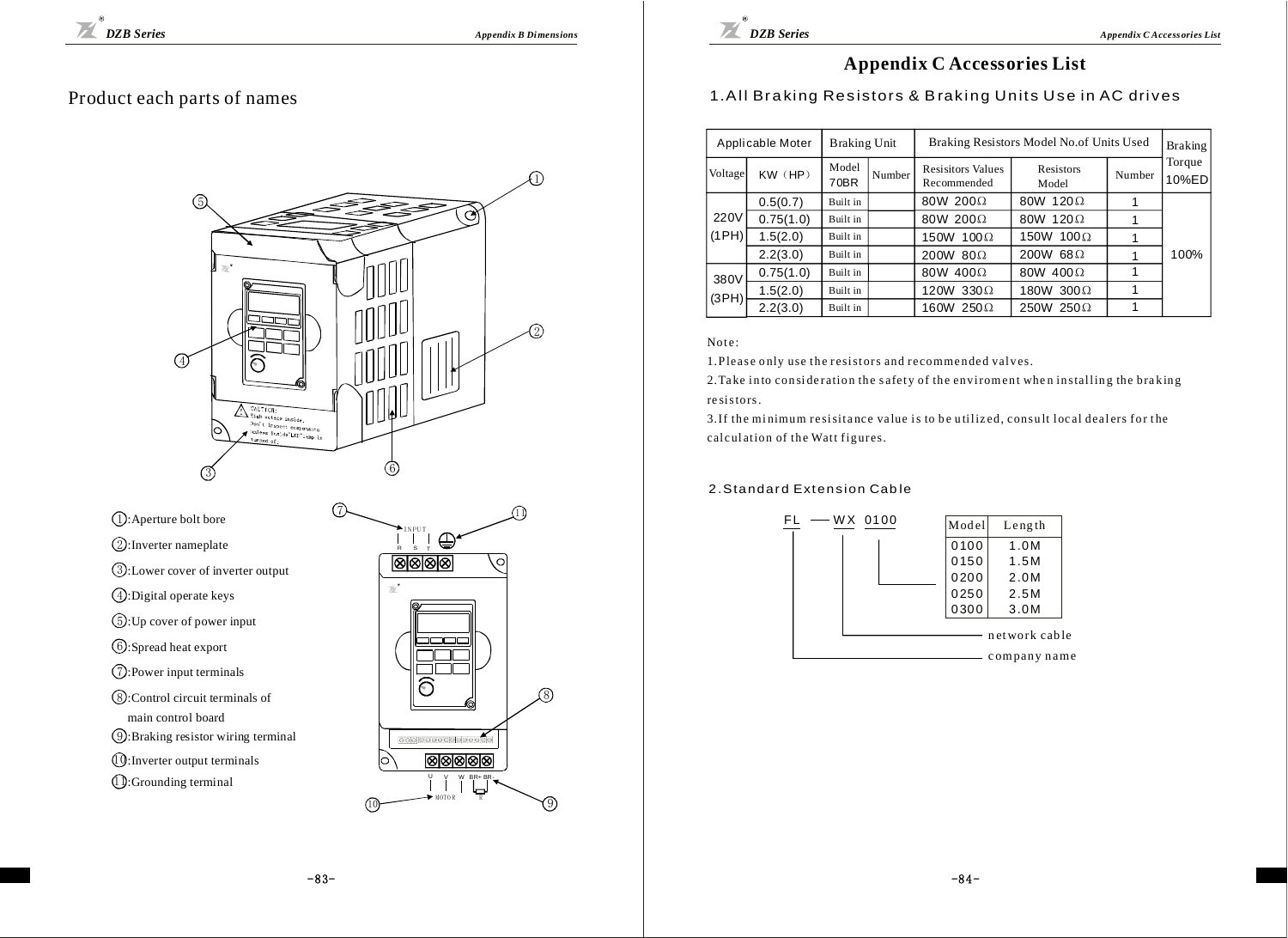## A card of user's protect to fix card

 $q_{\mathcal{P}}$ 

| Model:           | Invoice number:      |  |  |  |
|------------------|----------------------|--|--|--|
| Number:          | Buy date of machine: |  |  |  |
| Manufacturer:    |                      |  |  |  |
| Tel:             |                      |  |  |  |
| User:            |                      |  |  |  |
| Tel:             |                      |  |  |  |
| Address:         |                      |  |  |  |
| Post code:       |                      |  |  |  |
| Maintain Date:   |                      |  |  |  |
| Detailed record: |                      |  |  |  |
|                  |                      |  |  |  |
|                  |                      |  |  |  |
|                  |                      |  |  |  |

Note:User writes the card and mails it to the manufacturer during ten days.